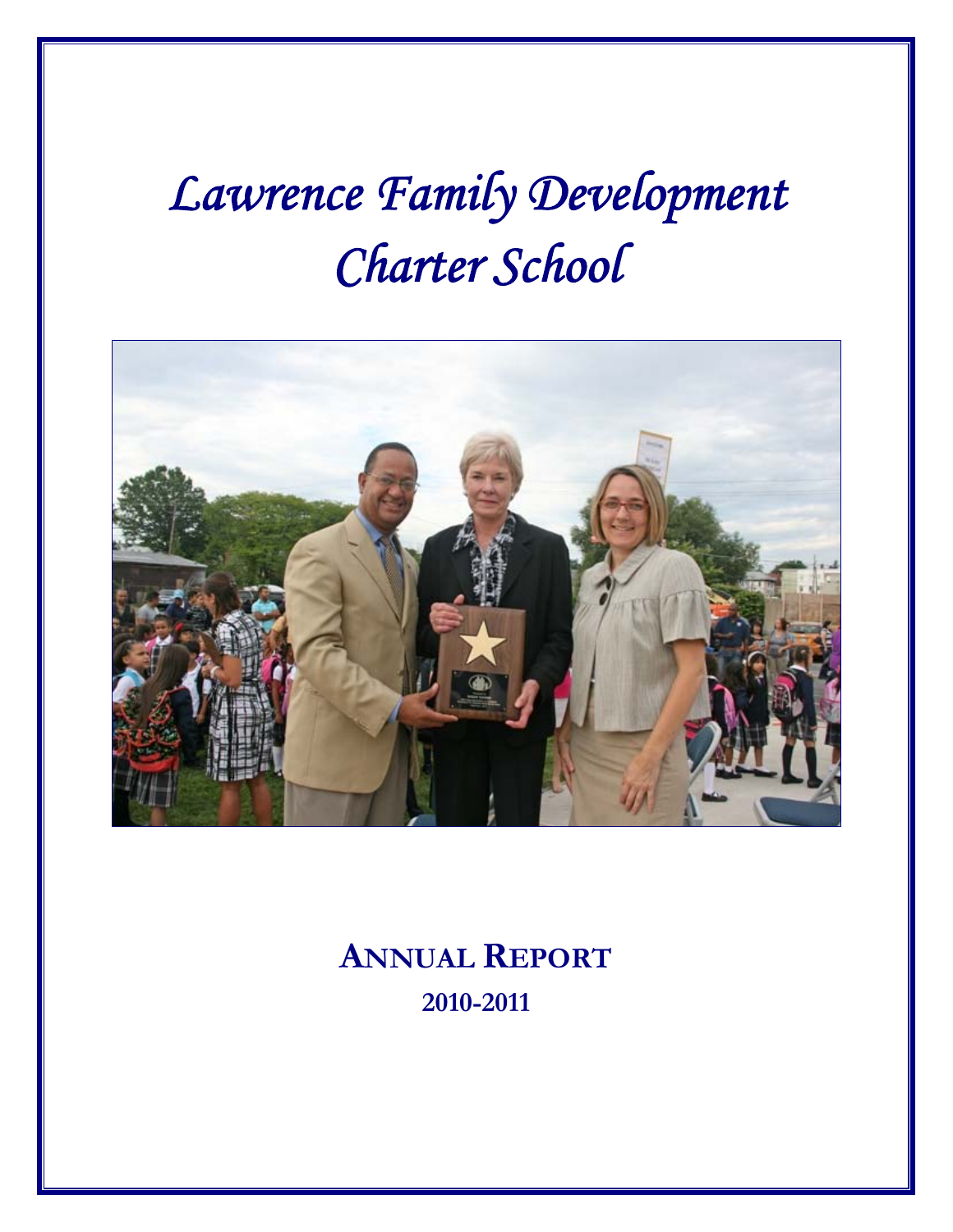### *Class of 2011*



#### **Adversity: Building on Challenges to Find Success in Life**

There is no education like adversity; it is the best teacher for willing pupils. Many are the adversities that we have overcome—family struggles, financial troubles, and poor choices, just to name a few. The ability to rise above and overcome adversity has proven to be the greatest strength of the Class of 2011.

The great poet, Lord Byron, said that "Adversity is the first path to truth." As a class, at times, we found ourselves not being honest with one another or the person staring back in the mirror. This conflict caused tension and a lack of authentic communication. We feared the consequences of our words; we were rendered mute. As students, this was a tremendous affliction because education does not happen in silence. The ancient philosopher, Sophocles remarked that "The keenest sorrow is to recognize ourselves as the sole cause of all our adversities." We all know the pain and the sadness felt, both individually and collectively, when our failure to communicate appropriately caused us trouble and loss of privileges. These problems and this adversity we were experiencing was a message: Overcome the petty strife and the obstacles; do what it takes to be successful—together—as a class with class.

Well, Class of 2011, we heeded this message and changed course accordingly. Our efforts to change paid off. As the days passed by, we were not only growing as friends and classmates, we were growing into something different. We were growing into people who had overcome the most troubling adversity I could possibly think of. Overcoming our challenges, one by one, fueled feelings of incredible satisfaction. We began helping each other, supporting each other, telling others how we felt in honest and respectful ways. Again, if you look through closed doors, you'd find that there were sometimes more disagreements—some that were unacceptable, and others still, utterly pointless—but smooth seas do not make skillful sailors.

So we are indeed now a family, one that has grown together and solidified in both hardship and triumph. Sharing all of this with you, I hope this proves that my class does in fact possess incredible strength in terms of overcoming adversity. We've coped, found solutions and embraced the results with open arms. It was a different way of thinking than what we were used to, but it was a change. Life is all about change and learning to surf those crashing waves of adversity that sometimes finds it way on our shores. Learning how to overcome adversity is what makes the ultimate difference.

So, congratulations! With the support of our parents, our teachers and of course, our friends, we all made it to this day and to the beginning of a new chapter in our lives. Where we go from here and what new experiences we are meant to discover may remain unseen, but as we step out and stare into the first lights of what is to come and what is to be, always remember: no matter what tomorrow brings, be it the simplest path or a road rutted with twists and turns, we all share an achievement. Always remember and take with you the memories, the knowledge and the self-satisfaction of a job well done.

> **Maria Encarnación, LFDCS Class of 2011 entering Notre Dame High School**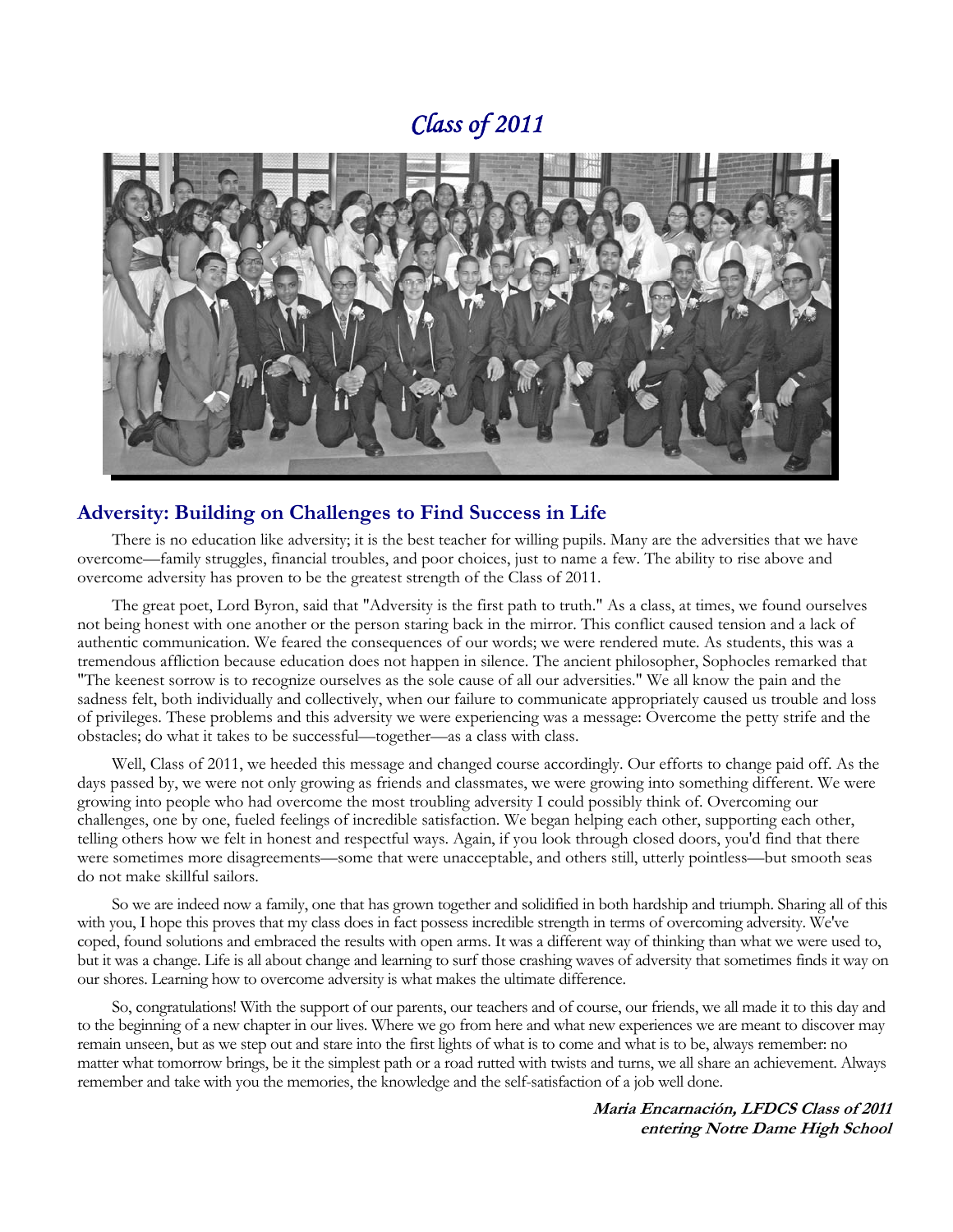# *A Message from the President of the Board*

The 2010-2011 school year, our sixteenth year operating as a Commonwealth Public Charter School, was the start of our fourth charter and was marked by the expansion of successful components of our school as well as a year to pilot new initiatives.

 The August staff orientation saw the expansion of the Hanson Initiative for Language and Literacy (HILL) professional training to include the  $7<sup>th</sup>$  and  $8<sup>th</sup>$  grade. The orientation workshops continued throughout the school year as highly-effective embedded professional development for our staff.. Expansion of math support to the upper grades with consultant, James Callahan, resulted from a partnership with the Merrimack Valley Education Collaborative and efforts to ensure seamless math language and strategies across the grades.

 Building on the success of veteran staff to mentor new teachers over the past three years and an intent to position LFDCS as a site for urban education intern placement, we welcomed five Teaching Fellows from Merrimack College's School of Education who had full-time intern status as they completed a Master's in Education degree.

 The Board of Trustees moved forward with its intent to increase enrollment and approved submission of a fall charter amendment to the Charter School Office for a controlled growth expansion of 200 students or 20 new students annually for ten years. Approval by the Board of Education in December allowed for 20 new K-1 students, drawn from the March lottery, and steps to move forward on both building renovations and design of a new Kindergarten Center for K-1 and K-2. New building legislation will result in a new capital plan (see page 28) to support needed classroom space.

 The school's Board of Trustees as well as board members of LFDEF, Inc., the school's management organization, held a joint Strategic Planning Session facilitated by ECCF (Essex County Community Foundation). Planning for the next 3-4 years saw recommended outcomes that will increase professional development in technology and increase staff in the Guidance Placement Office to include an Alumni Coordinator to support our graduates in boarding schools and to build a database for tracking high school and college graduates as well as job placement of alumni.

 The infusion of federal stimulus dollars saw 100% invested directly in students and teachers. Funding provided the opportunity to introduce new technology with Eno boards and new web-based programs in Special Education and ELL. The technology and staff training resulted in more student engagement school wide and hands-on learning for our four year olds.

 LFDCS regularly reviews all of our programs for improvement as well as a need to address demographic changes. During the past year, we saw stagnant ELA MCAS scores for LEP students and noted the impact of demographic changes resulting from enrolling third generation Latino students rather than foreign-born. To oversee both ELL and Spanish language curriculum, LFDCS created a new administrative position and hired a Program Director who is certified in both ELL and Spanish.

 Our eleventh graduating class saw 100% of our graduates accepted to one or more admissions-based schools, and 60% of our graduates received scholarship and financial aid totaling more than \$700,000.

 The school's Board of Trustees added three new members representing LFDEF, Inc. All three are experienced educators—ranging from K-12 through higher education—bringing significant skills and experience to the board.

 On behalf of our Board of Trustees, our appreciation and gratitude to the parents of our students for entrusting LFDCS with their children's education, to our exceptional staff for commitment to high achievement for themselves and our students and to our friends, partners and donors for helping to make possible programs and scholarships that enrich the present and support the future.

Jacquescante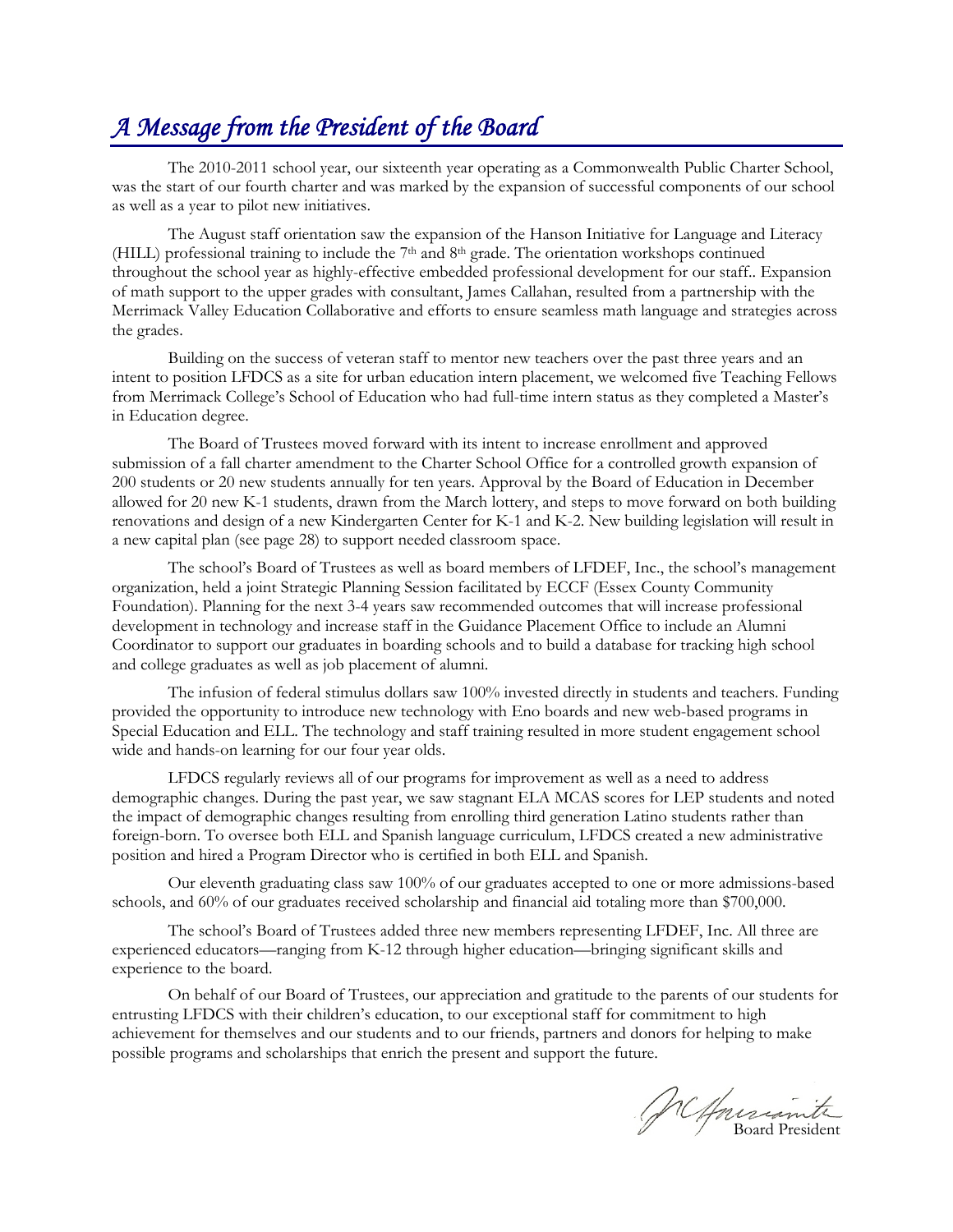# *Lawrence Family Development Charter School*

### **MISSION STATEMENT**

**Strong families, working in partnership with the school as advocates for academic achievement, will create an environment where every child has the opportunity to acquire the foundation skills and habits of mind that foster life-long learning, citizenship participation, and personal fulfillment.** 

#### **Description**

Lawrence Family Development Charter School is a Commonwealth Public Charter School, initially chartered in 1995. Intended to serve children in the City of Lawrence, its three-building campus is located at 34 West Street (K-2, Grades 1-4), 400 Haverhill Street (Grades 5-8) and 404 Haverhill Street (K-1). Beginning with the 2006-2007 school year, the charter was approved for an additional 60 students at K-1, raising the enrollment cap to 600 students (K-8). LFDCS is particularly cognizant of its mission to reach underserved children of immigrant and newcomer families, and its demographics of 98.6% Hispanic and 92.6% low income shows faithfulness to its mission. LFDCS consistently enrolls 585 or more students (97.5% of its cap) and maintained a waiting list of 907 and 588 students for each year of this charter. The current enrollment (June, 2011) is 585 with a waiting list of 968. While the primary district served is Lawrence, LFDCS continues to educate its students who move to neighboring communities—currently these include: Methuen (23), Haverhill (8) and other towns (2).

#### **TABLE OF CONTENTS**

| Letter from President of the Board                                                                |                |
|---------------------------------------------------------------------------------------------------|----------------|
| Mission Statement, School Description & Table of Contents                                         |                |
| Summary of Educational Philosophy                                                                 | 1              |
| Demographics and Student Data                                                                     | $\overline{c}$ |
| Administrative Roster and Responsibilities                                                        | $\overline{3}$ |
| Recruitment and Retention Plan                                                                    | $4-6$          |
| Faithfulness to Charter<br>L.                                                                     |                |
| a. Accountability Plan, Criteria, Objectives and Measures                                         | 7              |
| b. Common School Performance Criteria                                                             | $8-9$          |
| Academic Program Success<br>Ш.                                                                    |                |
| a. Accountability Plan, Criteria, Objectives and Measures                                         | $10 - 14$      |
| b. Common School Performance Criteria                                                             | $15-19$        |
| III. Organizational Viability                                                                     |                |
| a. Accountability Plan, Criteria, Objectives and Measures                                         | $20 - 21$      |
| b. Common School Performance Criteria                                                             | $22 - 24$      |
| 2010-2011 Board of Trustees                                                                       | 25             |
| Financial Information                                                                             |                |
| FY'2011 Statement of Revenues & Expenses                                                          | 26             |
| FY'2011 Statement of Net Assets                                                                   | 26             |
| FY'2012 Approved School Budget                                                                    | 27             |
| Capital Plan                                                                                      | 28             |
| Dissemination                                                                                     | 29             |
| Friends & Funders                                                                                 | 30             |
| Data Section                                                                                      |                |
| Instructional time, Student enrollment information, Student demographic & subgroup<br>information | 2              |
| Administrative Roster and organizational chart, Teacher and staff Attrition                       | 3              |
| Recruitment and Retention Plan template                                                           | $4-6$          |
| Members of the Board of Trustees                                                                  | 25             |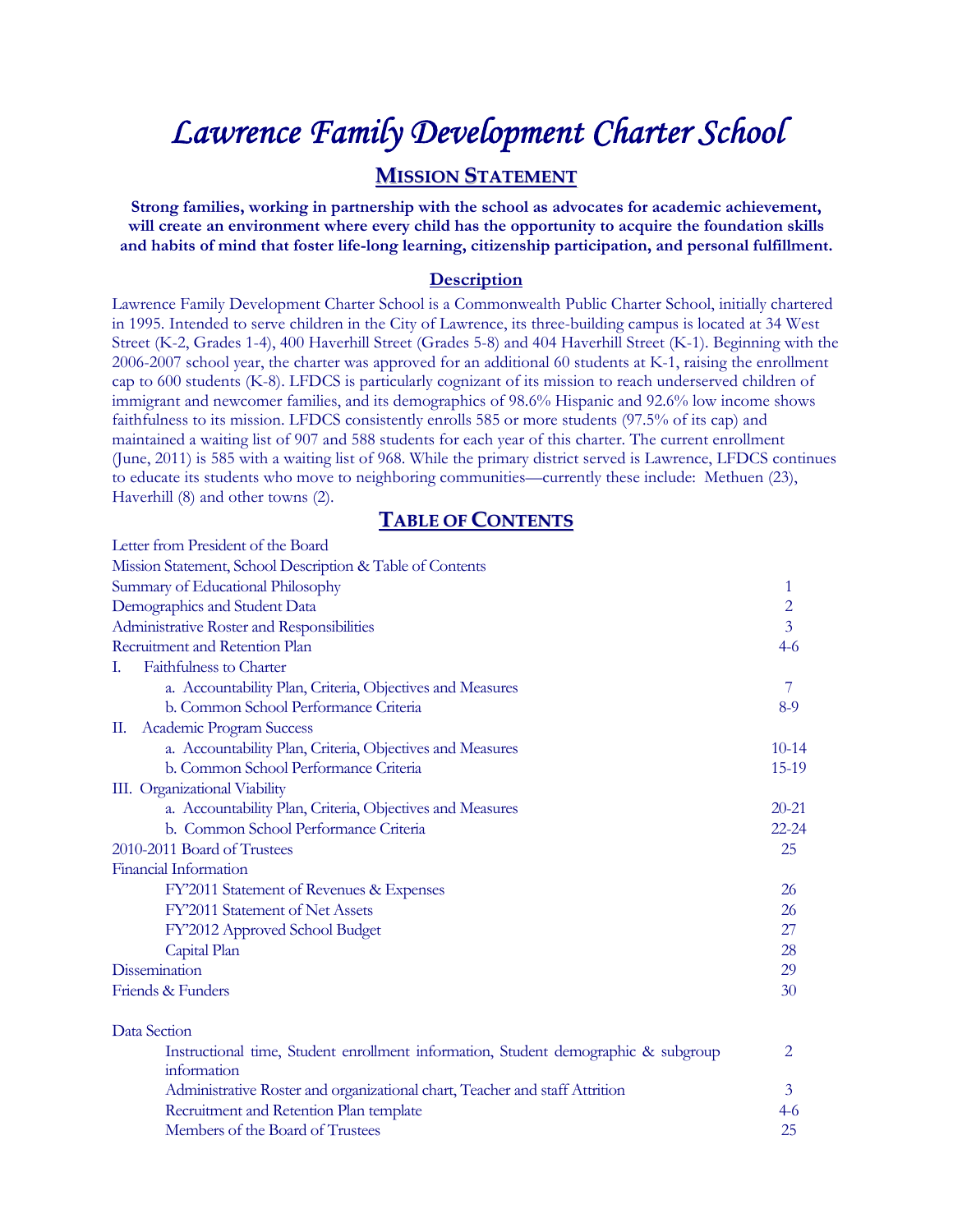# *Summary of Educational Philosophy*

LFDCS is committed to the belief that all children can learn and accepts responsibility to develop models of curriculum, staffing and professional development to annually increase the level of academic achievement for a student population that enters Kindergarten with limited English language skills and Pre-K school experience. These cornerstones for success, established when our school was founded, provide the vision that continues to drive the work of our school.

- **1. Parents are a child's first teacher, and, as such, accept responsibility for the successful development of the child and transfer of the values of their culture.** We strive to understand and value the cultural heritage of our students while providing new skills and education for parents to be effective partners in the culture and expectations of public education.
- **2. Effective, consistent, professional teaching is key to ensuring student learning.** We limit the size of classrooms to 20 students in K-2 through grade six and 15 students in K-1 and grades seven and eight. We provide weekly time for grade-level curriculum planning, resources and opportunities for professional development through graduate courses, workshops, and nine paid work days for orientation, induction and staff development.
- **3. Dual-language acquisition is the most effective model for educating young children who are not native English speakers to achieve academically in English-speaking classrooms.** Functional proficiency in two languages enhances cognitive development, promotes understanding and appreciation of cultures and builds skills to learn and communicate effectively throughout their lives.
- **4. Education is not the sole responsibility of schools and is enhanced and enriched in partnerships with quality community organizations and resources.** Through partnerships with unique and generous educational and cultural organizations, our school is able to open doors to vistas and visions beyond our classrooms and our community borders.

#### **EXECUTIVE SUMMARY**

#### **The key strategies to improve academic achievement for all students during 2010-2011:**

- **Parent vouchers** for ESL resulted in ninety parents completing English and Computer Literacy classes. Parent education awards in the coming year will earmark funds for additional class work and education expenses.
- **Parent surveys** in 2009-2010 resulted in Family Continuity Program Workshops for 2010-2011—a series of six topics to improve parenting skills—held at our Maria del Pilar Quintana Family Center.
- **Professional development** in language and literacy (HILL) and math strategies (James Callahan) expanded to include Upper School staff.
- **Merrimack's College's Teaching Fellows Pilot** provided five staff with opportunity to grow professionally as clinical faculty and mentor fellows.
- **LEDCS** mentor program piloted a project for new teachers to create a portfolio of professional documents as evidence of skills in each of the professional standards established by the Department of Elementary and Secondary Education (DESE).
- **Our dual-language program** underwent a needs assessment as the school and community is experiencing a transition to third generation immigrant families. Improved curriculum and new administrative oversight will ensure that students continue to experience academic growth and success in Spanish.
- **Dur Science partnership** with Northern Essex Community College (NECC) saw the STEM curriculum modified and sixth graders traveling to the Haverhill campus for lectures and lab work.
- **"Early college" middle school focus on Science and Technology** has begun by building skills of inquiry and mastery through partnerships with NECC, U-Mass. Lowell Mechanical Engineering and MIT.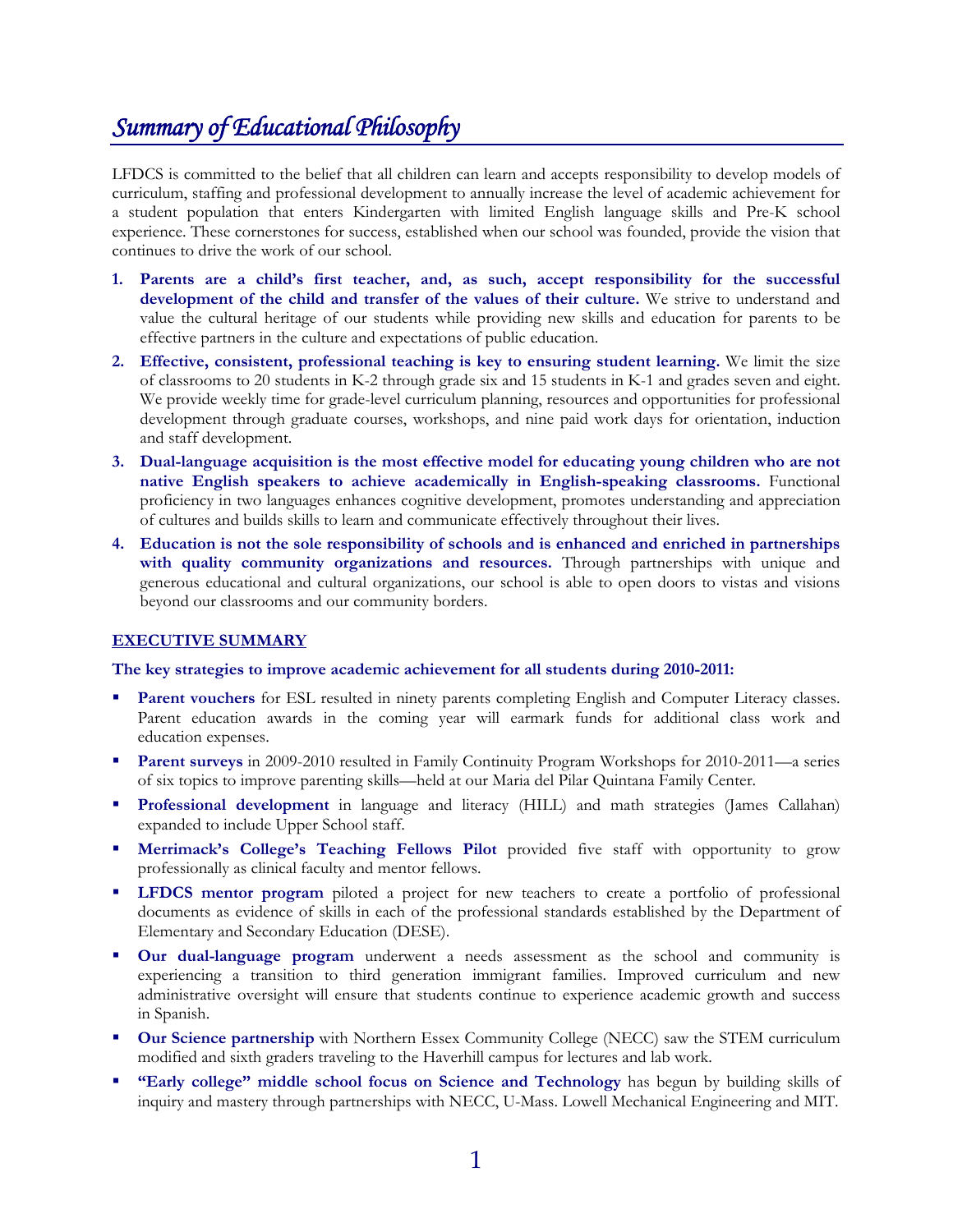# *Demographics and Student Data*

| <b>INSTRUCTIONAL TIME:</b>                                                                                                           |                                        |                               |                                                 |                |
|--------------------------------------------------------------------------------------------------------------------------------------|----------------------------------------|-------------------------------|-------------------------------------------------|----------------|
| Total number of instructional days for the 2010-11 school year:                                                                      |                                        |                               | 180                                             |                |
| September 7, 2010<br>First and last day of the 2010-11 school year:<br>June 23, 2011                                                 |                                        |                               |                                                 |                |
| Length of school day (please note if schedule varies throughout the<br>week or the year):                                            |                                        | $K-1$<br>K-2-Gr. 4<br>Gr. 5-8 | 8:00am-2:55pm<br>8:00am-3:00pm<br>8:00am-3:15pm |                |
|                                                                                                                                      | <b>STUDENT ENROLLMENT INFORMATION:</b> |                               |                                                 |                |
| Number of students who completed the 2009-10 school year but did not re-enroll for the 2010-11<br>school year (excluding graduates): |                                        |                               |                                                 | 14             |
| Total number of students enrolled as of October 1, 2010:                                                                             |                                        |                               |                                                 | 592            |
| Total number of students who enrolled during the 2010-11 school year after October 1, 2010:                                          |                                        |                               |                                                 | $\overline{4}$ |
| Total number of students who left during the 2010-11 school year, after October 1, 2010:                                             |                                        |                               |                                                 | 11             |
| Total number of students enrolled as of the June 30, 2011 SIMS submission:                                                           |                                        |                               | 585                                             |                |
| Number of students who graduated at the end of the 2010-11 school year:                                                              |                                        |                               | 50                                              |                |
| Number of students on the waitlist of June 30, 2011                                                                                  |                                        |                               |                                                 | 968            |
| STUDENT DEMOGRAPHIC AND SUBGROUP INFORMATION<br>(for students enrolled as of the June 2011 SIMS submission)                          |                                        |                               |                                                 |                |
| Race/Ethnicity                                                                                                                       | # of students                          |                               | % of entire student body                        |                |
| African-American                                                                                                                     | 6                                      |                               | 1.0%                                            |                |
| Asian                                                                                                                                | $\overline{0}$                         |                               | $0\%$                                           |                |
| Hispanic                                                                                                                             | 577                                    |                               | 98.6%                                           |                |
| Native American                                                                                                                      | $\Omega$                               |                               | $0\%$                                           |                |
| White                                                                                                                                | $\overline{2}$                         |                               | 0.4%                                            |                |
| Native Hawaiian, Pacific Islander                                                                                                    | $\overline{0}$                         |                               | $0\%$                                           |                |
| Multi-Race, Non-Hispanic                                                                                                             | $\Omega$                               |                               | $0\%$                                           |                |
| Special Education                                                                                                                    | 35                                     |                               | $6.0\%$                                         |                |
| Limited English Proficient                                                                                                           | 229                                    |                               | 39.1%                                           |                |
| Low Income                                                                                                                           | 542                                    |                               | 92.6%                                           |                |

**In addition to completing the table above, please provide a summary of the reasons for all student departures (excluding graduation).** 

| <b>Reason for Departure</b>              | <b>Number of Students</b> |
|------------------------------------------|---------------------------|
| Transferred to private school            | 3                         |
| Moved to another state                   | 4                         |
| Moved to another country                 | 2                         |
| Moved to another Massachusetts community | 3                         |
| Transferred to Lawrence public school    | 13                        |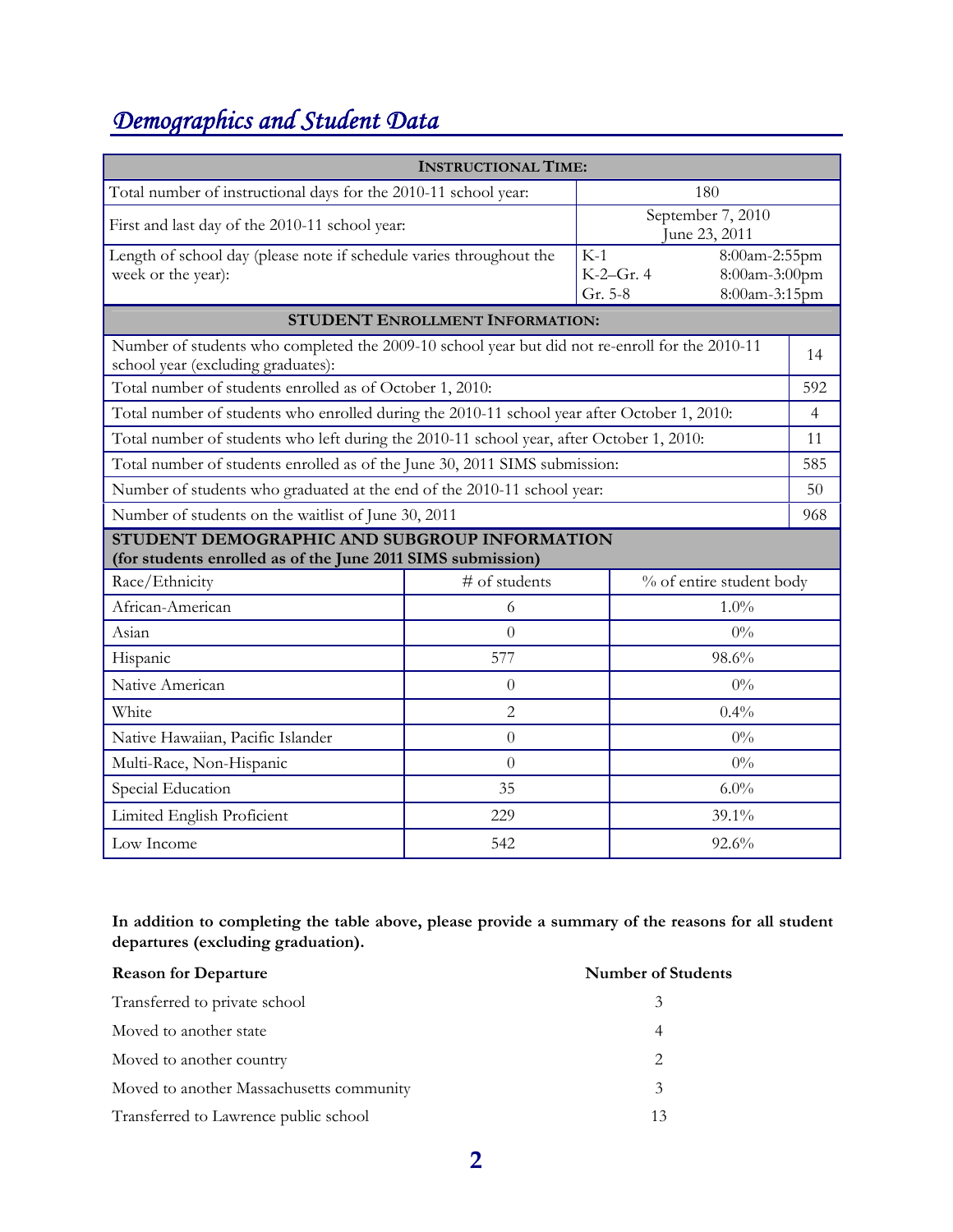| <b>ADMINISTRATIVE ROSTER FOR THE 2010-11 SCHOOL YEAR</b> |                                                                                                                                                 |                |                                                      |
|----------------------------------------------------------|-------------------------------------------------------------------------------------------------------------------------------------------------|----------------|------------------------------------------------------|
| <b>Title</b>                                             | <b>Brief Job Description</b>                                                                                                                    |                | End date (if no<br>longer employee<br>at the school) |
| Superintendent                                           | Chief Executive Officer - Responsible for<br>implementation of mission, policies and budget                                                     | $\sqrt{8/07}$  |                                                      |
| Principal                                                | Head of Educational Program - Hiring, super-<br>vision, training and evaluation of staff/curriculum                                             | $\frac{5}{09}$ |                                                      |
| Comptroller                                              | Chief Financial Officer - Responsible for fiscal<br>management, oversight of budget and payroll                                                 | 9/96           |                                                      |
| Director of Development                                  | Grant writing, fundraising & project management                                                                                                 | 8/01           |                                                      |
| Technology Coordinator                                   | Oversight of all technology including networks,<br>website, e-mail system and software                                                          |                | 4/11                                                 |
| Technology Coordinator                                   | Oversight of all technology including networks,<br>website, e-mail system and software                                                          |                |                                                      |
| Maintenance Supervisor                                   | $\frac{3}{9}$<br>Building maintenance and custodial services                                                                                    |                |                                                      |
| Title 1 Coordinator                                      | Oversight of records, test data, NCLB compliance,<br>school -wide program for below benchmark                                                   |                |                                                      |
| Reading Director                                         | Collection of all data regarding Reading<br>assessments, reporting, coaching                                                                    |                |                                                      |
| Head of Lower School (K-4)                               | Building operations, student behavior and<br>discipline, schedules, parent communication                                                        |                |                                                      |
| Head of Upper School (5-8)                               | Building operations, student behavior and<br>discipline, schedules, parent communication                                                        |                |                                                      |
| Special Education/K-1<br>Coordinator                     | Responsible for oversight of special education<br>program: staffing, IEP's, establish procedures,<br>etc.—also Head of K-1 building and program | 8/09           |                                                      |
| Director of Student Support<br>Services                  | 8/08<br>Oversight of after-school program, summer<br>enrichment, partnerships, food services                                                    |                |                                                      |

# *Administrative Roster and Responsibilities*

#### **BOARD OF TRUSTEES**



| <b>TEACHERS AND STAFF ATTRITION FOR THE 2010-11 SCHOOL YEAR</b> |                                                         |                                              |                                             |
|-----------------------------------------------------------------|---------------------------------------------------------|----------------------------------------------|---------------------------------------------|
|                                                                 | Number as of the last day<br>of the 2010-11 school year | Departures during the<br>2010-11 school year | Departures at the end of the<br>school year |
| Teachers                                                        | 50                                                      |                                              | 4 non-renewals                              |
|                                                                 |                                                         | 3 resigned, 2 dismissed                      |                                             |
| Other Staff                                                     |                                                         |                                              | 1 non-renewals                              |
|                                                                 |                                                         | 3 dismissed, 2 resigned                      |                                             |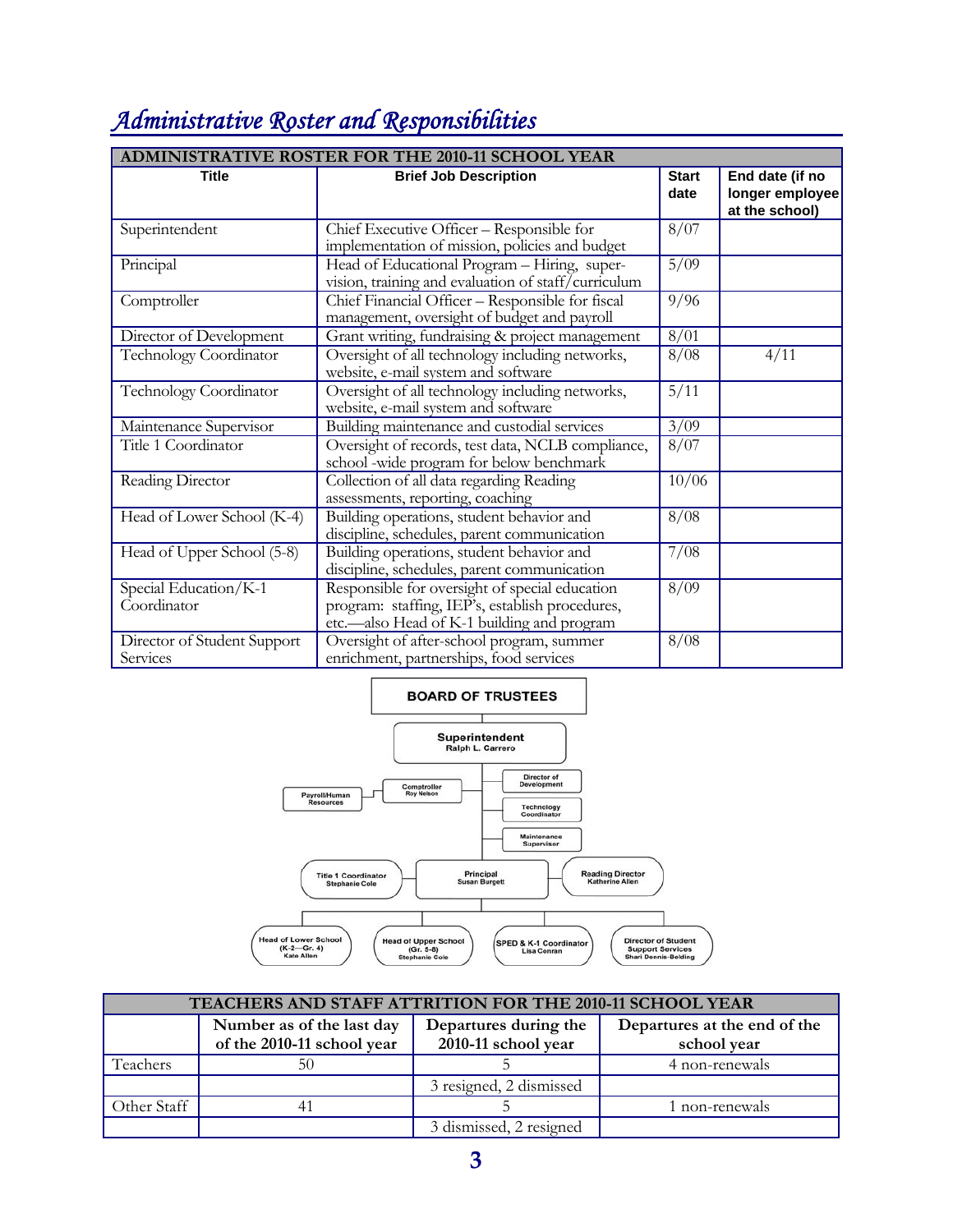# *Recruitment & Retention Plan*

#### **I. Recruitment Plan**

**A. Describe the school's general recruitment activities, i.e. those intended to reach all students.** 

**General Recruitment Activities List recruitment activities undertaken each year which apply to all students.** 

*LFDCS reaches out to every section of the City of Lawrence through advertisements in English and Spanish newspapers and posts all requirements and the application on its website in both Spanish and English. LFDCS distributes posters throughout the school, at the Maria del Pilar Quintana Family Center, with all stakeholders, throughout the business community and at the local district parent information center.* 

**B. List the goals and strategies the school will implement during the upcoming school year to attract and enroll specific groups of students in order to promote a student population that reflects the demographics of the school's sending district(s). Create goals and strategies for each of the following categories:** 

| Recruitment Plan - Goals and Strategies<br>List goals and strategies for recruitment activities for each demographic group. |                                                                                                                                                                                                                                                                                                                                                        |  |
|-----------------------------------------------------------------------------------------------------------------------------|--------------------------------------------------------------------------------------------------------------------------------------------------------------------------------------------------------------------------------------------------------------------------------------------------------------------------------------------------------|--|
| Demographic Group:                                                                                                          | <b>GOAL:</b> To offer quality public education to students who have<br>demonstrated learning and developmental challenges.                                                                                                                                                                                                                             |  |
| A. Special education students                                                                                               | <b>STRATEGY:</b> LFDCS will distribute fliers and/or posters to Head Start<br>sites, local pediatrician offices, family counseling agencies and health<br>centers and the local district's early childhood centers.                                                                                                                                    |  |
| Demographic Group:                                                                                                          | LFDCS recognizes that its founding mission has attracted significant numbers<br>of limited English students and consistently exceeds the local district.                                                                                                                                                                                               |  |
| B. Limited English-proficient<br>students                                                                                   | <b>GOAL:</b> Continue to attract families whose children are limited English<br>by ensuring that all communication is in two languages: English and<br>Spanish.                                                                                                                                                                                        |  |
|                                                                                                                             | <b>STRATEGY:</b><br>1. Distribute fliers to parents of enrolled students to invite applications<br>from family and friends.<br>2. Place advertisements on Spanish language radio stations.<br>3. Provide information at Latino-specific cultural events.<br>4. Advertise at any agency which generally provides services to new<br>immigrant families. |  |
| Demographic Group:                                                                                                          | Based on the 1990 decennial census, LFDCS strategically opened its doors in<br>the poorest section of the poorest city in the Commonwealth, focusing its outreach<br>to enroll students from this demographic.                                                                                                                                         |  |
| C. Students eligible for free<br>lunch                                                                                      | GOAL: Continue to attract low-income, disadvantaged students in the<br>City of Lawrence (current: 92.6%).                                                                                                                                                                                                                                              |  |
|                                                                                                                             | <b>STRATEGY:</b> Advertise in local bodegas, food pantries, soup kitchens<br>and agencies or markets that accept WIC or EBT vouchers.                                                                                                                                                                                                                  |  |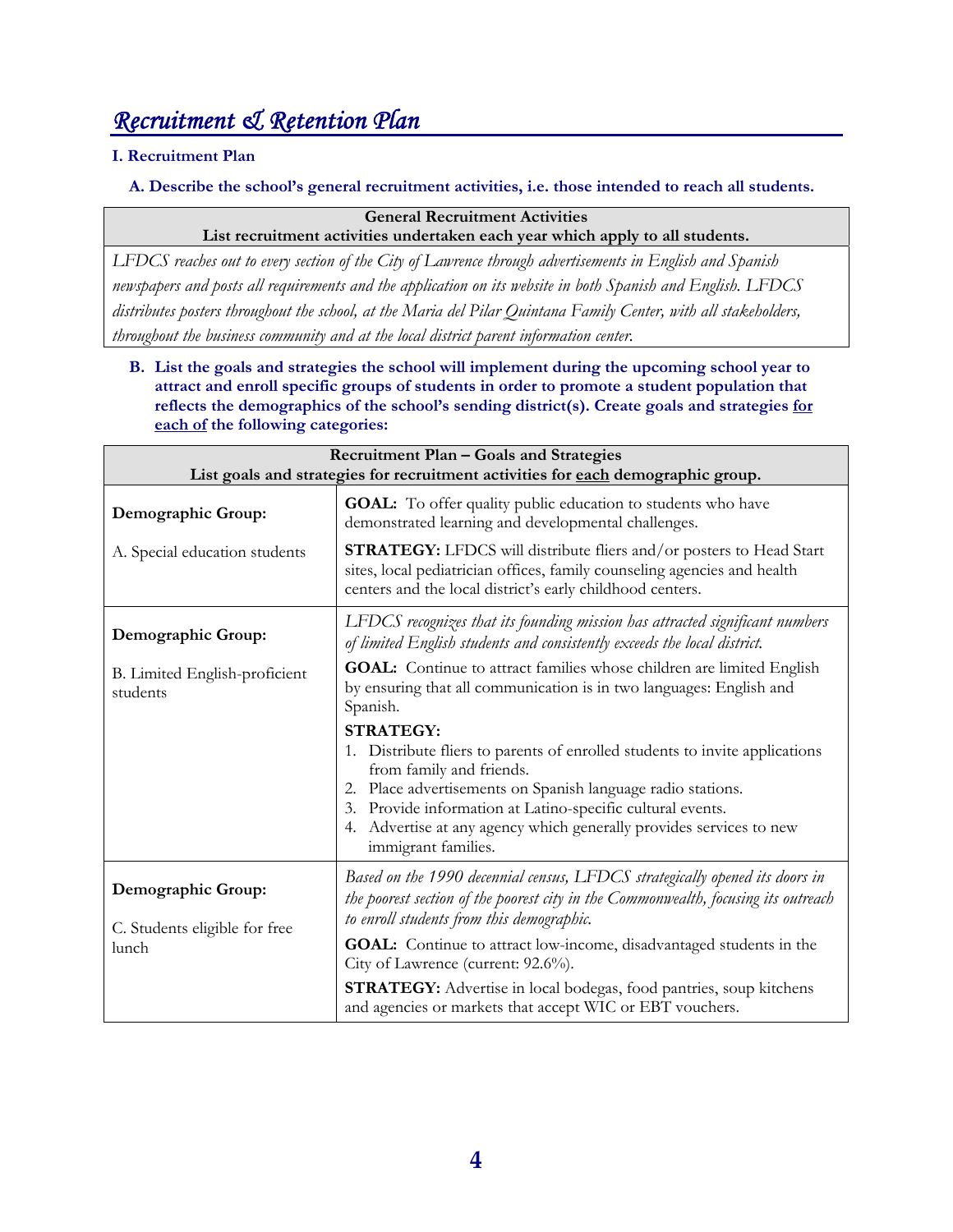| Demographic Group:<br>D. Students eligible for reduced<br>price lunch                                                 | Based on the 1990 decennial census, LFDCS strategically opened its doors in<br>the poorest section of the poorest city in the Commonwealth, focusing its outreach<br>to enroll students from this demographic.<br>GOAL: Continue to attract low-income, disadvantaged students in the<br>City of Lawrence (current: 92.6%).<br><b>STRATEGY:</b> Advertise in local bodegas, food pantries, soup kitchens<br>and agencies or markets that accept WIC or EBT vouchers. |
|-----------------------------------------------------------------------------------------------------------------------|----------------------------------------------------------------------------------------------------------------------------------------------------------------------------------------------------------------------------------------------------------------------------------------------------------------------------------------------------------------------------------------------------------------------------------------------------------------------|
| Demographic Group:<br>E. Students who are sub-<br>proficient                                                          | LFDCS recognizes the need to offer quality public independent education to<br>students who are identified as sub-proficient. The impact of pervasive poverty<br>that exists in Lawrence is manifested in the enrollment of children of poverty<br>$(94.5\%)$ , the most accurate indicator of academic deficiencies.                                                                                                                                                 |
|                                                                                                                       | <b>GOAL:</b> Continue to attract low-income, disadvantaged students in the<br>City of Lawrence (current: 94%).<br><b>STRATEGY:</b> Advertise in local bodegas, food pantries, soup kitchens<br>and agencies or markets that accept WIC or EBT vouchers.                                                                                                                                                                                                              |
| Demographic Group:<br>F. Students at risk of dropping<br>out of school                                                | GOAL: LFDCS will seek to enroll children who may be at risk of<br>dropping out of school by outreaching teen parents and parents who<br>themselves dropped out of school.<br>STRATEGY: LFDCS will advertise at local high school parenting and<br>teen programs (YWCA) and the local YouthBuild programs and other<br>programs for parenting teens.                                                                                                                  |
| Demographic Group:<br>G. Students who have dropped<br>out of school                                                   | Not Applicable<br>LFDCS does not enroll students of the age eligible to drop out of school.                                                                                                                                                                                                                                                                                                                                                                          |
| Demographic Group(s):<br>H. Other subgroups of students<br>who should be targeted to<br>eliminate the achievement gap | LFDCS recognizes the evolving demographics of the City of Lawrence as a<br>Gateway City to immigrants from poor countries throughout the world and will<br>continue to work with agencies that serve these populations for early identification<br>such as the International Institute and area churches.                                                                                                                                                            |

#### **II. Retention Plan**

**Identify the retention goals and strategies the school will implement during the upcoming school year to maximize the number of students who successfully complete all school requirements and to prevent students from dropping out. The retention plan may include activities that**  address the needs of all students in the school, but *must* be designed to impact the target groups **identified above.**

| <b>Overall Student Retention Goal</b> |                                                                             |  |  |
|---------------------------------------|-----------------------------------------------------------------------------|--|--|
| Annual goal for student               | The annual goal for student retention at LFDCS is 95% for all students from |  |  |
| retention (percentage):               | enrollment through grade 8 graduation.                                      |  |  |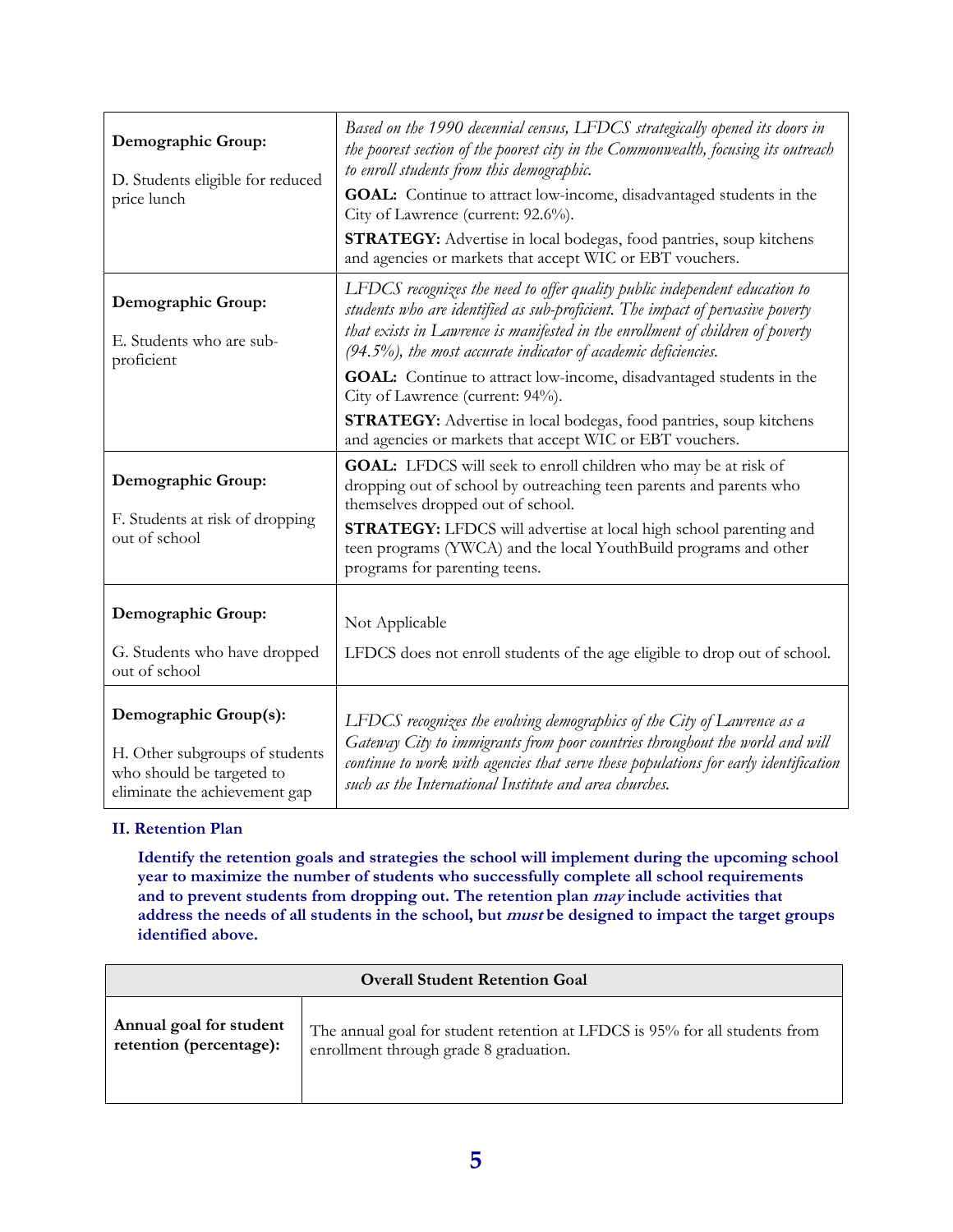# *Recruitment & Retention Plan*

|                                                                  | Retention Plan Goals and Strategies -- List goals and strategies for retention activities                                                                                                                                                                                                                                                                                                                                                                                                                                                                                                                                                                                                                                                                                                                                                                                  |
|------------------------------------------------------------------|----------------------------------------------------------------------------------------------------------------------------------------------------------------------------------------------------------------------------------------------------------------------------------------------------------------------------------------------------------------------------------------------------------------------------------------------------------------------------------------------------------------------------------------------------------------------------------------------------------------------------------------------------------------------------------------------------------------------------------------------------------------------------------------------------------------------------------------------------------------------------|
| <b>All Students</b>                                              | • annual student survey regarding school climate, safety and learning<br>• annual parent surveys<br>• quarterly model student and attendance awards<br>summer and after-school academics and enrichment<br>• quarterly parent conferences to discuss progress and any issues pertaining to<br>retention                                                                                                                                                                                                                                                                                                                                                                                                                                                                                                                                                                    |
| <b>Special Education</b><br><b>Students</b>                      | • LFDCS will host quarterly parent advisory meetings for parents of SPED<br>students<br>• quarterly report card conferences with classroom teacher and SPED teacher<br>• parent workshops to specifically address issues relevant to SPED:<br>medications, understanding ed. plans, behavior                                                                                                                                                                                                                                                                                                                                                                                                                                                                                                                                                                               |
| <b>Limited English</b><br><b>Students</b>                        | · bilingual parent workshops/use of translation equipment<br>· interactive, bilingual school website<br>· bilingual report card<br>• interactive bilingual programs to support learning<br>· dual-language program to support native language proficiency<br>• extensive reading and support of library materials in English and Spanish                                                                                                                                                                                                                                                                                                                                                                                                                                                                                                                                   |
| <b>Students Eligible for</b><br><b>Free and Reduced</b><br>Lunch | Students eligible for free and reduced lunch (92.6%) live in families in poverty.<br>LFDCS addresses poverty by:<br>· a universal breakfast program<br>a universal free lunch program<br>$\bullet$<br>• a Wellness Policy that includes an education component<br>• having quarterly recognition lunches<br>• seeking donated uniforms for most in need<br>providing expendable school supplies and backpacks<br>providing Dr. Seuss books, library books, Children's Museum books for<br>$\bullet$<br>parents—all to increase print in the home<br>• raffling off used computers and providing parent workshops to increase<br>availability of technology in the home<br>providing financial support for 8th graders to take SSAT tests<br>$\bullet$<br>• providing scholarship assistance for graduating 8 <sup>th</sup> graders to attend<br>rigorous secondary schools |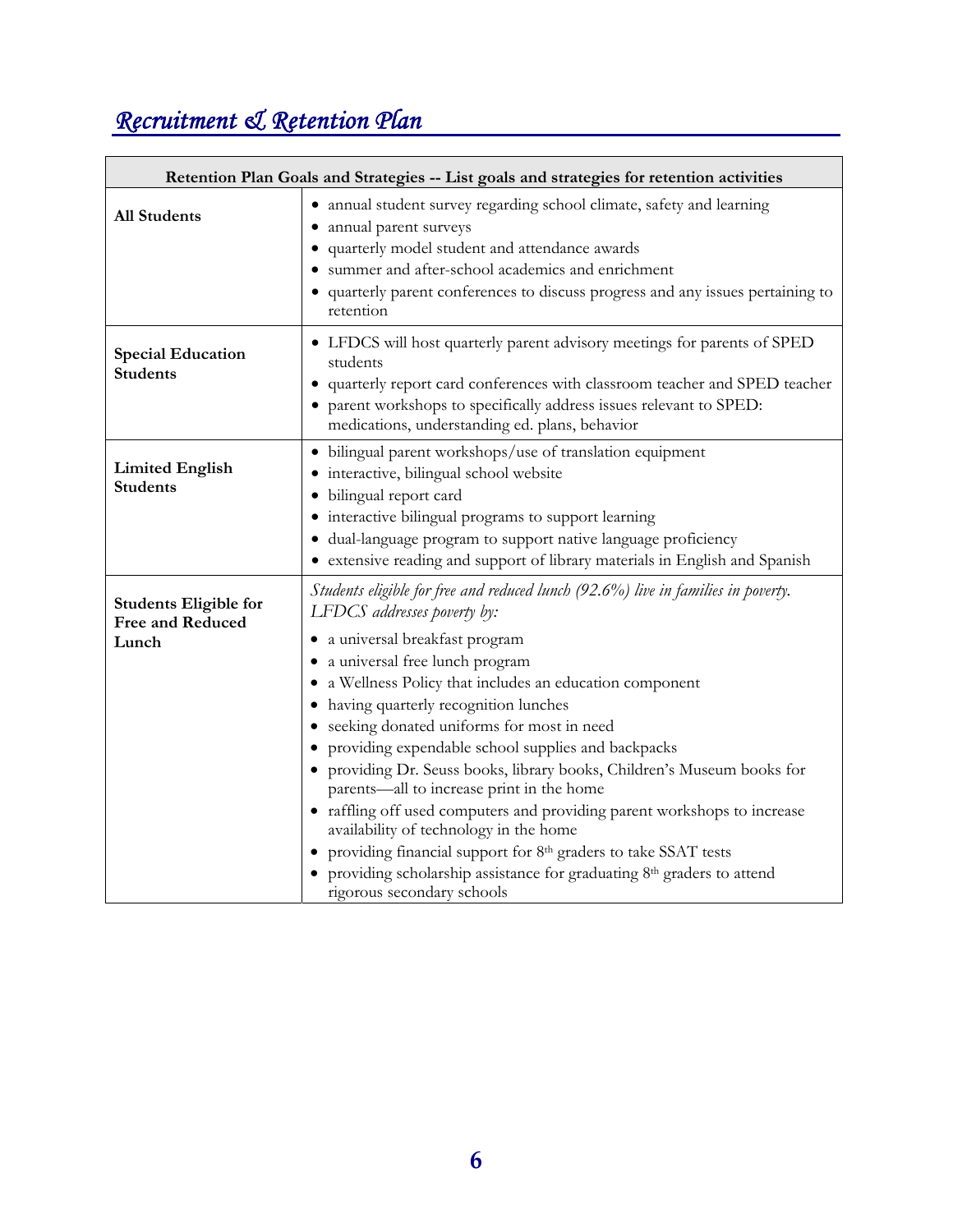### *I. Faithfulness to Charter*

#### **A. ACCOUNTABILITY PLAN, CRITERIA, OBJECTIVES AND MEASURES**

#### **Criteria #1: Mission, vision and educational philosophy**

**Objective: The school is faithful to the mission, vision and educational philosophy defined in the charter application and any subsequent approved amendment(s).** 

#### **Measures:**

**1. Parents of K-1 students will have a home visit by the Student and Family Support Counselor to ensure successful student transition to school. School target will be to visit ninety percent of parents of K-1 students each year.** 

LFDCS has met and exceeded this Accountability target with 100% of families of entering K-1 students having a home visit prior to the September opening. The Family Support Counselor and Parent Liaison, both bilingual professionals, visited each home to welcome families, establish expectations and determine if support services would be needed.

**2. Ninety percent of K-1 parents will attend "'Right from the Start" training resulting in eighty percent of K-1 students meeting Letter Naming and First Sound Fluency as measured by DIBELS next spring benchmark each year.** 

LFDCS met the Accountability target of 90% achieving 90.4% of all K-1 families attended one of the three-week trainings "Right from the Start." Eighty-two percent (82.%)of K-1 students met benchmark in Letter Naming, Fluency, and 74% met benchmark in First Sound Fluency in the spring of 2011. These workshops, offered in English and Spanish, by experienced parent educators, complement the home visit and provide important information in health, nutrition, discipline and expectations for attendance, parent involvement and the school's expectations for academic achievement. During 2011-2012, K-1 staff will participate in informing parents during a "Right from the Start" workshop of how they could support recognition of first letter sounds with practice at home.

#### **Criteria #2: Academic progress**

#### **Objective: The school establishes an academic program that includes the pedagogical approach, curriculum, assessment and other unique elements defined in the charter application and any subsequent approved amendment(s).**

#### **Measures:**

**1. Ninety percent of graduating eighth graders will apply to admissions-based high schools.**  LFDCS met and exceeded the Accountability target for this measure with 100% of the graduating class applying to admissions-based high schools. The high school admissions process, over two years at seventh and eighth grade, includes meetings and workshops with parents, a summer SSAT prep program for twenty students, a high school admissions fair with 18 participating area and New England secondary schools, on-site visits, interview readiness preparation and one-on-one support by a full-time Guidance Placement Counselor.

#### **2. Ninety percent of students who apply to admissions-based high schools will be accepted at one or more admissions-based high schools.**

LFDCS met the Accountability target for this measure—90% of the 50 members of the graduating class, or 45 students, were accepted at one or more admissions-based schools. LFDCS expanded staffing of the Guidance Placement office to full-time and added support staff who assisted students and families in visiting private secondary schools. LFDCS also expanded its outreach to new placements including: Maine Central Institute and Fryeburg Academy in Maine and Bradford Christian Academy—all of whom accepted students and provided 90% tuition assistance. Members of the Class of 2011 will attend: Central Catholic High School, Notre Dame High School, Brooks School, Pingree School, Presentation of Mary Academy, Maine Central Institute, Fryeburg Academy, Bradford Christian Academy, Lawrence High School, Greater Lawrence Technical High School and Whittier Regional Vocational Technical High School.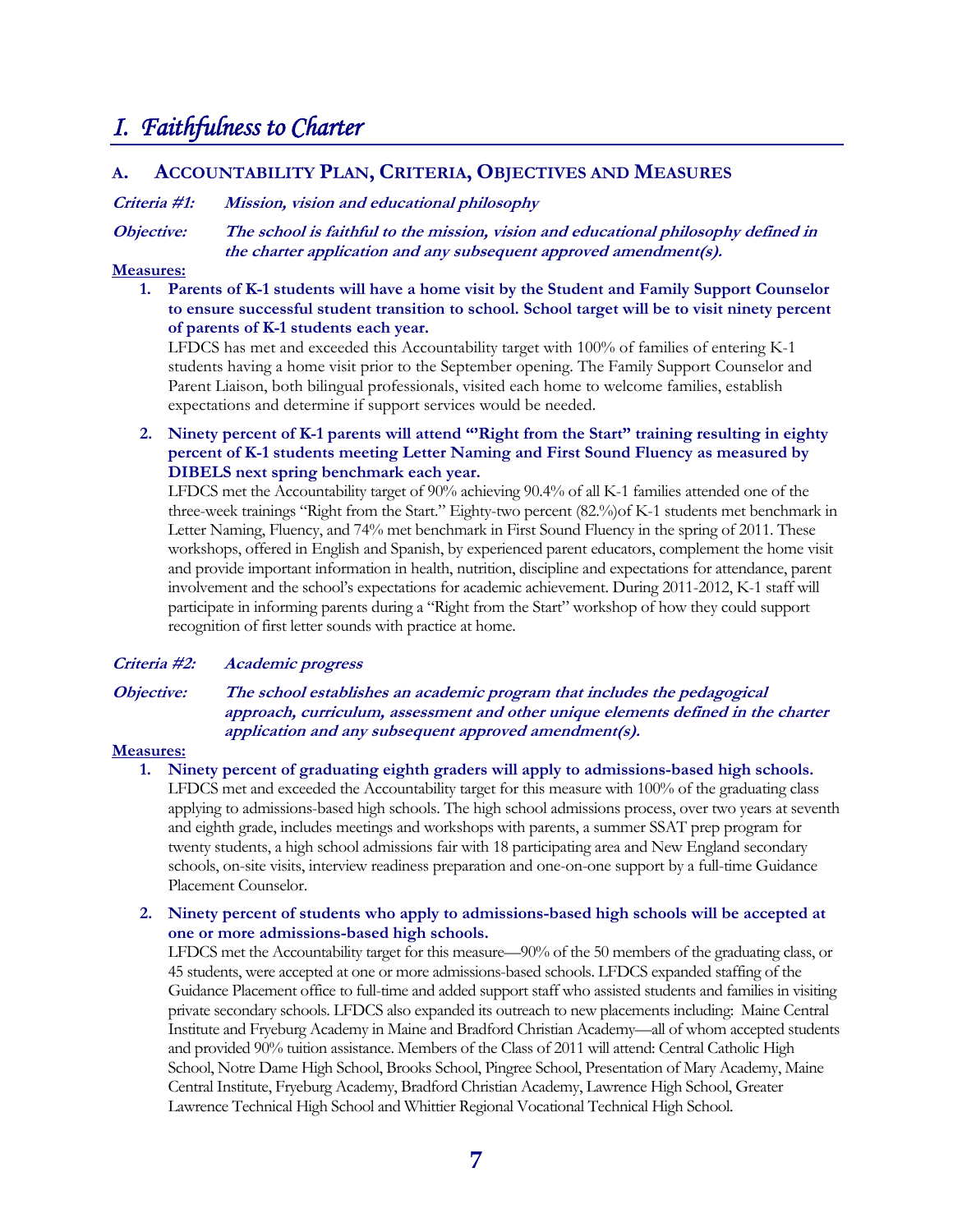# *I. Faithfulness to Charter*

#### **B. COMMON SCHOOL PERFORMANCE CRITERIA**

#### **Implementing the Mission**

**LFDCS is faithful to the mission, vision and educational philosophy as defined in our original (1995) charter application and each subsequent charter period. LFDCS is committed to the belief that all children can learn and accepts responsibility to develop models of curriculum, staffing and professional development to annually increase the level of academic achievement for a student population that enters Kindergarten with limited English language skills and Pre-K school experience. These cornerstones for success, established when our school was founded, provide the vision that continues to drive the work of our school.** 

#### **1. Parents are a child's first teacher, and, as such, accepts responsibility for the successful development of the child and transfer of the values of their culture.**

LFDCS continues to work with parents in every aspect of the school. A strong School Site Council, meeting monthly, provides a parent voice on new programs and direction and was the impetus for the school expansion amendment. Parent vouchers to attend ESL and Computer classes at the Maria del Pilar Quintana Family Center saw 90 parents or 20% of our families take advantage of educational offerings. Parent attendance at each of the three report card conferences met 100% for the sixth straight year.

#### **2. Effective, consistent, professional teaching is key to ensuring student learning.**

LFDCS supports the professional development of its teaching staff through embedded professional development in language and literacy and mathematics, through tuition support towards advanced degrees, through experienced mentoring for new teachers and through support of veteran staff seeking alternative paths to certification. The Response to Intervention (RTI) participation in designing effective strategies for Tier II and Tier III students and school-wide professional reading, reflection and discussion through "Book Talk" provide professional skills in a broad spectrum of the curriculum. During the 2010-2011 school year, LFDCS piloted a new initiative in teacher preparation, placing five graduate students from Merrimack College's School of Education in classrooms with veteran teachers. Four of the Teaching Fellows completed the year at LFDCS with veteran teachers growing in professional skills as supervisor/educator mentors.

#### **3. Dual-language acquisition is the most effective model for educating young children who are not native English speakers to achieve academically in English-speaking classrooms.**

LFDCS continues to invest in the dual-language promise of its founding in 1995 while continuing to evaluate both the success of the program and the needs of the student population we enroll. To that end, we have witnessed the transition from the 1990s when many of our students and most parents were born outside the United States to a new demographic of native born and educated parents and students. This will require attention to the Spanish language curriculum, staff training and assessments. To ensure the program continues to be research-based, LFDCS has created a new administrative position to oversee Spanish and ESL. The administrator is ESL and Spanish Language certified and will put in place appropriate changes in curriculum and staff training to ensure continued dual-language proficiency.

#### **4. Education is not the sole responsibility of schools and is enhanced and enriched in partnerships with quality community organizations and resources.**

Students, parents and staff at LFDCS benefit from a significant range of partnerships with community organizations and educational institutions.

**Parents** are able to enroll in ESL, Computer, and Citizenship classes without cost at the Maria del Pilar Quintana Family Center operated by our management organization, Lawrence Family Development & Education Fund, Inc. (LFDEF). This strengthens families who attain new skills which support employment, and through citizenship, families attain stability in the community.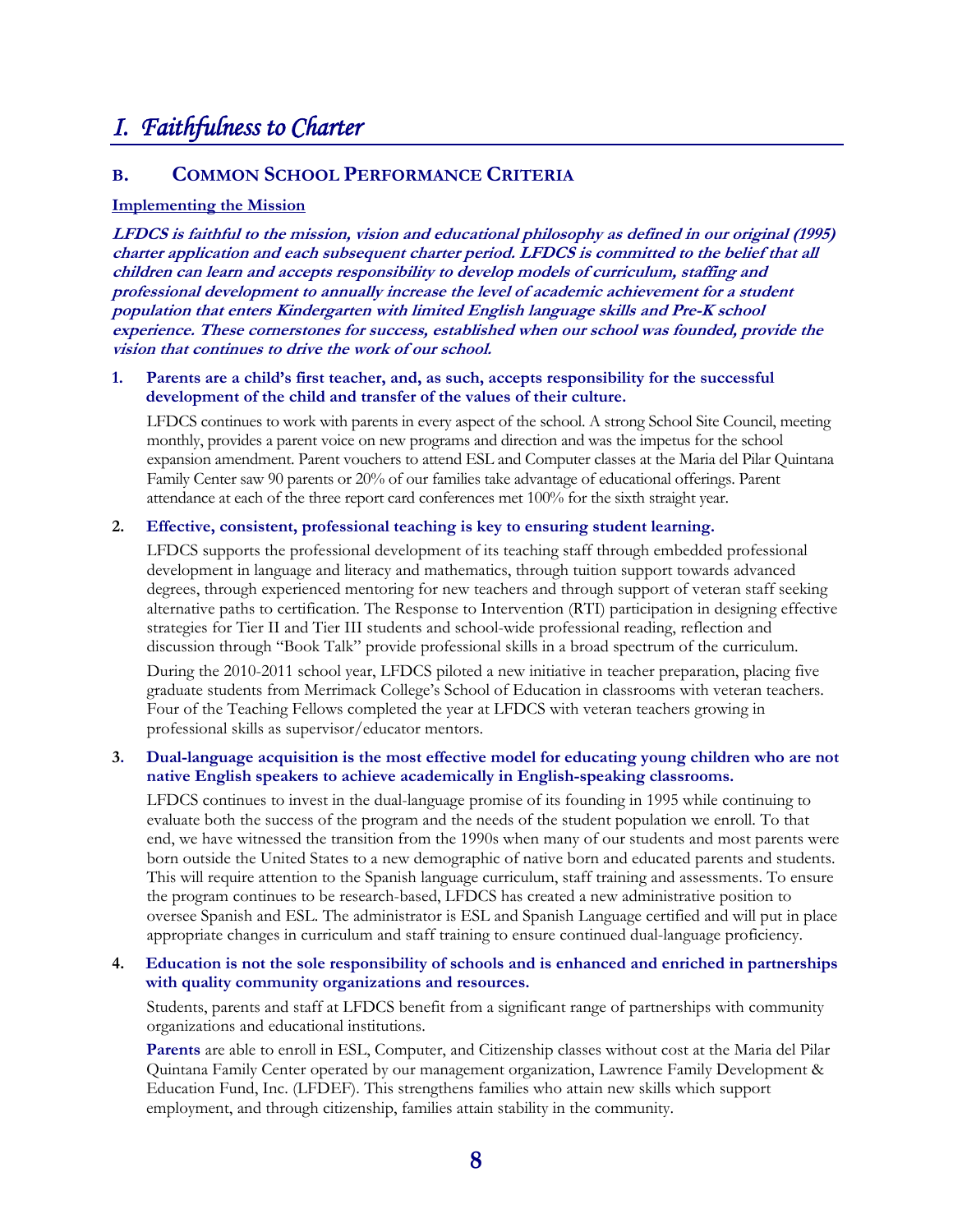Parents also benefit from workshops in child behavior management, home management and counseling through the Family Continuity Program.

**Students** benefit from extensive partnerships with the rich array of secondary schools and colleges in our area. Since 1996, Phillips Academy, Andover has offered to us a strings program training more than 30 students annually in violin and recently in piano. Additionally, Phillips Academy student members of the Philomathean Society assist staff to run a Debate Club for grades 7 and 8 developing speaking skills and confidence as well as a valuable ability to look carefully at both sides of social and political issues.

Two thousand and eleven (2011) marks ten years that our students have participated in Prep @ Pingree, an exceptional summer readiness program, preparing high achieving 7th graders to apply for admission at selective secondary schools. More than 90% of all LFDCS students in Prep @ Pingree have gone on to selective secondary schools.

Early partnerships in science education with Merrimack College and Northern Essex Community College (NECC) have solidified in the past three years to support Early College – Middle School Science Partnerships with NECC, U-Mass. Lowell College of Engineering and Massachusetts Institute of Technology (MIT). These programs create a four-year continuum of science education at and with higher education instructors.

- Grade 5 professors from NECC will come to LFDCS monthly teaching classes aligned with the STEM standards.
- Grade 6 students from LFDCS will travel to the NECC-Haverhill campus monthly to learn and explore using the science labs.
- Grade 7 students will attend classes in Mechanical Engineering at U-Mass. Lowell.
- Grade 8 students will travel monthly to MIT to participate in day-long classes and labs across a broad spectrum of science exploration.

**Staff** benefit from partnership contracts with HILL and Callahan Associates and New Teacher Workshops through Frank Thoms of Teachers<sup>21</sup> as part of our Induction and Mentoring Program.

**Our school community, board and administration** benefit from partnering with the Essex County Community Foundation (ECCF) which led this year's Strategic Planning and also manages the growth of the Patricia Foley Karl (PFK) Scholarship Fund.

#### **Implementation of the Governance/Leadership Structure**

The governance structure of LFDCS stems from our founding principles to involve parents at every level of the school. This resulted in a Board of Trustees with a parent majority (7) and (6) professional leader representatives of the founding management organization, Lawrence Family Development & Education Fund, Inc. (LFDEF). Six (6) parents are elected by the School Site Council, and a seventh (7) parent is the parent co-chair of the School Site Council.

#### **Contractual Relationships with the School's Management Company**

LFDCS has a management agreement with Lawrence Family Development & Education Fund, Inc., a fiveyear contract aligned with the 2010-2015 charter.

LFDEF, Inc. oversees all financial aspects on behalf of the school, under the direction of the Comptroller working with the Superintendent and the Board. The financial aspects include: banking, mortgages and loans, payroll and vendor services. The Comptroller supports an annual internal audit by a CPA firm and ensures that all documentation is in compliance.

The management company hires the Administrative Assistant to the Superintendent who is responsible for all correspondence, official communication and submission of required documents to the Charter School Office. The management company also works with the Development Director in seeking public and private funding for all capital, programmatic and scholarship needs. The Comptroller, Development Director and Administrative Assistant attend all School board meetings and provide reports to the school board on a regular basis.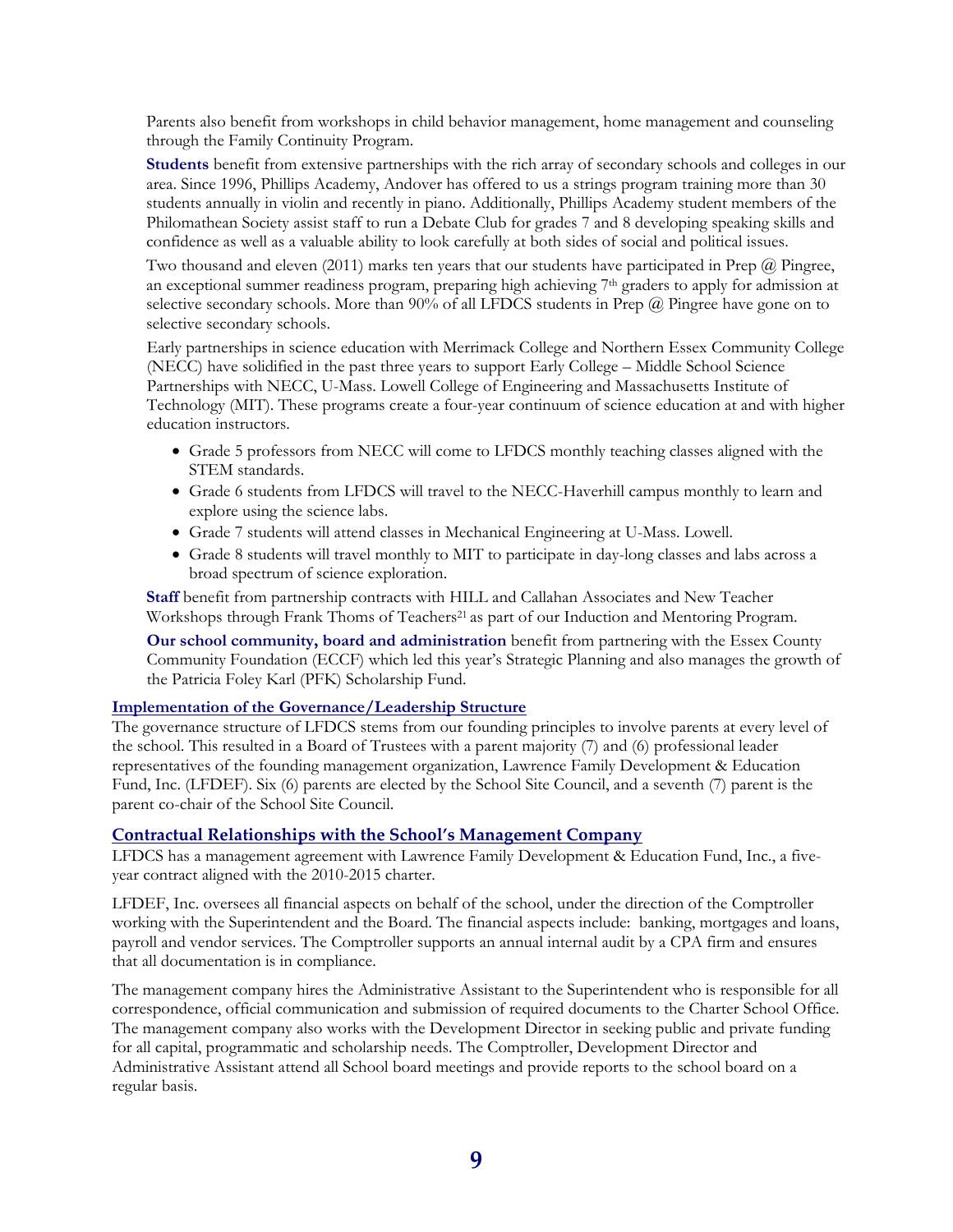### *II. Academic Program Success*

#### **A. ACCOUNTABILITY PLAN, CRITERIA, OBJECTIVES AND MEASURES**

**Criteria #1: MCAS - performance** 

**Objective: Students at the school demonstrate proficiency or progress toward meeting proficiency targets on state standards as measured by the Massachusetts Comprehensive Assessment System (MCAS) exams in all subject areas and at all grade levels.** 

#### **Measures:**

#### **1. For each year the MCAS is given, LFDCS will have a CPI gain of 1.5 points in ELA based on the previous year's CPI.**

LFDCS did not make the CPI gain as intended as a result of the 2009 ELA scores not including grades 3 & 5. Grades 3 & 5 were invalidated due to reported testing irregularities—giving a skewed target which increased the CPI goal for the entire school. The 83.8 resulting CPI for ELA 2009 was not in keeping with the slow but steady progress of prior years and set an unrealistic target for ELA 2010.

| <b>Year 1</b> | <b>CPI</b>               | <b>Year 2</b> | <b>CPI</b> | Gain   |
|---------------|--------------------------|---------------|------------|--------|
| 2009          | 83.8                     | 2010          | 81.3       | $-2.5$ |
| 2010          |                          | 2011          |            |        |
| 2011          |                          | 2012          |            |        |
| 2012          |                          | 2013          |            |        |
| 2013          |                          | 2014          |            |        |
| 2014          | $\overline{\phantom{0}}$ | 2015          |            |        |

#### **ELA MCAS Performance GOAL = ANNUAL CPI GAIN OF 1.5**

#### **2. For each year the MCAS is given, LFDCS will have a CPI gain of 1.5 points in Math based on the previous year's CPI.**

LFDCS exceeded the 1.5 CPI gain reaching an exceptional 6.2 percentage points in Mathematics. LFDCS introduced a Math intervention program *V-Math*, providing an additional Title 1 teacher for the Lower School with small group instruction and computer time for Tier II and Tier III students.

A Math Consultant, Jim Callahan, reviewed the Math curriculum, observed teacher lessons, modeled classes and introduced new strategies to reach all students. School administration eliminated use of a Math text "Rhymes & Times" previously used in grades 1-6 and determined by LFDCS administration to have a negative impact on Math growth.

| <b>Year 1</b> | <b>CPI</b> | <b>Year 2</b> | <b>CPI</b> | Gain   |
|---------------|------------|---------------|------------|--------|
| 2009          | 72.9       | 2010          | 79.1       | $+6.2$ |
| 2010          |            | 2011          |            |        |
| 2011          |            | 2012          |            |        |
| 2012          |            | 2013          |            |        |
| 2013          |            | 2014          |            |        |
| 2014          | $\cdot$    | 2015          |            |        |

#### **Math MCAS Performance GOAL = ANNUAL CPI GAIN OF 1.5**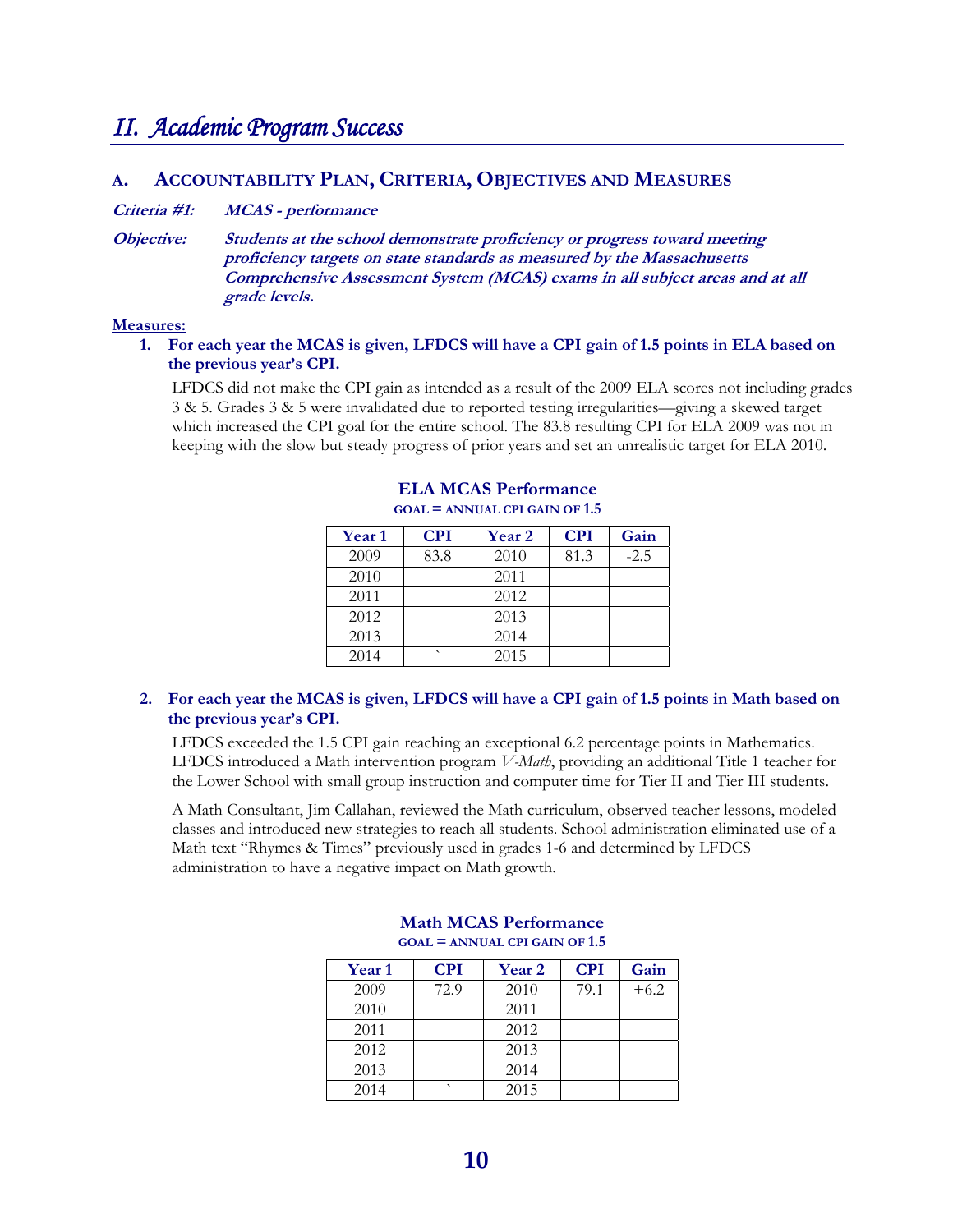#### **Criteria #2: MCAS - growth**

**Objective: The school achieves and maintains a median student growth percentile (SGP) of 40 or higher in the aggregate and for all statistically significant sub-groups in all subject areas tested for accountability purposes.** 

#### **Measures:**

#### **1. For each year the MCAS is given, LFDCS will have a SGP of 40 or higher in ELA.**

LFDCS exceeded the 40.0 SGP in ELA by 11.5 percentile points. LFDCS provides extensive language and specific vocabulary time on task as well as library books for external readings. Title 1 interventions and ESL support improve English language competencies for our students.

| <b>Goal Year</b> | <b>Actual SGP</b> |
|------------------|-------------------|
| 2010             | 51.5              |
| 2011             |                   |
| 2012             |                   |
| 2013             |                   |
| 2014             |                   |
| 2015             |                   |

#### **ELA MCAS Student Growth GOAL: SGP OF 40 OR HIGHER**

#### **2. For each year the MCAS is given, LFDCS will have a SGP of 40 or higher in Math.**

LFDCS exceeded the 40 SGP in Mathematics by 29.0 percentile points. New curriculum, extensive professional development in Math, daily attention to standards and homework as well as increased instructional time in Math and Title 1 Math interventions have strengthened our Math curriculum at all grades with exceptional growth at the upper grades.

| <b>Goal Year</b> | <b>Actual SGP</b> |
|------------------|-------------------|
| 2010             | 69.0              |
| 2011             |                   |
| 2012             |                   |
| 2013             |                   |
| 2014             |                   |
| 2015             |                   |

#### **MATH MCAS STUDENT GROWTH GOAL: SGP OF 40 OR HIGHER**

**Criteria #3: External assessments of student achievement** 

**Objective: If externally developed assessments other than the MCAS are administered, student performance is strong and demonstrates improved over time on those assessments.** 

#### **Measures:**

#### **1. Eighty-five percent of students who complete K-2 through grade two will be at or above grade level according to benchmark indicators as established by DIBELS Next.**

LFDCS met or exceeded the 85% target in each grade. LFDCS uses Voyager Interventions: Ticket to Read, a vocabulary intervention and "Fundations" to build phonemic awareness, phonics proficiency, vocabulary and fluency. Given our second language learner enrollment, LFDCS requires large blocks of teaching and learning in English Language Arts—for example, 1 hour ELA, 1 hour needs/based group and vocabulary and Fundations of 30 minutes each.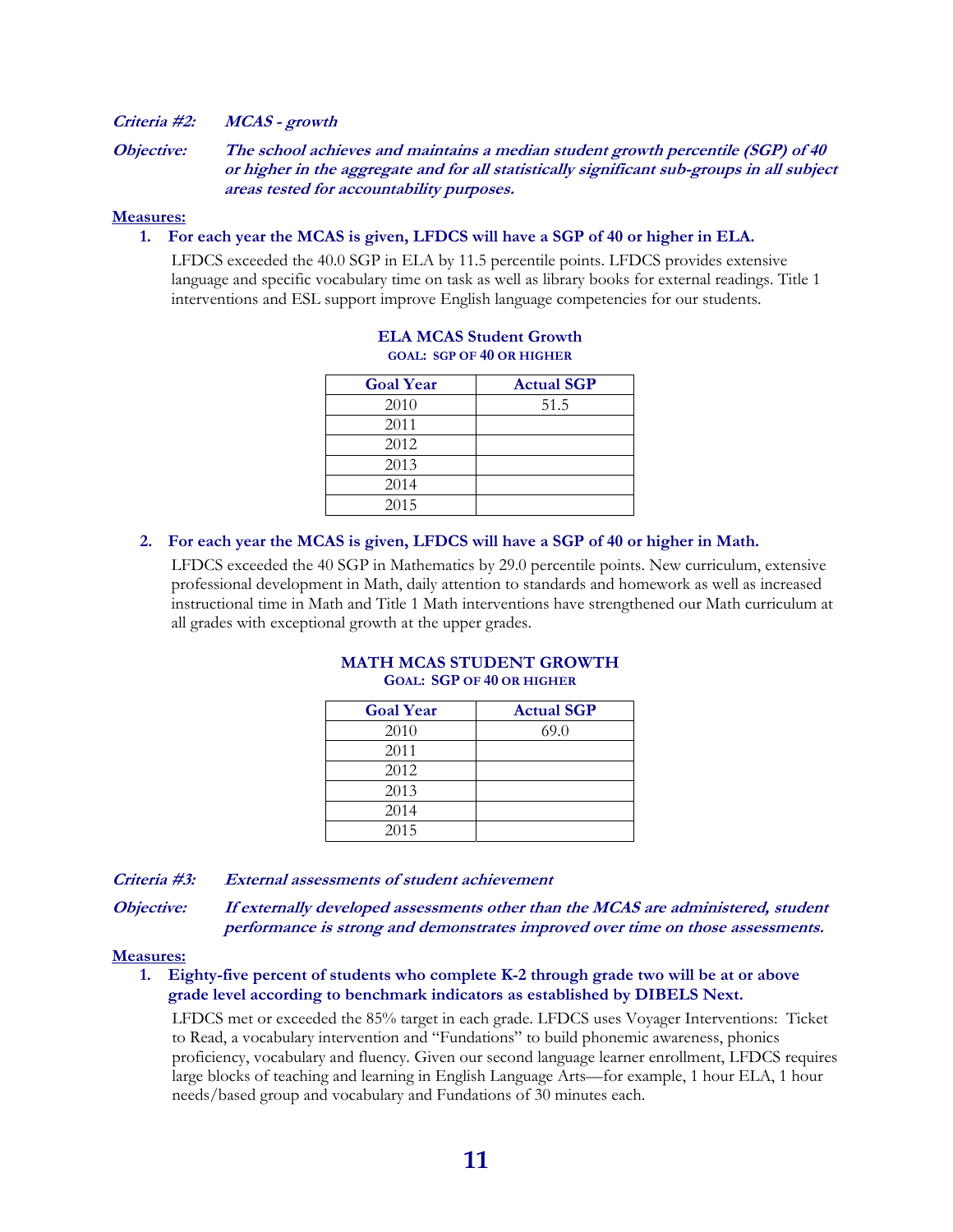# *II. Academic Program Success t to families and students from every*

#### **EXTERNAL ASSESSMENT/DIBELS SPRING BENCHMARK K-2-GRADE 2**

**ANNUAL GOAL: 85%** 

| Year |       |            |         | Grade   Benchmark   Score   Grade   Benchmark   Score   Grade   Benchmark   Score |        |             |     |
|------|-------|------------|---------|-----------------------------------------------------------------------------------|--------|-------------|-----|
| 2011 | $K-2$ | <b>NWF</b> | $100\%$ | <b>DORF</b>                                                                       | $96\%$ | <b>DORF</b> | 85% |
| 2012 |       |            |         |                                                                                   |        |             |     |
| 2013 |       |            |         |                                                                                   |        |             |     |
| 2014 |       |            |         |                                                                                   |        |             |     |
| 2015 |       |            |         |                                                                                   |        |             |     |

#### **2. Each year grades one and two will achieve a mean stanine of five on the GRADE assessment with growth toward reaching a mean stanine of six by 2015 as evidenced by spring benchmark GRADE data.**

LFDCS, starting with a baseline stanine of seven at K-2, has achieved or exceeded the stanine of five in grades 1 & 2. Stanine five is the national average; our internal target is seven for all grades as it aligns with proficiency on state and national assessments. Students in K-2 through grade 2 were introduced to a stronger pre-reading curriculum in K-1 resulting in stronger scores.

|      | <b>Grade Levels</b> |         |         |  |  |  |
|------|---------------------|---------|---------|--|--|--|
| Year | $K-2$               | Grade 1 | Grade 2 |  |  |  |
| 2011 |                     |         |         |  |  |  |
| 2012 |                     |         |         |  |  |  |
| 2013 |                     |         |         |  |  |  |
| 2014 |                     |         |         |  |  |  |
| 2015 |                     |         |         |  |  |  |

#### **GRADE ELA Spring 2011 Mean Stanine GOAL = STANINE 5/6 BY 2015**

**3. Each year grades one and two will achieve a mean stanine of five on the GMADE assessment annually with growth toward reaching a mean stanine of six by 2015 as evidenced by spring benchmark GMADE data.** 

LFDCS has achieved a stanine six or better at all grades in this measure due to strong Math curriculum, teaching and support programs as previously described.

#### **GMADE Math Spring 2011 Mean Stanine GOAL = STANINE 5/6 BY 2015**

|      | <b>Grade Levels</b> |         |         |  |  |  |
|------|---------------------|---------|---------|--|--|--|
| Year | $K-2$               | Grade 1 | Grade 2 |  |  |  |
| 2011 |                     |         |         |  |  |  |
| 2012 |                     |         |         |  |  |  |
| 2013 |                     |         |         |  |  |  |
| 2014 |                     |         |         |  |  |  |
| 2015 |                     |         |         |  |  |  |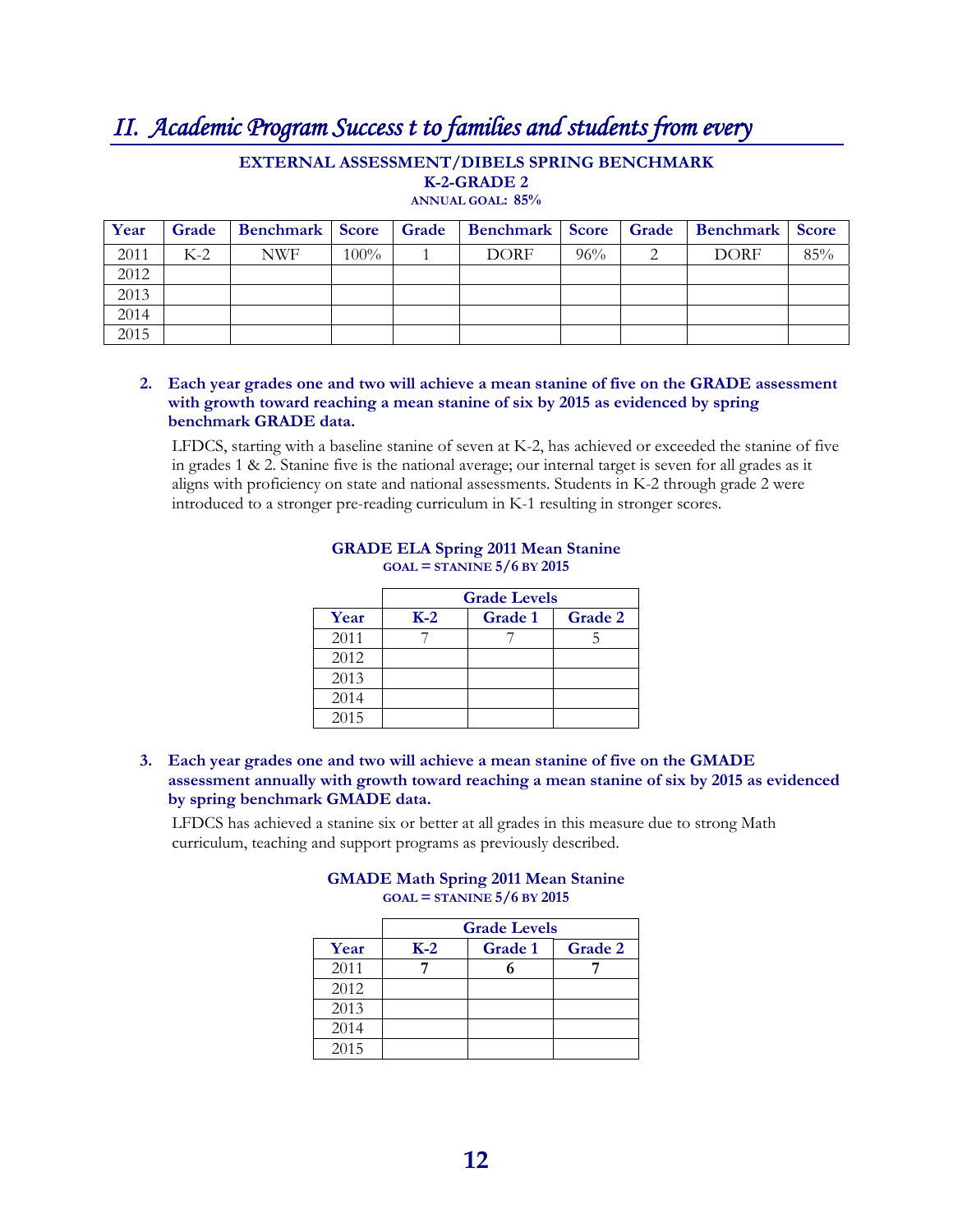#### **Criteria #4: Internal assessments of student achievement**

**Objective: The school student performance is strong and demonstrates improvement on internally developed assessments of academic achievement.** 

#### **Measures:**

**1. Each year classes in grades three through six will demonstrate eighty percent proficiency by the spring L-FAST benchmark.** 

#### **Internal Assessments of Student Achievement L-FASTS Benchmark CPI GOAL = 80% PROFICIENCY**

|      |         | <b>ELA</b> |         |         | Math    |         |         |         |
|------|---------|------------|---------|---------|---------|---------|---------|---------|
| Year | Grade 3 | Grade 4    | Grade 5 | Grade 6 | Grade 3 | Grade 4 | Grade 5 | Grade 6 |
| 2011 | 79.2    | 87         | 81.4    | 84.21   | 84.18   | 80.74   | 87.9    | 77.0    |
| 2012 |         |            |         |         |         |         |         |         |
| 2013 |         |            |         |         |         |         |         |         |
| 2014 |         |            |         |         |         |         |         |         |
| 2015 |         |            |         |         |         |         |         |         |

#### **Criteria #5: Professional climate**

#### **Objective: The school established a professional climate resulting in a purposeful learning environment and reasonable rates of retention for school administrators, teachers and staff.**

#### **Measures:**

**1. Teachers at LFDCS will annually meet or exceed ninety-five percent attendance rate.** 

LFDCS teachers exceeded the 95% goal by attaining 97.8% overall attendance with 98% of staff attaining over 95% daily attendance. This exceptional rate ensures that highly-qualified teachers are providing instruction more than 95% of the time students are in the classroom.

#### **2. LFDCS will retain eighty percent of teachers who meet or exceed annual student performance measures as reported in their summative evaluation.**

LFDCS met and exceeded the retention rate for teachers with 85% of teaching staff retained through their summative evaluations.

#### **Criteria #6: Assessment and instructional decision-making**

**Objective: The school uses qualitative and quantitative evidence to inform, guide and improve instructional planning and practice.** 

#### **Measures:**

#### **1. At each grade level fifty percent of students identified as performing below benchmark on the fall GRADE will grow at least 13 NPR percentage points as measured by the spring GRADE.**

LFDCS attained the target of 50% of students who performed below benchmark in the fall of 2010, reaching benchmark by spring 2011 at all grades except grades 4 (41%) and grade 7 (40%); however, Grade 7 had only six students in the entire grade level below proficiency indicating strong attention to eliminating learning gaps throughout the curriculum.

LFDCS utilizes a school-wide RTI model which addresses students who are sub-proficient each month and a cohesive staff discussion on strategies to help each child improve. In the coming year LFDCS will eliminate the use of a computer program where students lost ground and will increase attention to vocabulary.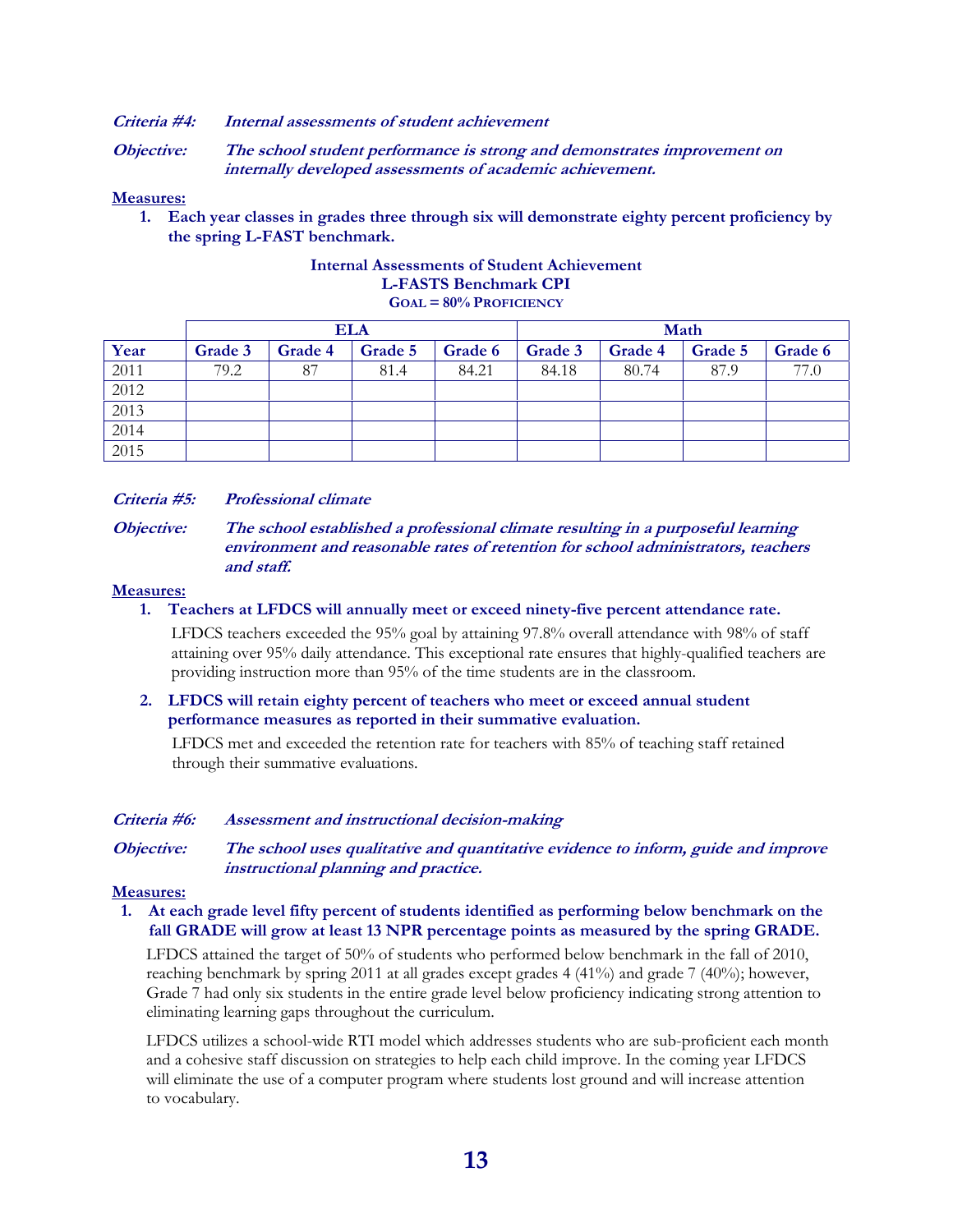### *II. Academic Program Success*

| <b>GRADE - Accountability Goal: 90%</b> |                                                                                                                           |                                                                  |                                                                  |  |  |  |
|-----------------------------------------|---------------------------------------------------------------------------------------------------------------------------|------------------------------------------------------------------|------------------------------------------------------------------|--|--|--|
| <b>Grade Level</b>                      | # of Students Below Benchmark<br>(36 NPR and lower)<br><b>Fall 2010</b>                                                   | # of Students<br>Making 13 NPR* gain<br>Fall 2010 to Spring 2011 | % of Students<br>Making 13 NPR* gain<br>Fall 2010 to Spring 2011 |  |  |  |
| $K-2$                                   | 41                                                                                                                        | 41                                                               | $100\%$                                                          |  |  |  |
| Grade 1                                 | 13                                                                                                                        | 12                                                               | $92\%$                                                           |  |  |  |
| Grade 2                                 | 21                                                                                                                        |                                                                  | 81%                                                              |  |  |  |
| Grade 3                                 | 23                                                                                                                        |                                                                  | 74%                                                              |  |  |  |
| Grade 4                                 | 22                                                                                                                        |                                                                  | 41%                                                              |  |  |  |
| Grade 5                                 | 26                                                                                                                        | 22                                                               | 85%                                                              |  |  |  |
| Grade 6                                 | 18                                                                                                                        | 10                                                               | $55\%$                                                           |  |  |  |
| Grade 7                                 | 10                                                                                                                        |                                                                  | 40%                                                              |  |  |  |
|                                         | $*$ will of the underground to compare the case and level as outlined by Kommunich School's Annual County Catch wh County |                                                                  |                                                                  |  |  |  |

*\*rule of thumb every 13 NPR is equivalent to one grade level as outlined by Kennewick School's Annual Growth, Catch up Growth* 

#### **2. At each grade level, fifty percent of students identified as performing below benchmark on the fall GMADE will grow at least 13 NPR percentage points as measured by the spring GMADE.**

LFDCS attained the target of 50% or better of students who performed below benchmark in the fall of 2010, reaching 13 NPR percentage points or one grade level year growth by the spring of 2011. LFDCS put in place additional Title 1 math instructors at grades 3-4 resulting in significant improvements at these grades. A webbased program V-Math was introduced providing additional time for students to overcome math deficiencies and was a high motivator for learning. To further increase math skills and teaching proficiency, LFDCS will offer graduate-level classes in mathematics during the 2011-2012 school year..

|                                                                                                                                 |                                                     | $\mathbf{U}$ MIXDL - IXCOUIRADHRY UVAI, 2070 |                                      |  |  |  |  |
|---------------------------------------------------------------------------------------------------------------------------------|-----------------------------------------------------|----------------------------------------------|--------------------------------------|--|--|--|--|
| <b>Grade Level</b>                                                                                                              | # of Students Below Benchmark<br>(36 NPR and lower) | # of Students<br>Making 13 NPR* gain         | % of Students<br>Making 13 NPR* gain |  |  |  |  |
|                                                                                                                                 | <b>Fall 2010</b>                                    | Fall 2010 to Spring 2011                     | Fall 2010 to Spring 2011             |  |  |  |  |
| $K-2$                                                                                                                           | 19                                                  | 15                                           | 79%                                  |  |  |  |  |
| Grade 1                                                                                                                         | 30                                                  | 18                                           | 60%                                  |  |  |  |  |
| Grade 2                                                                                                                         | 47                                                  | 45                                           | 96%                                  |  |  |  |  |
| Grade 3                                                                                                                         | 40                                                  | 40                                           | $100\%$                              |  |  |  |  |
| Grade 4                                                                                                                         | 40                                                  | 34                                           | 85%                                  |  |  |  |  |
| Grade 5                                                                                                                         | 29                                                  | 22                                           | 76%                                  |  |  |  |  |
| Grade 6                                                                                                                         | 17                                                  | 16                                           | $94\%$                               |  |  |  |  |
| Grade 7                                                                                                                         | 17                                                  | 15                                           | 88%                                  |  |  |  |  |
| $*$ will of thumb even 13 NDR is equivalent to one grade level as outlined by Kennenvick School's Annual Crowth Catch up Crowth |                                                     |                                              |                                      |  |  |  |  |

**GMADE - Accountability Goal: 90%** 

*\*rule of thumb every 13 NPR is equivalent to one grade level as outlined by Kennewick School's Annual Growth, Catch up Growth* 

- **3. Each year ninety percent of eighth grade students will be at or above benchmark as measured by the spring GRADE.**
- **4. Each year ninety percent of eighth grade students will be at or above benchmark as measured by the spring GMADE.**

|      |                    | <b>ELA/GRADE</b>      |      |                    | <b>MATH/GMADE</b>     |
|------|--------------------|-----------------------|------|--------------------|-----------------------|
| Year | <b>Spring Goal</b> | <b>GRADE Achieved</b> | Year | <b>Spring Goal</b> | <b>GMADE Achieved</b> |
| 2011 | $90\%$             | 88%                   | 2011 | 90%                | $94\%$                |
| 2012 | $90\%$             |                       | 2012 | 90%                |                       |
| 2013 | $90\%$             |                       | 2013 | 90%                |                       |
| 2014 | $90\%$             |                       | 2014 | 90%                |                       |
| 2015 | $90\%$             |                       | 2015 | 90%                |                       |

| Year | <b>Spring Goal</b> | <b>GMADE Achieved</b> |
|------|--------------------|-----------------------|
| 2011 | $90\%$             | $94\%$                |
| 2012 | $90\%$             |                       |
| 2013 | $90\%$             |                       |
| 2014 | $90\%$             |                       |
| 2015 | $90\%$             |                       |

Students in our 2011 graduating class achieved 88% at benchmark in ELA and 94% at benchmark in Math exceeding the 90% target on this new accountability goal. LFDCS strives in all ways to ensure that our graduates are well prepared for transition to and acceptance at rigorous secondary schools.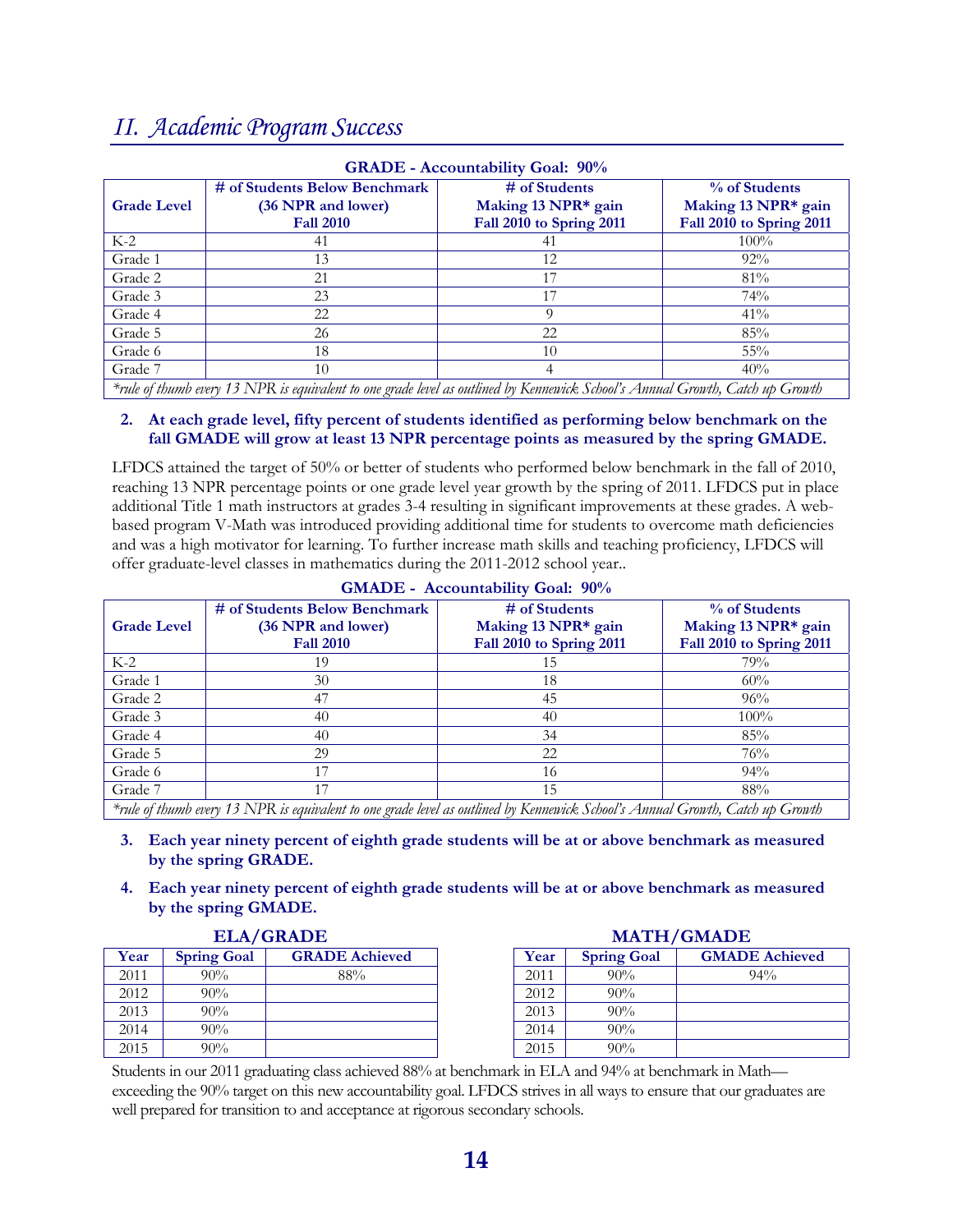#### **B. COMMON SCHOOL PERFORMANCE CRITERIA**

**1. Massachusetts Comprehensive Assessment System (MCAS): Provide data for the most recent year available.** 

|                                                     | <b>Advanced/ Above</b><br><b>Proficient</b> |              | <b>Needs</b><br><b>Proficient</b><br>Improvement |              | <b>Warning/Failing</b> |              | <b>Students</b><br>Included | <b>CPI</b>     | <b>SGP</b> | Included<br>in SGP |      |     |
|-----------------------------------------------------|---------------------------------------------|--------------|--------------------------------------------------|--------------|------------------------|--------------|-----------------------------|----------------|------------|--------------------|------|-----|
| <b>Grade and Subject</b>                            | <b>SCHOOL</b>                               | <b>STATE</b> | <b>SCHOOL</b>                                    | <b>STATE</b> | <b>SCHOOL</b>          | <b>STATE</b> | <b>SCHOOL</b>               | <b>STATE</b>   |            |                    |      |     |
| <b>GRADE 03 - READING</b>                           | 3                                           | 14           | 48                                               | 49           | 37                     | 30           | 11                          | 8              | 62         | 78.6               | N/A  | N/A |
| <b>GRADE 03 - MATHEMATICS</b>                       | 13                                          | 25           | 44                                               | 40           | 27                     | 24           | 16                          | 11             | 62         | 78.6               | N/A  | N/A |
| <b>GRADE 04 - ENGLISH</b><br><b>LANGUAGE ARTS</b>   | 5                                           | 11           | 20                                               | 43           | 54                     | 35           | 21                          | 12             | 61         | 65.2               | N/A  | 4   |
| <b>GRADE 04 - MATHEMATICS</b>                       | 13                                          | 16           | 25                                               | 32           | 48                     | 41           | 15                          | 11             | 61         | 72.5               | 69.0 | 60  |
| <b>GRADE 05 - ENGLISH</b><br><b>LANGUAGE ARTS</b>   | $\overline{7}$                              | 16           | 44                                               | 47           | 39                     | 28           | 10                          | 10             | 59         | 78.0               | 46.0 | 57  |
| <b>GRADE 05 - MATHEMATICS</b>                       | 10                                          | 25           | 32                                               | 30           | 36                     | 28           | 22                          | 17             | 59         | 69.5               | 57.0 | 57  |
| <b>GRADE 05 - SCIENCE AND</b><br><b>TECHNOLOGY</b>  | 5                                           | 15           | 29                                               | 38           | 47                     | 36           | 19                          | 11             | 59         | 69.1               | N/A  | N/A |
| <b>GRADE 06 - ENGLISH</b><br><b>LANGUAGE ARTS</b>   | 9                                           | 15           | 64                                               | 54           | 24                     | 21           | 3                           | 9              | 58         | 89.7               | N/A  | 4   |
| <b>GRADE 06 - MATHEMATICS</b>                       | 16                                          | 27           | 60                                               | 32           | 22                     | 25           | $\overline{2}$              | 16             | 58         | 91.4               | 74.0 | 56  |
| <b>GRADE 07 - ENGLISH</b><br><b>LANGUAGE ARTS</b>   | $\overline{7}$                              | 11           | 67                                               | 61           | 24                     | 21           | $\overline{2}$              | $\overline{7}$ | 54         | 91.2               | 59.0 | 54  |
| <b>GRADE 07 - MATHEMATICS</b>                       | 13                                          | 14           | 48                                               | 39           | 33                     | 27           | 6                           | 19             | 54         | 82.9               | 71.5 | 54  |
| <b>GRADE 08 - ENGLISH</b><br><b>LANGUAGE ARTS</b>   | 2                                           | 17           | 63                                               | 61           | 28                     | 16           | $\overline{7}$              | $\overline{7}$ | 46         | 88.0               | 55.0 | 45  |
| <b>GRADE 08 - MATHEMATICS</b>                       | 22                                          | 22           | 41                                               | 29           | 22                     | 28           | 15                          | 21             | 46         | 81.0               | 80.0 | 45  |
| <b>GRADE 08 - SCIENCE AND</b><br><b>TECHNOLOGY</b>  | $\Omega$                                    | 4            | 24                                               | 36           | 54                     | 41           | 22                          | 19             | 46         | 63.0               | N/A  | N/A |
| <b>ALL GRADES - ENGLISH</b><br><b>LANGUAGE ARTS</b> | 6                                           | 16           | 50                                               | 52           | 35                     | 24           | 9                           | 8              | 340        | 81.3               | 51.5 | 164 |
| <b>ALL GRADES -</b><br><b>MATHEMATICS</b>           | 14                                          | 26           | 41                                               | 33           | 32                     | 27           | 13                          | 15             | 340        | 79.1               | 69.0 | 272 |

#### **MCAS Tests of Spring 2010**

#### **% of Students at Each Performance Level for Lawrence Family Development Charter School**

ELA Grade 6 **73** LFDCS vs. **69** State Math Grade 6 **76** LFDCS vs. **59** State Grade 7 **74** LFDCS vs. **72** State Grade 7 **61** LFDCS vs. **53** State Grade 7 **74** LFDCS vs. **72** State Grade 7 **61** LFDCS vs. **53** State Grade 8 **63** LFDCS vs. **51** State

#### **a. Provide evidence that students at the school have demonstrated proficiency, or demonstrated progress towards meeting proficiency targets on state standards as measured by the MCAS exams in all subject areas and at all grade levels tested for accountability purposes.**

The above chart indicates that LFDCS met targets in ELA and Math. ELA is however lower than 2009 when two grades were eliminated from the school's overall scores, creating a skewed comparison between 2009 and 2010. An analysis of proficiency and advanced scores at grades 6, 7, 8 shows these combined scores of students at or above benchmark outperform all students statewide. Please note these scores highlighted in red (LFDCS) and blue (state).

- **b. Provide evidence of the school's median student growth percentile (SGP) in the aggregate and for all statistically significant subgroups in all subject areas tested for accountability purposes.**  The school's median student growth percentiles (SGP) in the aggregate and at every grade level exceeds the state baseline for growth of 40 with SGP ranging from 46 to 59 for ELA and 57 to 80 for Math.
- **c. Provide evidence of the school's progress towards making Adequate Yearly Progress (AYP) in the aggregate and for all statistically significant subgroups. Provide information on whether the school is identified for accountability purposes (designated as Needs Improvement, Corrective Action or Restructuring status).**

 LFDCS did not make AYP in ELA in 2010 (see note a.) but did make AYP in Mathematics in the aggregate and all subgroups. LFDCS is listed as No Status in both ELA & Math with no accountability identification.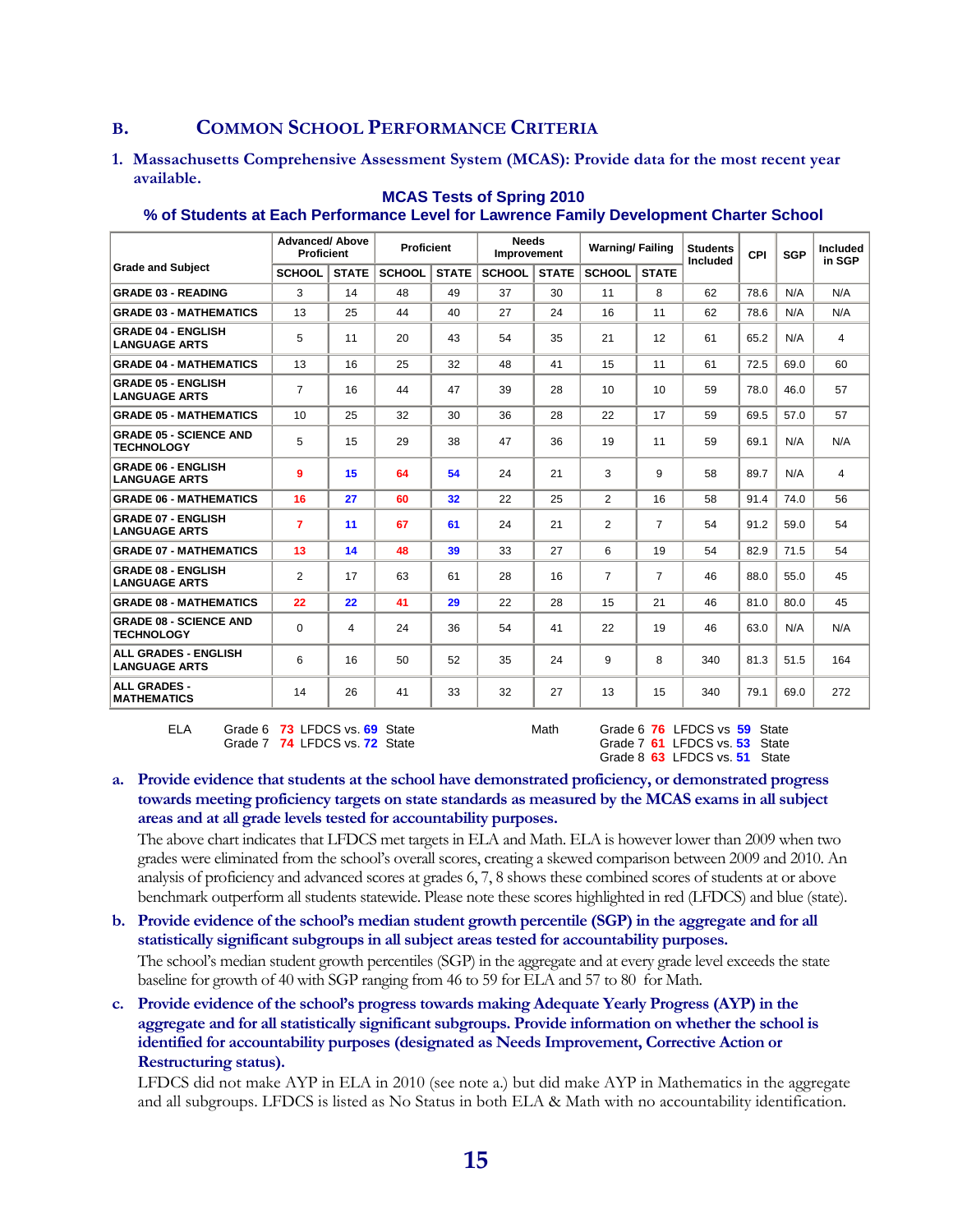# *II. Academic Program Success*

#### **Lawrence Family Development Charter School - 2010 Accountability Data**

| District:                                   | Lawrence Family Development Charter (District) (04540000) |
|---------------------------------------------|-----------------------------------------------------------|
| School:                                     | Lawrence Family Development Charter School (04540205)     |
| Accountability & Assistance Level:          | <b>Charter School</b>                                     |
| School Title I Status:                      | Title I School (SW)                                       |
| <b>NCLB School Choice Required:</b>         | No                                                        |
| Supplemental Educational Services Required: | No.                                                       |

#### **2010 Adequate Yearly Progress (AYP) Data - Summary <b>Network Commany Cata | Detailed Data Summary Data | Detailed Data**

|                                         |                      |                                                         |                | <b>NCLB Accountability Status</b>                                |                                    |      |                                                                    | <b>Performance Rating</b><br><b>Improvement Rating</b> |                |                                                |                                 |                      |                                   |                    |
|-----------------------------------------|----------------------|---------------------------------------------------------|----------------|------------------------------------------------------------------|------------------------------------|------|--------------------------------------------------------------------|--------------------------------------------------------|----------------|------------------------------------------------|---------------------------------|----------------------|-----------------------------------|--------------------|
| <b>ENGLISH LANGUAGE ARTS</b>            |                      |                                                         |                | No Status                                                        |                                    |      |                                                                    | High                                                   |                |                                                | No Change                       |                      |                                   |                    |
| <b>MATHEMATICS</b>                      |                      |                                                         |                | No Status                                                        |                                    |      |                                                                    |                                                        | Moderate       |                                                | On Target                       |                      |                                   |                    |
|                                         |                      | (A) Participation                                       |                |                                                                  | (B) Performance<br>(C) Improvement |      |                                                                    |                                                        | (D) Attendance |                                                |                                 |                      |                                   |                    |
| <b>Student Group</b>                    |                      | Did at least 95% of<br>students participate in<br>MCAS? |                | Did student group meet<br>or exceed state<br>performance target? |                                    |      | Did student group meet<br>or exceed its own<br>improvement target? |                                                        |                | Did student group meet<br>rate target (G9-12)? | attendance (G1-8) or graduation |                      |                                   |                    |
| <b>ENGLISH</b><br><b>LANGUAGE ARTS</b>  |                      | Met<br><b>Target</b>                                    | Actual         |                                                                  | Met<br><b>Target</b><br>(90.2)     |      | Actual                                                             | Met<br><b>Target</b>                                   |                | 2009                                           | Change from                     | Met<br><b>Target</b> | Actual                            | <b>AYP</b><br>2010 |
| Aggregate                               |                      | Yes                                                     | 100            |                                                                  | No                                 |      | 81.3                                                               | No                                                     |                | $-2.3$                                         |                                 | Yes                  | 97.8                              | <b>No</b>          |
| Lim. English Prof.                      |                      | Yes                                                     | 100            |                                                                  | <b>No</b>                          |      | 68.6                                                               | No                                                     |                | $-9.4$                                         |                                 | Yes                  | 97.6                              | <b>No</b>          |
| <b>Special Education</b>                |                      | $\overline{a}$                                          | $\sim$         |                                                                  | L.                                 |      | 54.8                                                               | $\overline{a}$                                         |                | $\mathbf{r}$                                   |                                 | $\overline{a}$       | $\mathbf{r}$                      | $\mathbf{r}$       |
| Low Income                              |                      | Yes                                                     | 100            |                                                                  | No                                 |      | 80.5                                                               | No                                                     |                | $-3.0$                                         |                                 | Yes                  | 97.8                              | <b>No</b>          |
| Afr. Amer./Black                        |                      | $\overline{\phantom{a}}$                                | $\sim$         |                                                                  | ÷,                                 |      | ä,                                                                 | $\blacksquare$                                         |                | $\blacksquare$                                 |                                 | $\mathbf{r}$         | $\mathbf{r}$                      | $\omega$           |
| Asian or Pacif. Isl.                    |                      | $\overline{a}$                                          | $\overline{a}$ |                                                                  | ÷,                                 |      | ÷,                                                                 | $\overline{a}$                                         |                | ÷.                                             |                                 | ÷.                   | $\mathbf{r}$                      | ä,                 |
| Hispanic                                |                      | Yes                                                     | 100            |                                                                  | No                                 |      | 80.9                                                               | No                                                     |                | $-2.4$                                         |                                 | Yes                  | 97.8                              | <b>No</b>          |
| Native American                         |                      |                                                         |                |                                                                  | ä,                                 |      |                                                                    | ÷                                                      |                | ÷.                                             |                                 |                      |                                   |                    |
| White                                   |                      |                                                         |                |                                                                  |                                    |      |                                                                    |                                                        |                |                                                |                                 |                      |                                   |                    |
| <b>MATHEMATICS</b>                      |                      | Met<br><b>Target</b>                                    | Actual         |                                                                  | Met<br><b>Target</b><br>(84.3)     |      | <b>Actual</b>                                                      | Met<br><b>Target</b>                                   |                | 2009                                           | Change from                     | Met<br><b>Target</b> | Actual                            | <b>AYP</b><br>2010 |
| Aggregate                               |                      | Yes                                                     | 100            |                                                                  | <b>No</b>                          |      | 79.1                                                               | Yes                                                    |                | 6.4                                            |                                 | Yes                  | 97.8                              | Yes                |
| Lim. English Prof.                      |                      | Yes                                                     | 100            |                                                                  | No                                 |      | 66.7                                                               | Yes                                                    |                | 5.9                                            |                                 | Yes                  | 97.6                              | Yes                |
| <b>Special Education</b>                |                      |                                                         |                |                                                                  |                                    |      | 54.0                                                               |                                                        |                |                                                |                                 |                      |                                   |                    |
| Low Income                              |                      | Yes                                                     | 100            |                                                                  | No                                 |      | 78.1                                                               | Yes                                                    |                | 6.0                                            |                                 | Yes                  | 97.8                              | Yes                |
| Afr. Amer./Black                        |                      | $\overline{a}$                                          | $\overline{a}$ |                                                                  | ÷.                                 |      |                                                                    | $\overline{a}$                                         |                | $\overline{a}$                                 |                                 | $\overline{a}$       | $\overline{a}$                    | ÷                  |
| Asian or Pacif, Isl.                    |                      | ÷.                                                      |                |                                                                  | $\overline{a}$                     |      | $\overline{a}$                                                     |                                                        |                | ä,                                             |                                 |                      | $\overline{a}$                    |                    |
| Hispanic                                |                      | Yes                                                     | 100            |                                                                  | No                                 |      | 78.7                                                               | Yes                                                    |                | 6.5                                            |                                 | Yes                  | 97.8                              | Yes                |
| Native American                         |                      | ä,                                                      | ÷.             |                                                                  | ä,                                 |      | ä,                                                                 |                                                        |                | ÷,                                             |                                 | $\sim$               | $\overline{\phantom{a}}$          | $\overline{a}$     |
| White                                   |                      | ä,                                                      | ä,             |                                                                  | ÷,                                 |      | ÷,                                                                 | $\overline{\phantom{a}}$                               |                | $\blacksquare$                                 |                                 | $\blacksquare$       | $\blacksquare$                    | $\overline{a}$     |
| <b>Adequate Yearly Progress History</b> |                      |                                                         |                |                                                                  |                                    |      |                                                                    |                                                        |                |                                                |                                 |                      |                                   |                    |
|                                         |                      |                                                         | 2003           | 2004                                                             | 2005                               | 2006 | 2007                                                               | 2008                                                   | 2009           | 2010                                           |                                 |                      | <b>NCLB Accountability Status</b> |                    |
| <b>ELA</b>                              | Aggregate            |                                                         | Yes            | <b>No</b>                                                        | No                                 | No   | Yes                                                                | Yes                                                    | Yes            | <b>No</b>                                      |                                 |                      | No Status                         |                    |
|                                         | <b>All Subgroups</b> |                                                         | Yes            | <b>No</b>                                                        | <b>No</b>                          | No   | No                                                                 | Yes                                                    | Yes            | <b>No</b>                                      |                                 |                      |                                   |                    |
| <b>MATH</b>                             | Aggregate            |                                                         | <b>No</b>      | Yes                                                              | Yes                                | Yes  | Yes                                                                | Yes                                                    | <b>No</b>      | Yes                                            |                                 |                      | No Status                         |                    |
|                                         | <b>All Subaroups</b> |                                                         | <b>No</b>      | Yes                                                              | Yes                                | Yes  | Yes                                                                | Yes                                                    | <b>No</b>      | Yes                                            |                                 |                      |                                   |                    |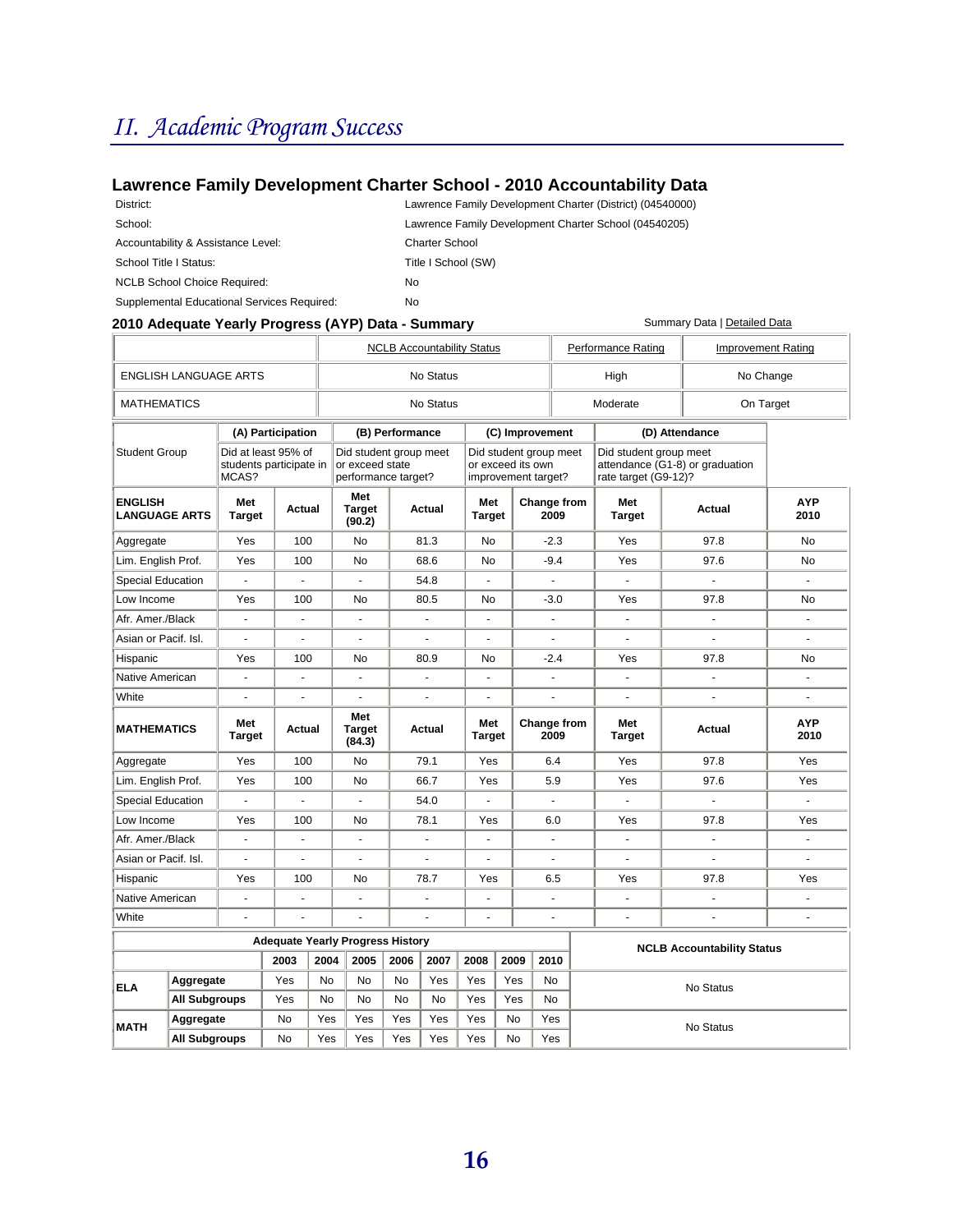#### **2. Other Achievement, Improvement or Assessment Measures**

LFDCS has reported on student progress relative to DIBELS, GRADE, GMADE and L-FAST assessments in the Accountability section of this report. A school-wide focus on Response to Intervention (RTI) drew consistent attention to student performance and specific needs of students identified by Tier II and Tier III. Monthly grade-level meetings with administration, classroom teachers and specialist teachers of Special Education and ELL meet to review student progress and collectively determine strategies and needs for each student with specific interventions and time for each child.



#### **3. Curriculum**

#### **LFDCS successfully implements a curriculum aligned with the Massachusetts Frameworks which is embodied in standardized lesson plan elements for all subject areas (Year 13 Site Visit, 2008)**

 LFDCS has taken next steps to support teachers' use of curriculum by placing all lesson plans online with access to all staff to examine the vertical and horizontal expectations of all areas of the curriculum and support consistent learning for students. LFDCS addresses the skills and concepts outlined in Massachusetts State Standards and uses these to measure student performance through its standards-based report card. This 10-15 page document, prepared online by teachers, addresses student performance on specific standards taught during each term. No major curriculum changes took place during 2010-2011. Teachers modified lessons as appropriate.

#### **4. Instruction**

 LFDCS outfitted every classroom with interactive Eno boards enabling greater student engagement and hands-on learning supporting all learning modalities: auditory, kinesthetic and visual. Use of this technology was particularly effective with Special Education and ELL students, providing visual representations of lessons, context and vocabulary. Mobile computer labs in grades 7 and 8 were used in ELA and Math classes enabling access to intervention programs. Teachers were able to break down lessons to tiered instruction and individualized components. LFDCS also increased instructional time for grades 7 & 8 through a flexibility model allowing teachers to determine student needs for additional time.

#### **5. Classroom and School Environment**

 LFDCS created a procedural structure handbook for 2010-2011 supporting the uniqueness of three separate buildings and student ages (K-1, K-2-grade 4, grades 5-8). At the Upper School a behavior modification model enabled teachers to have full control of discipline with blue slips for behavior infractions that may be rescinded if behavior is corrected. All teachers are encouraged to communicate regularly with parents as part of our school mission. Parents may also communicate with teachers online through the report card bulletin board. The overall school environment, observed by students and visitors alike, is one focused on learning, achievement and safety.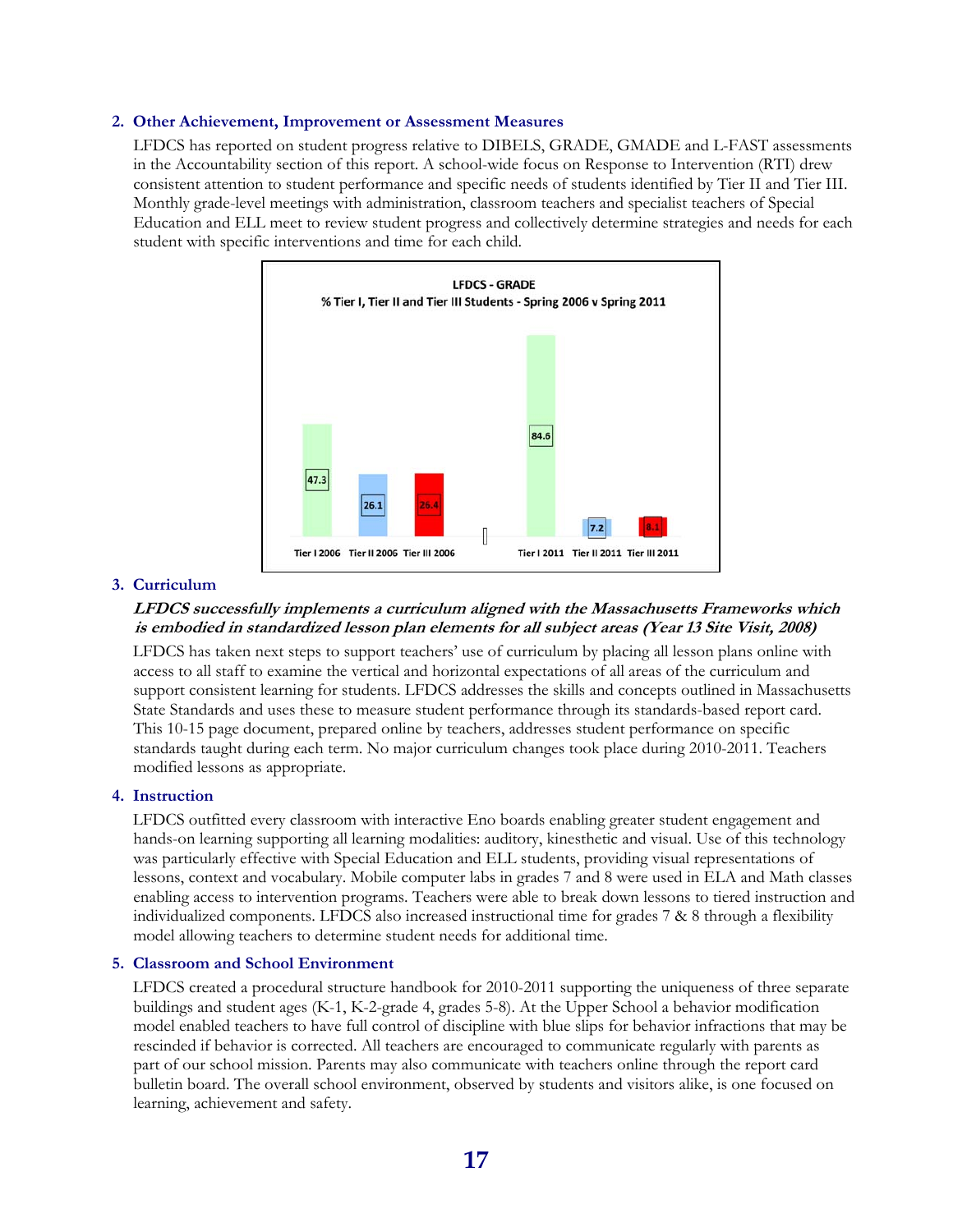# *II. Academic Program Success t to families and students from every*

#### **6. Diverse Learners**

 LFDCS provides specific instruction and support services in compliance with regulations for all English Language Learners and students identified for learning disabilities and/or special education needs. LFDCS which serves a Hispanic student enrollment of 98.6% had 39% of its students indentified as ELLs. The school increased staffing in this category to meet student needs. LFDCS introduced "Education City" in English Language Arts and a Mathematics computer intervention program in both English and Spanish. In 2010, LFDCS made all MEPA assessment targets. To further support our ELL students and our Spanish Language curriculum, LFDCS has hired an ESL-certified educator/administrator to oversee curriculum, trainings and staff supervision in this important category.

| <b>MEPA - Attaining English Language Proficiency</b>                             |                             |      |      |      |       |      |
|----------------------------------------------------------------------------------|-----------------------------|------|------|------|-------|------|
|                                                                                  |                             | 2006 | 2007 | 2008 | 2009* | 2010 |
|                                                                                  | <b>State Target</b>         | 55%  | 60%  | 62%  | 60%   | n/a  |
| <b>Progress</b>                                                                  | State Performance           | 64%  | 62%  | 66%  | 66%   | n/a  |
|                                                                                  | <b>District Target</b>      | n/a  | n/a  | 62%  | 60%   | 60%  |
|                                                                                  | District Performance        | 71%  | 62%  | 67%  | 66%   | 66%  |
|                                                                                  | <b>State Target</b>         | 45%  | 44%  | 44%  | 29%   | n/a  |
| <b>Attainment</b>                                                                | State Performance           | 49%  | 48%  | 49%  | 34%   | n/a  |
|                                                                                  | <b>District Target</b>      | 62%  | 54%  | 49%  | 39%   | 43%  |
|                                                                                  | <b>District Performance</b> | 66%  | 56%  | 62%  | 38%   | 49%  |
| <b>AMAO HISTORY</b>                                                              |                             |      |      |      |       |      |
|                                                                                  | Progress                    | Yes  | Yes  | Yes  | Yes   | Yes  |
|                                                                                  | Attainment                  | Yes  | Yes  | Yes  | No.   | Yes  |
|                                                                                  | AYP - English Language      | No.  | Yes. | Yes  | Yes   | No   |
|                                                                                  | AYP - Mathematics           | Yes  | Yes  | Yes  | No    | Yes  |
| * Reflects two consecutive years of testing – kindergarten students not included |                             |      |      |      |       |      |

LFDCS continued to serve its Special Education students through an inclusion model with strong staffing

modifying lessons to ensure continuous academic growth. During 2010-2011, LFDCS established a partnership with Landmark School in Beverly, MA, a noted institution in its work with learning disabled students. A summer institute at Landmark for 75% of our Special Education staff will introduce new and research-based strategies and support staff development in the coming year.

#### **7. Professional Climate**

#### **i. Teacher Evaluations**

A more systemic evaluation with timelines and procedures was written for implementation during the 2010-2011 school year. This evaluation instrument included formative and summative evaluations and a section noting student data and growth, teacher attendance and evidence of the Professional Standards for Teachers (PST) as outlined by the state.

#### **ii. Professional Development**

 LFDCS provided both embedded professional development and ongoing workshops as well as specific opportunities for off-site conferences during 2010-2011.

 The HILL training (Hanson Initiative for Literacy and Language) and Mathematics from Callahan and Associates were introduced in a week-long orientation prior to the start of school. The orientation workshops provided an overview for both veteran and returning staff and set the expectations for the year. "Keys to Literacy" was introduced to grades 6 and 8 as embedded professional development focusing on literacy across the curriculum.

 The Mentor program offered workshops for new teacher induction (Frank Thoms) and focus groups for veteran mentor teachers (Jen Antonucci)—both from Teachers21. Both series allowed for reflective discussion of practices and issues and supported challenges faced by new and mentoring staff.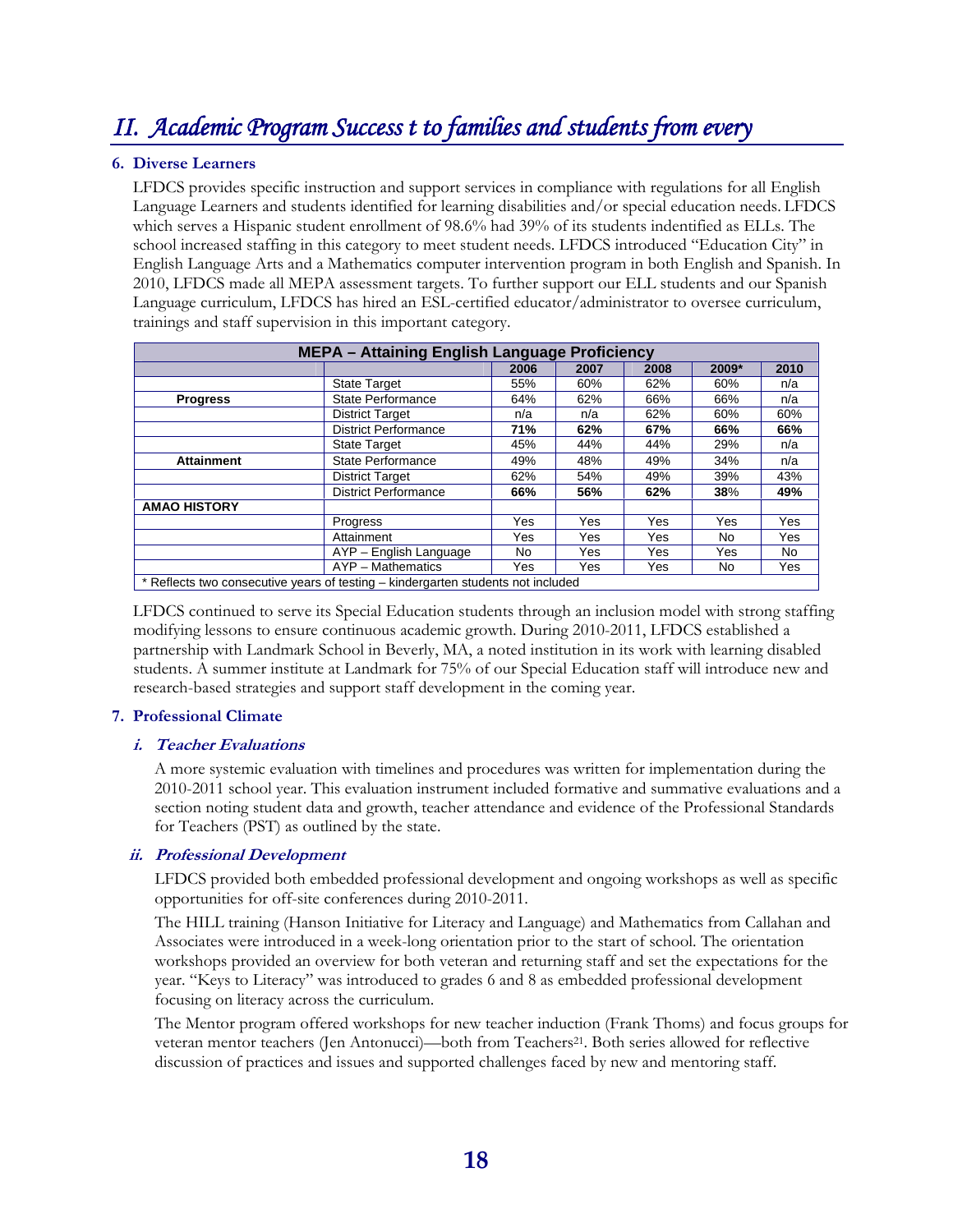Administration and teachers attended two excellent professional conferences: "Ahead of the Curve," a conference on student assessment, and the National Model Schools Conference, which allowed staff to compare our strategies and outcomes with schools identified as models of best practices in a variety of school topics.

 To support teacher use of the new Eno boards technology, introductory workshops were held. Plans are in place to offer a *Train the Trainers* series to build training competency in our own staff to support future training needs.

 To provide a unique opportunity in cultural and language immersion, LFDCS sent two Lower School teachers to accompany our former Superintendent for a week teaching in rural schools in the Dominican Republic. Bringing donated school supplies, math materials and Spanish language books, along with lessons and techniques to share, they returned with a wealth of new knowledge and experiences and a deeper understanding of the challenges associated with educating children of immigrant communities.

#### **iii. Structures for Collaboration**

LFDCS has four specific areas built in its operating model that support collaboration. These include:

- 1. monthly RTI meetings to review student performance and plan implementation strategies;
- 2. weekly grade-level planning to create and improve lesson plans and joint projects such as field trips, enrichment or portfolio presentations;
- 3. monthly "Book Talks" with discussion led by grade-level teams. Staff read and discuss "How to Teach Like a Champion" in 2010-2011; and
- 4. monthly building meetings with Heads of School to build connections, learn about new initiatives and recognize teacher achievements.

#### **iv. Learning Environment**

LFDCS annually commences the school year with a full week of professional development that embodies prior year's accomplishments and sets out the accountability goals and new initiatives for the coming year. These extensive professional development activities (see part ii. above) include training and professional development requested by staff through annual surveys. The school's mentoring program provides an experienced veteran teacher to mentor each new teacher with the intent to better acclimate to the culture and expectations of the school, to have an independent professional to support the challenges of beginning teachers and to gather collectively for monthly workshops where the topic and the solutions are focused on their needs. This program, as well as all professional strategies, are to support and retain quality staff.

#### **8. Assessment and Instructional Decision-making**

LFDCS uses external and internal assessments through the year to inform, guide and improve instructional planning and practice.

The DIBELS assessments are given fall, winter and spring to measure student skills in all phonemic, phonetic fluency and reading comprehension requirements from K through grade 6. Fall testing identifies baseline status or skill retention from prior learning and sets objectives for teacher planning and interventions.

The monthly RTI meetings provide regular review of curricula and the effectiveness of lessons, textbooks and specific strategies. Because these discussions include professional peers with diverse training and perspectives, the discussions strengthen planned lessons and interventions for every child.

#### **9. Program Evaluation**

LFDCS is committed to the use of formative and benchmark assessment as described above, and these help determine the effectiveness of curricula and strategies for our school's demographics. The use of the RTI model (see above) includes research on catch-up growth (Kennewick Schools: Catch up Growth) and the resulting strong gains made by our students in the middle school years. Out internal assessments on L-FAST and consistent attention to rate proficiency in ELA and Math provide both administration and teachers with data and information to make programmatic changes.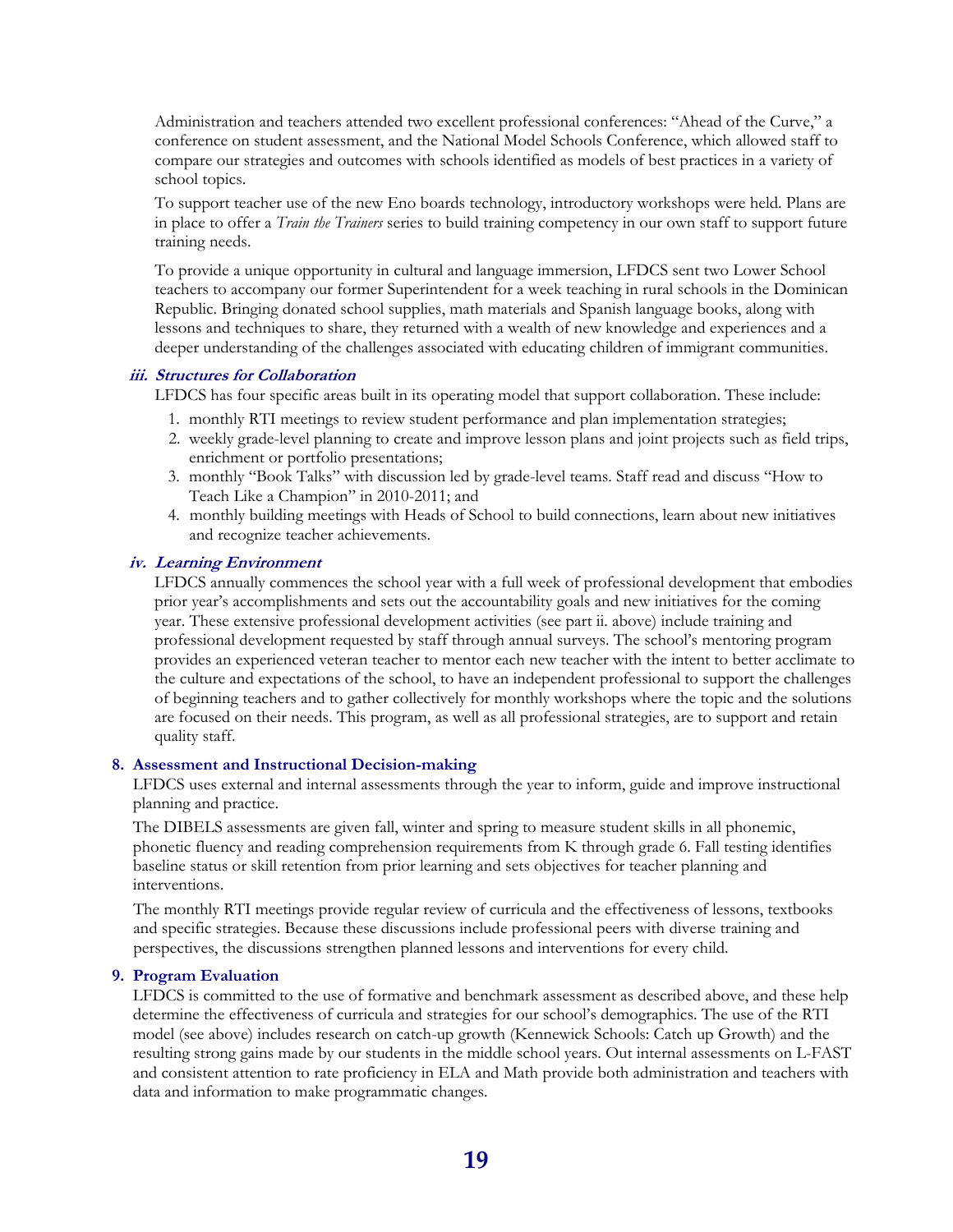### *III. Organizational Viability*

#### **A. ACCOUNTABILITY PLAN, CRITERIA, OBJECTIVES AND MEASURES**

#### **Criteria #1: Solvency and stability**

**Objective: The school develops an annual budget that can be sustained by enrollment and is in support of student academic achievements.** 

#### **Measures:**

#### **1. The school's annual budget will be sustained by its enrollment.**

 LFDCS's annual budget is consistently sustained by its enrollment. The current enrollment of 600 (since 2006) has supported a positive budget annually. The newly-approved enrollment of 620 for FY'12 will increase the annual budget by \$250,000 (estimated) which will support additional classroom teachers and paraprofessionals and outfitting the classroom. The expected growth of 20 students annually each year of our current charter will see careful, sustained growth.

#### **2. Each year the school will demonstrate a history of positive net assets, adequate cash flow to sustain operations and support the academic program and consistently operates within budget.**

During the past and current school year, LFDCS received federal stimulus dollars up to \$400,000. One hundred percent (100%) of funds were earmarked directly to students and teachers.

|                                 | <b>FY'2010</b> | <b>FY'2011</b> | <b>FY'2012</b> | FY'2013 | <b>FY'2014</b> | FY'2015 |
|---------------------------------|----------------|----------------|----------------|---------|----------------|---------|
| <b>REVENUE</b>                  |                |                |                |         |                |         |
| Tuition                         | \$6,960,000    | \$7,442,850    | \$7,734,558    |         |                |         |
| Grant Income                    | \$660,000      | \$770,000      | \$705,000      |         |                |         |
| Cash from Net Assets            |                |                |                |         |                |         |
| <b>Food Services</b>            | \$300,000      | \$300,000      | \$350,000      |         |                |         |
| Miscellaneous Income            | \$150,00       | \$150,000      | \$150,000      |         |                |         |
| <b>TOTAL REVENUE</b>            | \$8,070,000    | \$8,662.850    | \$8,939,558    |         |                |         |
| <b>EXPENDITURES</b>             |                |                |                |         |                |         |
| <b>Salaries</b>                 | \$4,413,280    | \$4,628,032    | \$4,877,420    |         |                |         |
| Benefits & Payroll Taxes        | \$1,019,195    | \$1,087,474    | \$1,171,507    |         |                |         |
| <b>Contracts and Fees</b>       | \$655,000      | \$727,143      | \$764,728      |         |                |         |
| <b>Office Expenses</b>          | \$160,500      | \$195,000      | \$190,000      |         |                |         |
| Occupancy                       | \$1,181,676    | \$1,211,676    | \$1,171,506    |         |                |         |
| School Supplies & Equipment     | \$100,000      | \$125,000      | \$130,000      |         |                |         |
| <b>Professional Services</b>    | \$193,500      | \$283,500      | \$308,500      |         |                |         |
| <b>Food Services</b>            | \$300,000      | \$300,000      | \$240,000      |         |                |         |
| Other                           | \$46,000       | \$47,000       | \$69,500       |         |                |         |
| <b>TOTAL EXPENSES</b>           | \$8,069,151    | \$8,604,825    | \$8,922,751    |         |                |         |
| Total Revenue Over Expenditures | \$849          | \$58,025       | \$16,807       |         |                |         |

#### **Approved Budgets - FY'2010-2015**

#### **From Statement of Revenues & Expenditures**

|                    | Revenue                           | Expenditures                              | Remainder of Revenue |          |
|--------------------|-----------------------------------|-------------------------------------------|----------------------|----------|
| 2009-2010          | \$8,957,265                       | \$7,993,260                               | \$964,005            |          |
| 2010-2011          |                                   | (will be audited during the fall of 2011) |                      |          |
|                    |                                   | <b>Reserve Assets</b>                     |                      |          |
| 2010 - \$3,134,912 | 2011 - \$3,525,526<br>(unaudited) | $2012 -$                                  | $2013 -$             | $2014 -$ |

This identifies total net assets as of June 30th of the recent charter and represents the reserves available for emergencies and future lease-hold improvements. LFDCS exceeds the financial goals established by the Charter School Office.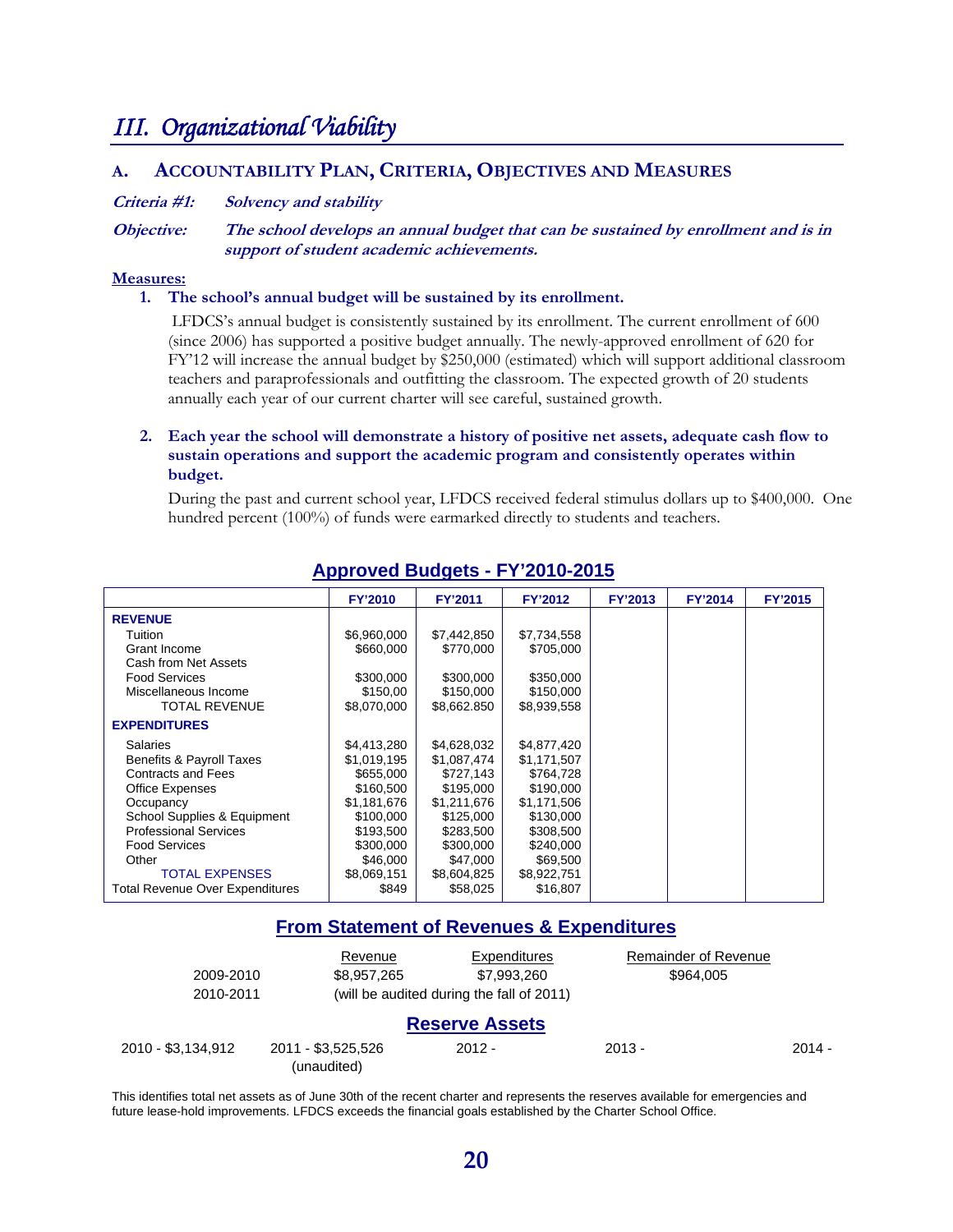#### **3. LFDCS's annual independent audit will be free of material or repeated findings.**

On September 21, 2010, Walsh & Co., the School's independent auditor submitted its findings in a letter to the Board of Trustees. Once again, the school demonstrated sound financial management and there were no audited adjustments or findings.

#### **Criteria #2: Enrollment**

**Objective: The school implements the student recruitment, retention and enrollment process intended in the charter, in the school's recruitment and retention plans and as defined by statute and regulations.** 

#### **Measures:**

#### **1. For each year of the charter, LFDCS will maintain an average daily student attendance of at least ninety-five percent.**

LFDCS exceeded the 95% with overall student attendance at 97.8%. Effective policies that address attendance as well as calls to parents continue our efforts to ensure students are in school learning.

| Year      | <b>Attendance Goal</b> | <b>Actual Student Attendance</b> |
|-----------|------------------------|----------------------------------|
| 2010-2011 | $95\%$                 | 97.8%                            |
| 2011-2012 | $95\%$                 |                                  |
| 2012-2013 | $95\%$                 |                                  |
| 2013-2014 | $95\%$                 |                                  |
| 2014-2015 | $95\%$                 |                                  |

**Criteria #3: Family engagement** 

**Objective: Families and students are satisfied with the school's program.** 

#### **Measures:**

**1. Through an annual parent survey distributed to one hundred percent of families of LFDCS, with a fifty percent return rate, eighty percent of parents responding will report satisfaction with the effectiveness of the faculty in areas of academic challenge, support and communication.** 

LFDCS distributed a survey to 100% of its 345 families and saw a return of 260 or 74% exceeding the 50% target.

Parents indicated an overall satisfaction rate of 98.5% with 66.8% at most satisfied and 33.7% at satisfied.

The highest levels of satisfaction were in the following categories:

- a. K-1 Family Orientation Program 80% (+18% satisfied) = **98%**
- **b.** Communication with Classroom Teachers  $-77%$  (+20% satisfied) =  $97%$
- c. Safe Learning Environment 75% (+24% satisfied) = **99%**
- d. Parent/Teacher Conferences 73% (+26 satisfied) = **99%**
- e. Clear, timely, helpful communication with administration 71% (+27% satisfied) = **98%**

#### **2. Eighty percent of the parents of the graduating eighth graders will attend high school orientation night in preparation of applying to admissions-based high schools resulting in eighty percent of students applying.**

Ninety-two percent (92%) of the eighth grade parents (46 of 50) attended high school orientation night in preparation of applying to admissions-based high schools. One hundred percent (100%) of this graduating class applied to admissions-based schools.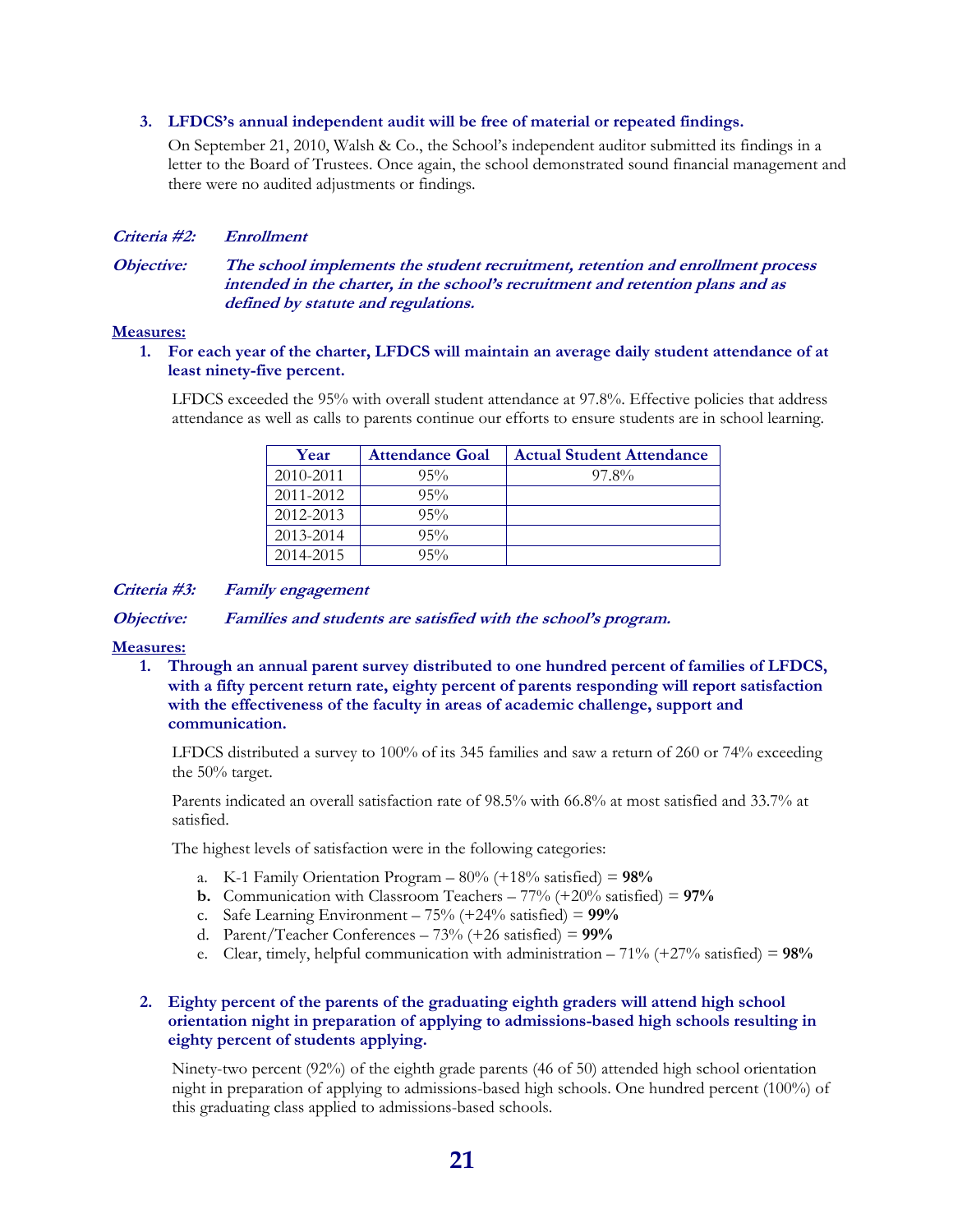# *III. Organizational Viability*

#### **B. COMMON SCHOOL PERFORMANCE CRITERIA**

#### **Policy Decisions**

#### **Major policy decisions made by the Board of Trustees during 2010-2011:**

#### **August 2010**

- ♦ Approved a Memorandum of Understanding with Northern Essex Community College that expands opportunities for students in grades 5 & 6 to attend classes with NECC science professors. Professors will teach classes monthly for grade 5 students while grade 6 students will study in labs at the Haverhill campus.
- ♦ Approved a revised Parent/Student Handbook that included the following: "Any student that exceeds 20 absences in a school year will automatically be retained in that grade for the following year."

#### **October, 2010**

♦ Approved increasing the authorization level for one signature on a loan or contract from \$15,000 to \$25,000 due to overall increase in costs on common contract items. All contracts over \$25,000 will require two signatures.

#### **December, 2010**

- ♦ Approval of the 2010-2015 Accountability Plan without academic measures. **Entire Accountability Plan will be presented for approval in August, 2011.**
- ♦ Approved renewal of \$500,000 line of credit with Sovereign Bank upon recommendation of Treasurer, Comptroller and Legal Counsel.
- ♦ Approved Bullying Policy as written by Legal Counsel in compliance with Chapter 92 of Acts of 2010. The policy allows for the Superintendent to deal with offenses in a progressive manner from meeting with student, inclusion in school record and suspension. This policy also includes "cyberbullying" and outlines a reporting mechanism. This policy will be included in the 2011-2012 Parent/Student Handbook.

#### **February, 2011**

♦ Approved policy on gifts to teachers—discouraged but allowed up to \$50.00 or class gifts up to \$150.00. Also that staff may not give gifts to supervisors except under \$10.00. This is in compliance with a statewide policy.

#### **April, 2011**

♦ Board approved plan to open Saturday Academy for 2011-2012 school year. Purpose will be to address academic needs of Tier III students identified by assessments. Tier III students will be required to participate in Saturday classes until they reach Tier II rating. Academy will run from October to May.

#### **June, 2011**

♦ Approved a revised Parent/Student Handbook that included the following: "Any student that exceeds 14 absences in a school year will automatically be retained in that grade for the following year."

#### **Amendments to the Charter**

The Board of Trustees approved submission of a charter amendment to expand the school enrollment from 600 to 800 students at the April, 2010 LFDCS board meeting (previous school year). This resulted in submission of a Charter Amendment Request on July 28, 2010 stating the following:

*to meet the high demand for student access to charter education, LFDCS requests an amendment to its charter to add one classroom of twenty students beginning in 2011 at K-1. The overall cap increase would add 200 students, raising LFDCS's cap to 800. With one class cohort moving forward annually, the full cap would be reached by September 2020.* 

This amendment was recommended for full approval by the Commissioner of Education and was voted on unanimously by the Board of Education on December 21, 2010.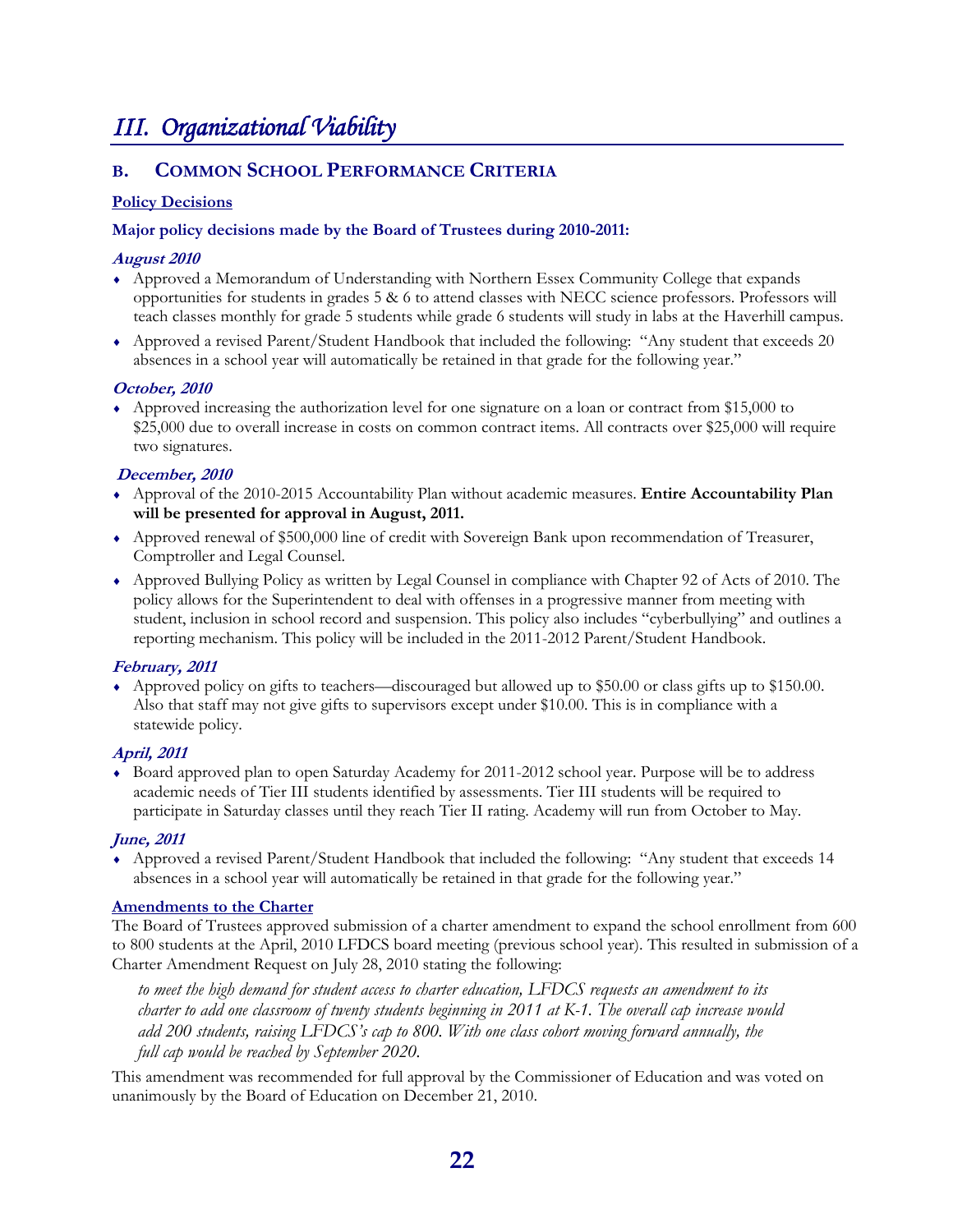#### **Complaints**

No official complaints were received from parents during the 2010-2011 school year.

#### **Oversight**

The Executive Board of the School's Board of Trustees assesses the Director/Superintendent through an annual evaluation protocol. Using the state standards for administrative leadership, the Superintendent provides a self-evaluation of progress and challenges, and this is reviewed by the Executive Board for performance. The Board and the Superintendent collectively set annual goals for performance. For 2010- 2011, these goals were:

- develop a new Accountability Plan for 2010-2015
- establish a revised timeline and action steps for facility and student expansion
- increase offerings for parent education at the Family Center
- identify new revenue sources for scholarships

The Superintendent is responsible for an annual evaluation of the School's Principal who in turn carries out the evaluation of other administrators and professional staff.

#### **Board Planning**

The Board of Trustees met in April, 2011 along with board members of the founding/management organization (LFDEF) to set strategic goals for the next 3-4 years.

In addition to parent and community board members, all administrative staff were present and participating. The sessions were facilitated by Jay Caporale of the Essex County Community Foundation and began by a review of the 2007 objectives and goals met. The 2007 strategic plan was distributed prior to the session for advance reading, and each section was detailed by President Housianitis and Superintendent Carrero.

Board members and staff divided into three discussion/planning groups with administrators and facilitators rotating to encourage full participation. Discussion focused on the following topics relative to the future needs of the school:

- expansion plan implementation of student growth to 800 students
- expansion of technology to ensure the infrastructure is adequate to grow and integrate new technology
- strategies for increasing student scholarship awards
- expansion of parent evolvement programming to increase skills for student academic support

The day ended with presentations on group recommendations which will be prioritized at the fall 2011 board meetings.

The following are topics for the fall 2011 board meetings:

- schedule building renovations and construction with the least amount of learning disruption
- hire new Technology Director with strong knowledge of current and upcoming technology
- identify providers for embedded professional development to meet any gaps in learning or areas of low performance
- improve technology infrastructure with ability to do online MEPA testing
- reconnect with past donors
- continue to pursue partnerships in urban teacher preparation and state certification

#### **Family Engagement**

LFDCS measured family satisfaction with the school's programs and policies through an annual family survey which measures curriculum, communication, safety, special programs for students and parents and student progress in all academic areas.

As noted in Criteria #3, the survey was distributed to 100% of families with a 74% return and 98.5% overall satisfaction. The school did not hold a student survey during the current school year but intends to implement one in 2011-2012.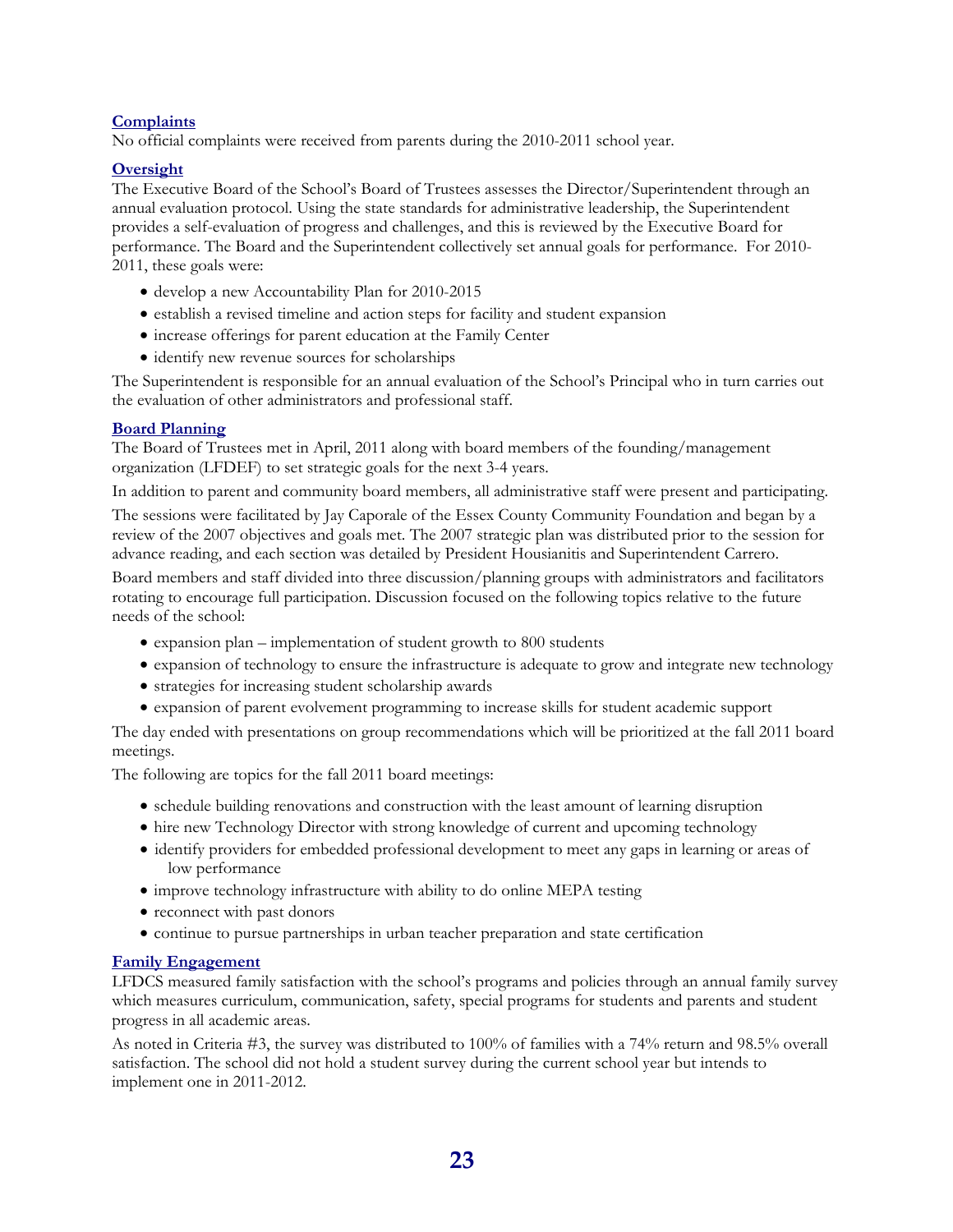# *III. Organizational Viability*

In addition to formal surveys, the school engages parent discussions at School Site Council meetings, Special Education parent meetings and at the School Board meetings and has provided opportunities for parent input in activities scheduled to meet the diverse needs of parents. Monthly morning coffees form 8-9 am, School Site Council meetings in early evenings and training workshops scheduled on afternoons and evenings will be expanded to Saturdays in 2011-2012. LFDCS engages families in a variety of parent trainings discussed in our Accountability Plan including "Right from the Start," MCAS parent night and parent involvement regarding high school admissions. Parents are regularly invited to student presentations of personal bibliographies and portfolios.

#### **Safety**

As noted in the annual parent survey, LFDCS provides a safe environment for its students with a 99% satisfaction rate. There is a conscientious effort to have all grounds lit in the early mornings and evenings in the winter, and all entries are locked and coded for security. New fencing and signage as well as secured parking creates a safe oasis in this urban neighborhood. LFDCS provides a learning environment safe from harassment and discrimination through overall expectations and a new mandated bullying policy approved by the School Board and by the Department of Secondary and Elementary Education in December, 2010. LFDCS hired a second licensed nurse who is bilingual to support the social, emotional and health needs of all of our students.

#### **Employee Qualifications**

LFDCS tracks qualifications of all professional staff for highly-qualified teachers and teacher certification. During 2010-2011, 98% of our teaching staff was appropriately certified. Staff evaluations include a section for personal and professional development goals, allowing for specific attention to this annually. Additionally, new staff hiring procedures require transcripts and certifications in place prior to hiring. The Mentor Program tracks participation requirements for applicants for professional licensure and submits documentation to DESE.

#### **Financial Oversight**

LFDCS developed the budget for FY'12 during a three-month review by the administrative team, the comptroller and the board. The budget is broken into major areas of spending with attention to all staffing needs and academic programs. Once this criteria is established, a draft comparison of the current year versus expected costs is established using both past experience and anticipated cost increases. This process was clearly described at board meetings with sufficient information and time devoted so every board member is well informed of the need of each line item and all projected revenue. A final vote to approve the FY'2012 budget was taken in June. Because LFDCS was approved for expansion, a subcommittee of the board has been established to specifically provide oversight of all financing of the expansion plans.

#### **Recruitment, Retention and Enrollment for 2010-2011**

LFDCS is faithful to the vision and intent of the founders reaching out to families and students from every section of the City of Lawrence. From the beginning, our recruitment included specific outreach to newcomer and immigrant families through local clubs, businesses and Latino churches as well as English and Spanish-language media. During the announced recruitment period beginning January 15, 2011, our Superintendent, the parent liaison and other Spanish-speaking staff appeared on local radio answering questions from callers. A review of applications concludes that the way most applicants learn about LFDCS is from parents of enrolled students. This is our greatest "public relations" asset and truly swells our waiting lists each year. Enrollment at LFDCS comes through the application process, and a public lottery was held on March 9, 2011. The procedures are posted on our website and adhere to all requirements of the state and charter school office. With a current cap of 600 students, LFDCS annually attains 98% full enrollment with a waiting list of over 900 students (K-6). As a result of the 2010 charter amendments, K-8 schools are not required to fill vacancies at grades 5-8. The strategies used to retain students include: a strong academic program, regular parent outreach and communication to resolve issues and a safe, positive learning environment. By providing parents, through the School Site Council, an arena in which to learn and questions school issues—such as: transportation, school choice and their rights under the McKinney Vento law, civil rights, priority policies for after school, Right to Know regarding Special Education—information on all issues gives parents the proper background information to make informed decisions and helps keep school retention at over 90% annually.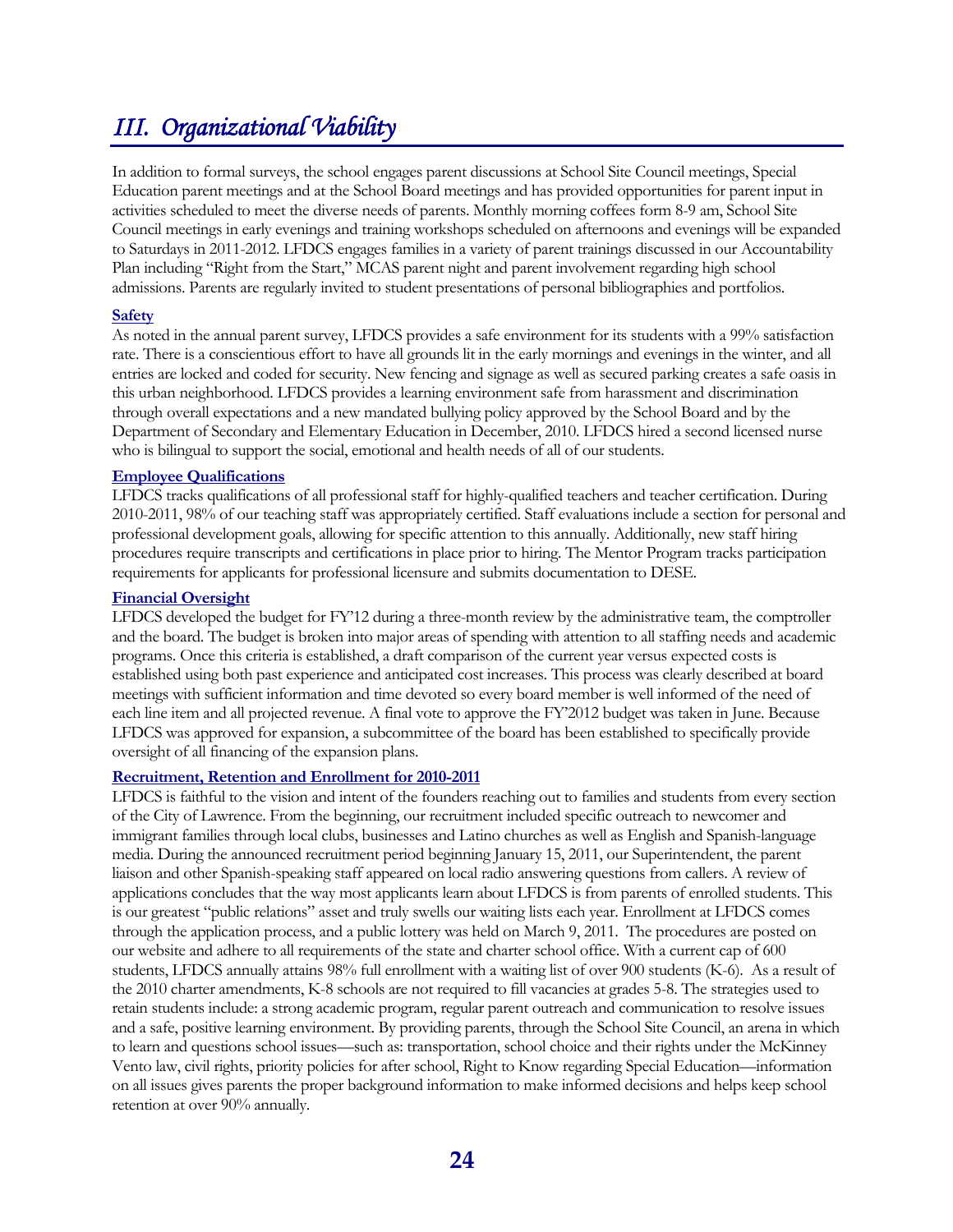| <b>BOARD MEMBERS FOR THE 2010-11 SCHOOL YEAR</b> |                                       |                                |                                                                                                  |                                                 |  |  |
|--------------------------------------------------|---------------------------------------|--------------------------------|--------------------------------------------------------------------------------------------------|-------------------------------------------------|--|--|
| Name                                             | Position<br>on the<br><b>Board</b>    | Committee<br>affiliation(s)    | Area of expertise, and/or<br>additional role at school<br>(parent, staff member etc.)            | - Number of<br>terms served;<br>- Length of     |  |  |
|                                                  |                                       |                                |                                                                                                  | each term,<br>including date<br>of election and |  |  |
| John Housianitis                                 | President                             | <b>LFDEF</b><br>representative | Social Studies Teacher, Central<br>Catholic High School; 20 years -<br>District School Committee | expiration<br>$6th$ term<br>10/1995-8/2013      |  |  |
| Juliet Nagle                                     | Vice<br>President                     | <b>LFDEF</b><br>representative | Retired Educator<br>Reading Tutor<br><b>LFDCS</b>                                                | 2 <sup>nd</sup> term<br>$1/2006 - 8/2012$       |  |  |
| Wendy Estrella, Esq.                             | Clerk                                 | Parent<br>representative       | Attorney, Estrella Law Office                                                                    | 2 <sup>nd</sup> term<br>$6/2005 - 8/2011$       |  |  |
| Anne Hemmer                                      | Treasurer                             | <b>LFDEF</b><br>representative | Vice President, DanversBank                                                                      | 1 <sup>st</sup> term<br>2/2010-8/2013           |  |  |
| Raquel Bauman                                    | Member                                | <b>LFDEF</b><br>representative | Facilitator, Ayer Public School<br>Adjunct Instructor, Cambridge<br>College                      | 1 <sup>st</sup> term<br>$2/2011 - 8/2014$       |  |  |
| Donna Bertolino                                  | Member                                | <b>LFDEF</b><br>representative | Director of Academic Placement &<br><b>Testing Services</b><br>Northern Essex Community College  | 1 <sup>st</sup> term<br>$2/2011 - 8/2014$       |  |  |
| Dolores Calaf                                    | Member                                | <b>LFDEF</b><br>representative | Director of Programs<br>La Alianza Hispana                                                       | $1st$ term<br>2/2011-8/2014                     |  |  |
| Analuz Garcia                                    | Member                                | Parent<br>representative       | Enrollment Counselor, Northern<br><b>Essex Community College</b>                                 | 1 <sup>st</sup> term<br>$4/2010 - 8/2013$       |  |  |
| Francisco Gómez                                  | Member                                | Parent<br>representative       | <b>Technical Support</b><br>Info. Global Solutions                                               | 3rd term<br>10/2002-8/2011                      |  |  |
| Zoila Gómez                                      | Member                                | Parent<br>representative       | Attorney, Law Offices of Zoila<br>Gómez                                                          | 1 <sup>st</sup> term<br>12/2008-8/2011          |  |  |
| Ana Matos                                        | School<br>Site<br>Council<br>Co-Chair | Parent<br>representative       | Home Visitor, Greater Lawrence<br>Community Action Council                                       | 1 <sup>st</sup> term<br>10/2008-8/2011          |  |  |
| Ilonka Mora                                      | Member                                | Parent<br>representative       | Quality Control Clerk<br>The Gem Group                                                           | 1 <sup>st</sup> term<br>12/2010-8/2013          |  |  |
| Henry Vargas                                     | Member                                | Parent<br>representative       | Paraprofessional<br>St. Anne's School, Methuen, MA                                               | 1 <sup>st</sup> term<br>10/2009-8/2012          |  |  |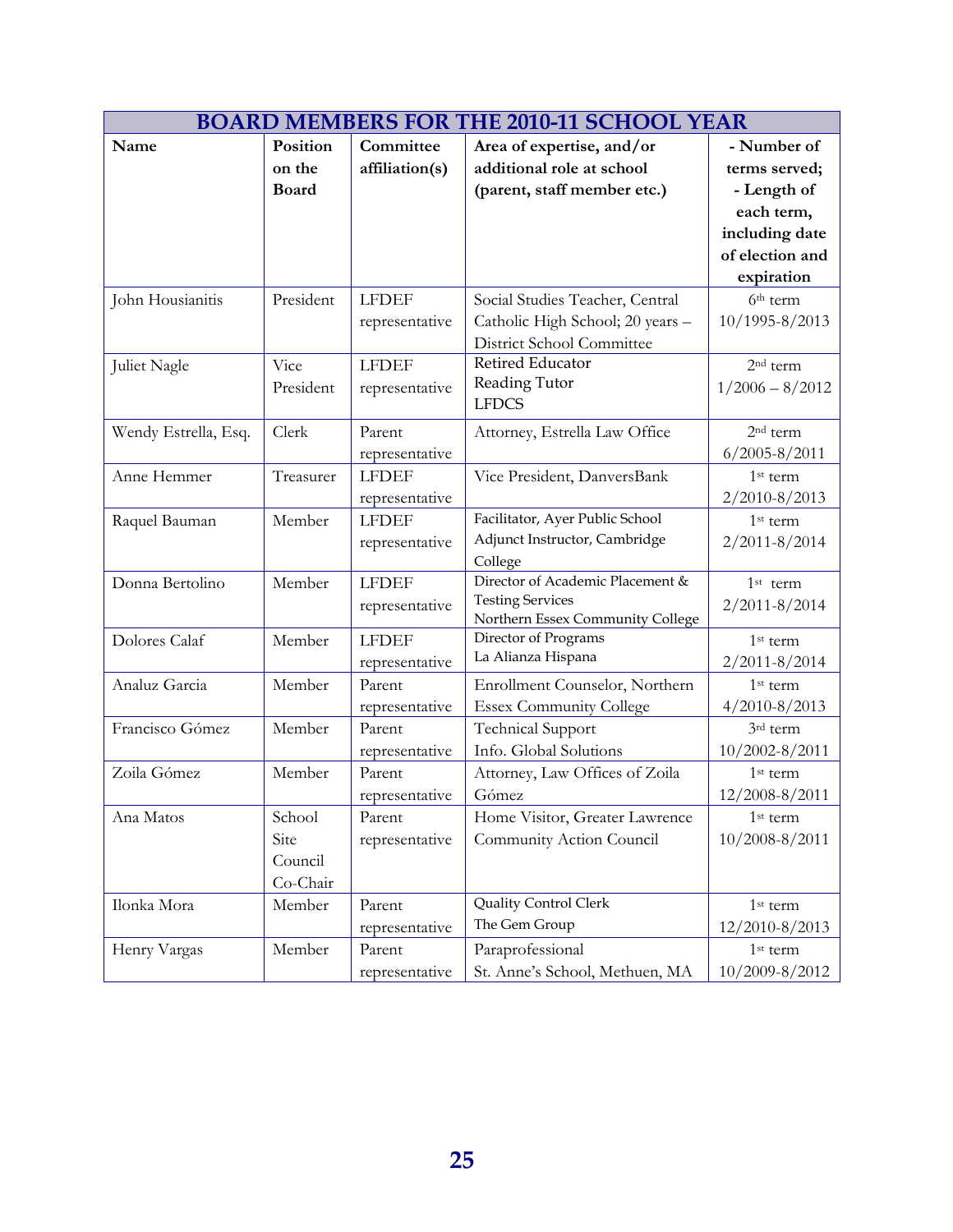### **FY'2010-2011 (UNAUDITED) STATEMENT OF REVENUES AND EXPENDITURES**

### *Revenue*

| 100,101     |
|-------------|
| 310,947     |
| 985,923     |
| \$7,371,615 |
|             |

# *Expenditures*

| <b>Salaries</b>              | \$4,520,911 |
|------------------------------|-------------|
| Benefits & Payroll Taxes     | 940,622     |
| Contracts & Fees             | 735,991     |
| <b>Office Expenses</b>       | 279,848     |
| Occupancy                    | 1,148,089   |
| School Supplies & Equipment  | 151,325     |
| <b>Professional Services</b> | 351,257     |
| <b>Food Services</b>         | 260,567     |
| Depreciation                 | 68.612      |
| Other                        | 48,409      |
| <b>Total Expenditures</b>    | \$8,505,631 |

**Total Revenue Over Expenditures \$262,955**

#### **Private Funds Received**

LFDCS received \$74,514 in private funds during the 2010-2011 school year. The programs funded included: Summer School, After School, Math Mentoring, Class of 2011 Yearbook and student scholarships.

### **BALANCE SHEET**

### *Assets*

| Cash & Equivalents         | \$2,892,367 |
|----------------------------|-------------|
| <b>Accounts Receivable</b> | 238,442     |
| Equipment-Net              | 572,011     |
| <b>Total Assets</b>        | \$3,702,820 |

# *Liabilities*

| \$15,042    |
|-------------|
| 124,092     |
| 38,160      |
| \$177,294   |
| \$3,525,526 |
| \$3,702,820 |
|             |

#### **Education Grants Received**

| Title 1 & Title 1 Support    | \$403,027 |
|------------------------------|-----------|
| Reading First                | 80,000    |
| Title II-A                   | 56,194    |
| SPED 94-142                  | 99,953    |
| Title III – ESL              | 37,296    |
| <b>ARRA Title 1 Stimulus</b> | 146,557   |
| <b>ARRA IDEA Stimulus</b>    | 109,846   |
|                              |           |
|                              |           |

**Total Public Funds Received \$932,873**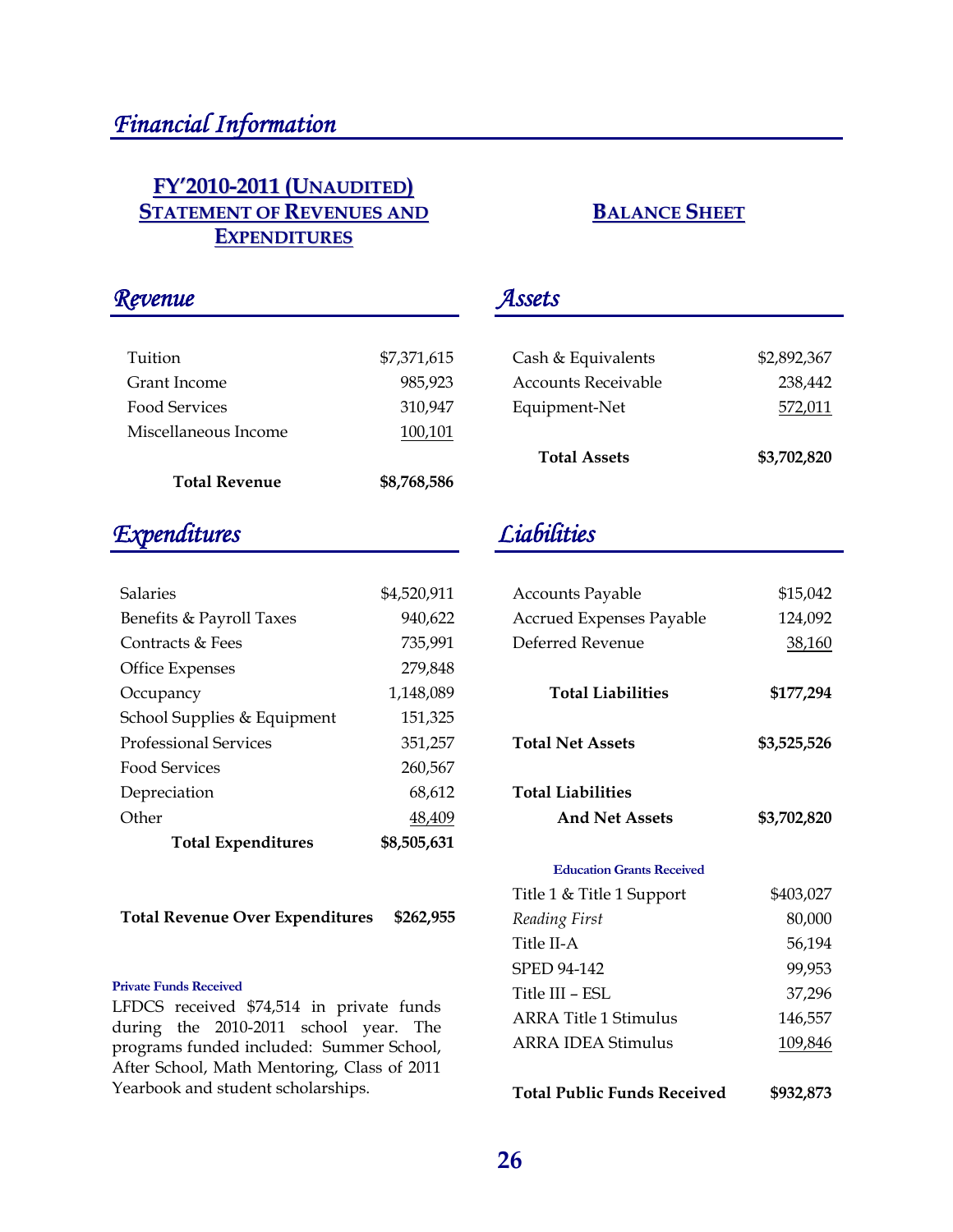# *Financial Information (continued)*

#### **APPROVED BUDGET – FY'2012**

#### *Revenue*

| Tuition              | \$7,734,558 |
|----------------------|-------------|
| Grant Income         | 705,000     |
| Food Service         | 350,000     |
| Miscellaneous Income | 150,000     |
| <b>Total Revenue</b> | \$8,939,558 |

# *Expenditures*

| <b>Total Expenditures</b>    | \$8,922,751 |
|------------------------------|-------------|
| Other                        | 69,500      |
| Food Services                | 240,000     |
| <b>Professional Services</b> | 308,500     |
| School Supplies & Equipment  | 130,000     |
| Occupancy                    | 1,171,096   |
| <b>Office Expenses</b>       | 190,000     |
| Contracts & Fees             | 764,728     |
| Benefits & Payroll Taxes     | 1,171,507   |
| Salaries                     | \$4,877,420 |
|                              |             |

**Total Revenue Over Expenditures \$16,807**

#### *With sincere appreciation to all who helped our school grow.*

#### **PARTNERSHIPS**

| Callahan Associates                                    |
|--------------------------------------------------------|
| Landmark School, Beverly, MA                           |
| Maria del Pilar Quintana Family Center                 |
| Massachusetts Institute of Technology                  |
| Merrimack College/Service Learning Center              |
| Merrimack College/College of Education                 |
| Northern Essex Community College (Science partnership) |
| <b>Phillips Academy Andover/Community Services</b>     |
| Phillips Academy Andover/Violin Program                |
| <b>TEACHERS</b> <sup>21</sup>                          |
| The Hanson Initiative for Language and Literacy        |
| (HILL)                                                 |
| The Pingree School/Prep @ Pingree                      |
| <b>UMASS</b> @ Lowell College of Engineering           |
| <b>UMASS Nutrition Program</b>                         |
| YouthBuild-Lawrence                                    |

#### **PROFESSIONAL ADVISORS**

*APEX Computers Cornerstone Architects Doherty Insurance Morris, Rossi & Hayes Trident Project Advantage Group Michael Walsh, CPA* 

#### **IN-KIND GOODS AND**

#### **PROFESSIONAL SERVICES**

*Central Catholic High School Donnelly Uniforms Harvard University, University Operating Services KMC Productions Trombly Bus Company Volunteer Readers for "Read Across America" YouthBuild-Lawrence*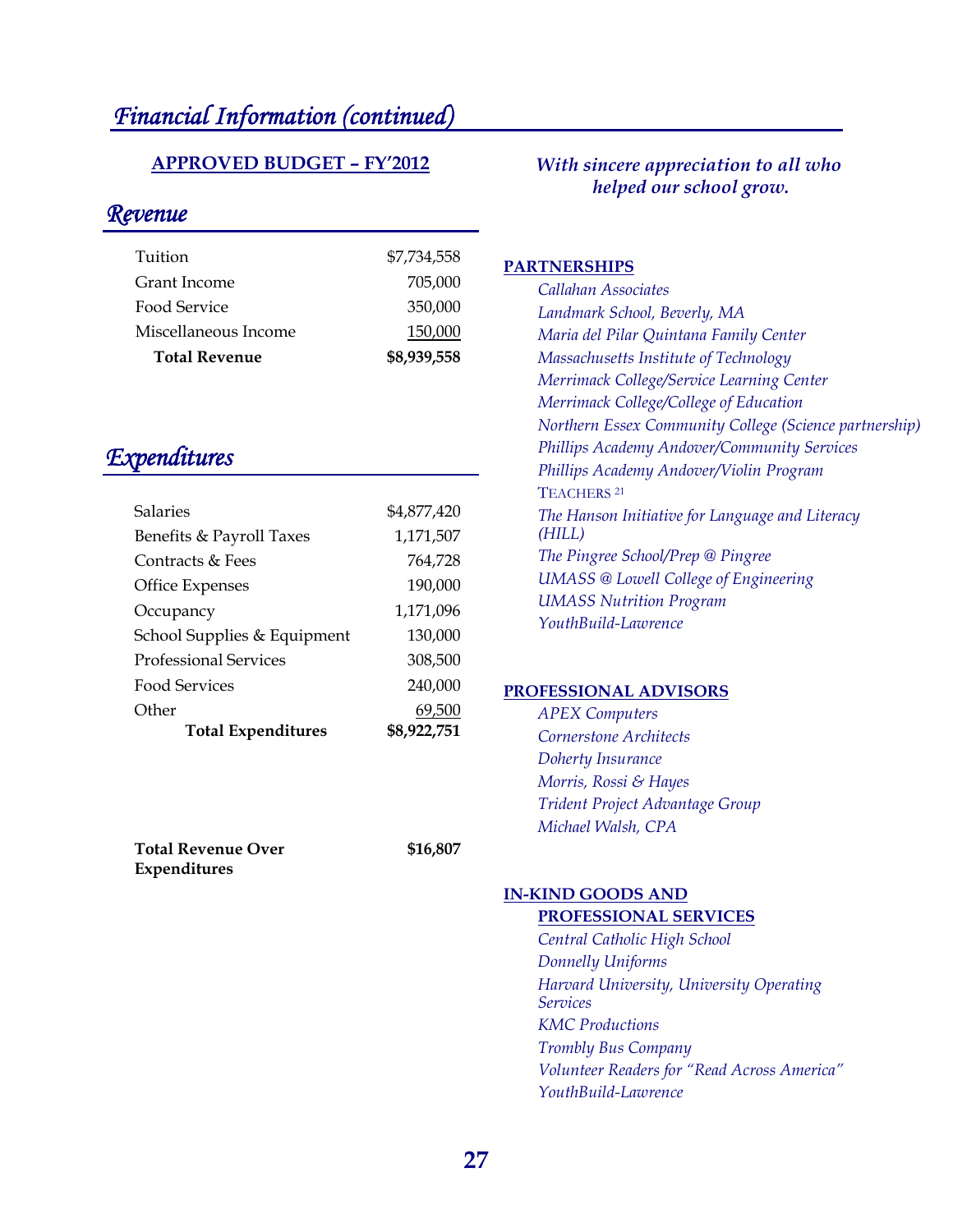# *Capital Plan*

In 2010, LFDCS prepared a capital improvement plan in anticipation of the school's submitted plan for expansion of 200 more students throughout the course of the next ten years. In December of 2010, the Board of Education approved the school's application for expansion, and revised school expansion plans have been developed to comply with the Charter School Office's new requirements. Given that, the school's approval revisions have been made to the expansion project; however, the overall plan to address a controlled growth model remains as the focus of the capital plans. The school has contracted with Trident Project Advantage Group (A Project Management Company) who has worked with our school in its last building expansion. Trident also has extensive experience with public construction projects as well as both private and public school projects.

#### **404 HAVERHILL STREET (K-1 AND FAMILY CENTER BUILDING)**

#### **1. Description of Project**

- Renovate existing space for one classroom to accept an additional 20 K-1 students in September, 2011.
- Completely renovate existing Family Center for 8 classrooms. These renovated classrooms will house grades 4 & 5, freeing up classroom space in the Lower School (34 West Street, grades 1-4) and the Upper School (400 Haverhill Street, grades 6-8). The construction of the project is currently scheduled to start in June 2012 and be finished in September 2012. We will be also be adding a cafeteria to this building to feed grades 4 & 5 (to be started in the summer of 2012 and completed September 2012).

#### **2. Current Status of Project**

- Project Management company working on preconstruction and due diligence for phasing.
- Design and pricing being developed in preparation for public RFP. Estimated completion date January 2012.
- **3. Estimated Schedule for Completion of Project** 
	- Phase I: K-1 classroom August 2011 Cost: \$10K-15K
	- Phase II: Renovation of space for 8 new classrooms and cafeteria August 2013
- **4. Current Estimated Cost of Project**  Current cost has changed due to public prevailing wage factors anticipated cost for this project is approximately \$800,000.
- **5. Project Financing** LFDCS plans to engage current lending institutions to help cover the cost of financing and use a portion of our current reserve account which is estimated at \$2.9 million.
- **6. Capital Reserve Account -** Upon completion of public RFP, the school board will establish a capital reserve account that can adequately meet the needs of the project combined with new project financing.

#### **34 WEST STREET, REAR (K-2 BUILDING)**

- **1**. **Description of Project** Complete demolition of existing building and build new two-story Kindergarten Center for K-1 & K-2 students - Summer 2012
- **2**. **Current Status of Project** Design and pricing being developed in preparation for public RFP. Estimated completion for bidding - January 2012.
- **3**. **Estimated Schedule for Completion of Project -** January 2013
- **4**. **Current Estimated Cost of Project** Current square footage design includes 9 classrooms, cafeteria, learning center, bathrooms and offices. Approximate square footage 9,800 for a total estimate of \$1.4 million. LFDCS plans to engage current lending institutions to help cover the cost of financing and use a portion of our current reserve account which is estimated at \$3.1 million.
- **5. Capital Reserve Account -** Upon completion of public RFP, the school board will establish a capital reserve account that can adequately meet the needs of the project combined with new project financing.

#### **Building Improvements and Renovations**

LFDCS has a strong commitment in ensuring that our buildings are safe, supportive and a conducive environment for teaching and learning. Major renovations are being completed this summer to include a new roof on the Lower School campus and complete renovations of six bathrooms. In addition, bathroom updates are also scheduled for the Upper School campus as well as complete painting of all classrooms and hallways. New furniture for the Science Labs, Computer Lab, Library and Placement Office are being constructed to meet the demands of the new technology that was purchased through school stimulus money.

#### **Current Status of Project:** In Process

**Estimated Schedule for Completion:** August, 2011

**Total Cost of Improvements & Renovation:** Approximately \$102,000 using the school reserve account.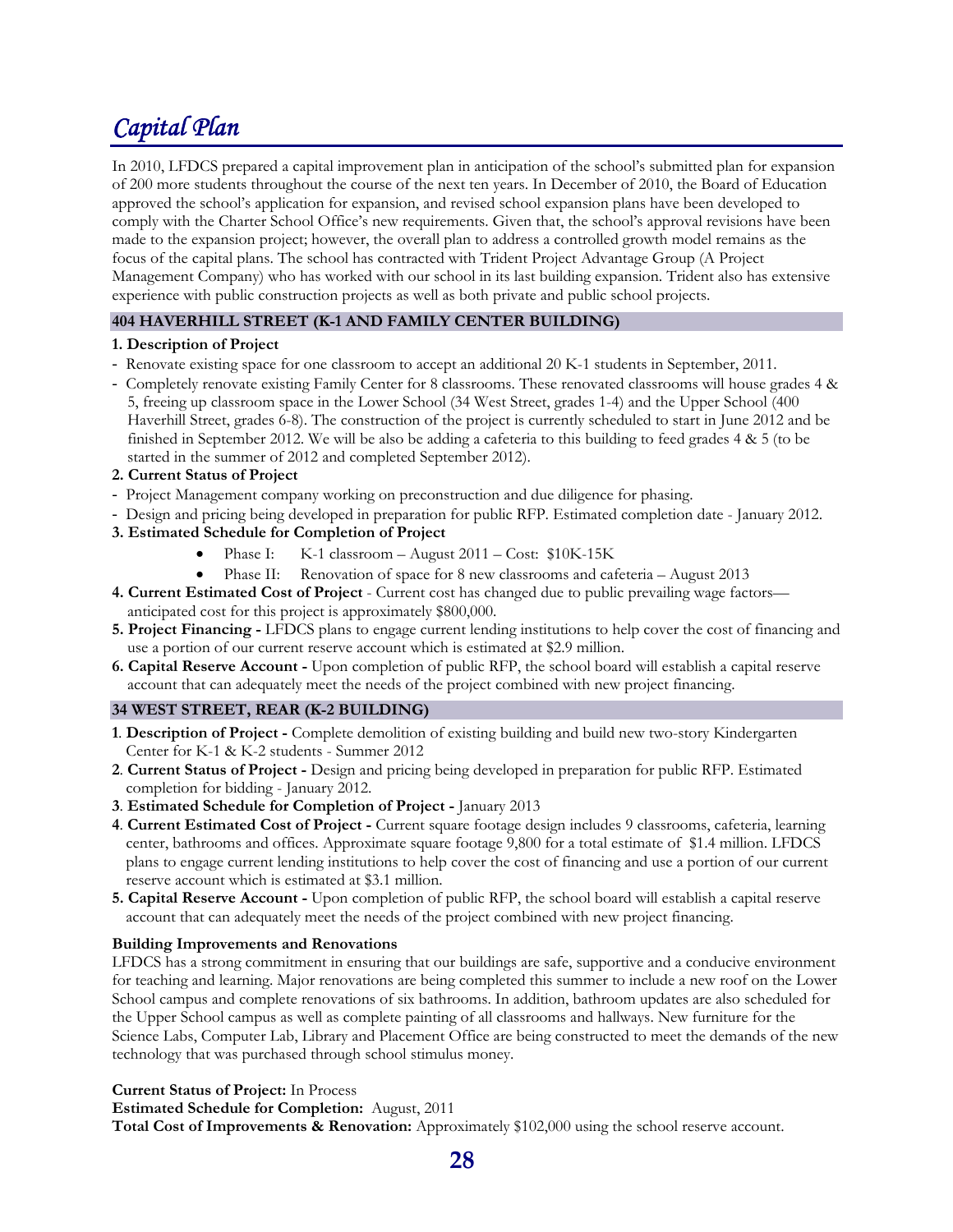# *Dissemination*

#### **Part 1**

LFDCS recognizes the responsibility to foster and disseminate best practices. LFDCS specifically seeks venues and audiences to describe the mission and practices of our school centered in an urban community where defining characteristics of poverty and barriers to achievement prevent many promising new educators from venturing within.

LFDCS has identified six strategies for student growth and proficiency that we see as indicators for success in an urban school. These practices were disseminated through internal (Teacher Preparation Program) and external (educator conferences) dissemination.

- **1. Intentional parent involvement**, understanding cultural and common factors and incorporating a broad range of education and family development.
- **2. Attention to language acquisition,** incorporating an academic dual-language program with training and strategies of Sheltered English Immersion and extensive attention to vocabulary development.
- **3. Teacher training, professional development** through annual orientation, induction, focused curriculum knowledge and embedded professional development with in-class observation and follow up.
- **4. Understanding and incorporating data,** its use in lesson plans and individual student interactions, implementing RTI (Response to Intervention), carefully crafting proven strategies delivered by teacher and paraprofessional staff and specialists to ensure continuity and quality.
- **5. Setting goals for achievement by students and staff** and supporting attainment by policies and resources.
- **6. Early education as readiness for academic success,** a required two-year structured program with academic and language focus.

#### **Part II - Teacher Preparation**

- 1. During 2010-11, LFDCS piloted a Teacher Preparation Program serving as a placement site for five graduate students from Merrimack College's School of Education. Each teaching fellow learned and taught in a full-year practicum under the mentoring of a veteran LFDCS teacher. Teaching Fellows were exposed to all aspects of teaching, planning, assessments and one-on-one support for students with an IEP. Teaching Fellows were fully immersed in an urban school with its needs and challenges and demonstrated successful teaching. All had full evening schedules in graduate school and earned a Master's in Education degree as well as Massachusetts certification. The school community at LFDCS benefitted greatly from their presence.
- 2. LFDCS is in conversation with higher education institutions to identify additional opportunities to be placement sites for undergraduate and graduate students and will present at two area schools of education in the 2011-12 school year, reaching educators with information and best practices as defined above.
- 3. LFDCS is in the planning stages with the Office for Educator Policy and Preparation to become a sponsor of an on-site educator preparation program that will immerse applicants in classrooms where best practices are modeled daily as they earn certification in Elementary Education with ELL certification—a high need area for Massachusetts public schools.
- 4. LFDCS administration and teachers attended the National Model Schools Conference with intent to present in 2012, disseminating best practices to a national audience.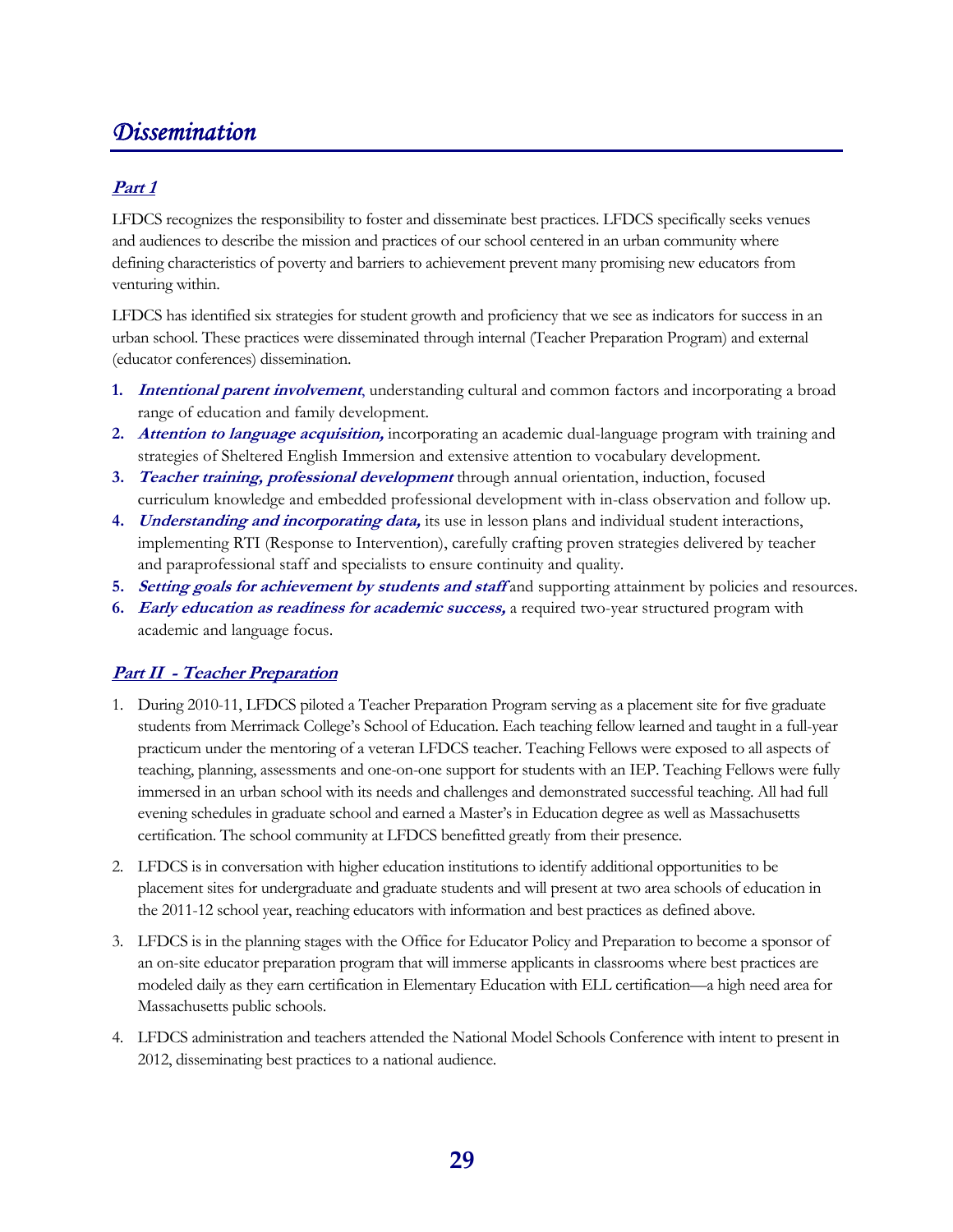# *Friends and Funders*

*Abel, Rogers & Sullivan Elizabeth Allen Katherine Allen Amelia Peabody Foundation Arbella Charitable Foundation Jim Archambeault Ash Charitable Corp., Inc. Gino Baroni Daniel Batista Jerri Bayer James Beauchesne Tracey Beaudoin Berkeley Shoes Brardon & Lynne Blech Boston Celtics Boston Private Bank & Trust Co. Brian's Hardware Janis Brodeur Mary Kate Bronder Susan & Raymond Burgett Cathy Burke Butcher Boy C & D Auto Glass & Repair Thomas & Eleanor Caffrey Dolores Calaf Donna & Peter Carbone Kristin Karl Carnahan Ralph & Ana Carrero Vincent & Regina Carusi Castillo Law Offices Ross Caswell Central Catholic High School Clipper Ship Foundation John & Ann Collins Collins Charitable Trust Courtney Conlon Conlon Products, Inc. Richard & Maryellen Consoli Lawrence & Nancy Coolidge Maria Cora Hugo Cortes Costa Eagle Broadcasting Robert & Justine Croteau D'Todo Party Center Danversbank Degnan Insurance Agency Dalia Diaz & Alberto Suris John & Carol Dickison Doherty Insurance Agency, Inc. Kathleen Dolan Donnelly's, Inc. John & Mary Driscoll Gilda Duran Mary & Dennis Dyer Helen Eccles Michael & Maureen Ecker* 

*El-Hefni Tech. Trng. Foundation Enterprise Bank Benny Espaillat Essex County Community Foundation Jose Estrella Estrella Law Offices Joseph & Rose Faro Larry & Kathy Feltz John & Theresa Fenton Steve Filosa Paul Fiorentini Catherine Foley Genevieve Foley Michael & Beth Foley Vincent & Jeanne Foley Marie Forbes Photography Joanne Fournier Patricia Gaj Family Larry & Eileen Giordano Armand & Mary Girouard Law Offices of Zoila Gomez Michael Griffin George & Marie Habib Haffner's Car Wash Victor & Grace Hatem Anne Hemmer Highland Street Connection Debra Hilbert Mr. & Mrs. Costas Housianitis John Housianitis David & Joanne Howard William & Victoria Iannazzi INDRA Salon Iris Inirio Jackson Lumber & Millwork Co. Javier Art William & Barbara Jensen Joseph's Trattoria Russell & Patricia Karl Stephen & Michaella Karl Mary Claire Kennedy Richard & Dorothy Kennicker Robert Kfoury, Esq Frank & Mary Kivell Patricia Knox Christine Kuzmitski Benjamin & Jane Lacy Lafond Insurance Agency Fr. Joachim Lally, C.S.P. Ted & Connie Lapres Fund Lawrence Downtown Parking Associates LFDCS School Site Council* 

*LFDEF, Inc. Lawrence General Hospital Alan LeBovidge R. John & Lillian Levesque Liberty Mutual Foundation Charles LoPiano Susan & Herbert Lynch Susan Lyons Mainstream Global, Inc. Kathy Mason Mano's Pizzeria Jeff Marques Mass. Institute of Technology Kate McCabe Mary McCabe, Esq. Catherine McCarthy Memorial Trust Fund William McSweeney Ana Medina Gladys Mencia Mendez Flowerloons Merrimack College Miguel's Car Detailing Paul Miller Cynthia Mohr Gina Moody Alana Morel Michael & Mary Joan Morris Michael Morris, Jr. Morris, Rossi & Hayes Gerald & Caroline Mulligan Museum of Science Frederick & Juliet Nagle Robert & Karol Needham Northern Essex Community College Notre Dame High School Alberto Nunez M. O'Mahoney Company One-on-One Fitness P.T. Trading Corp. Marianne Paley-Nadel Cindy Parnagian Julio Pentiro Beatrice Perez Phillips Academy, Andover Ray & Tien Thuy Ung Pillidge The Pringle Foundation Pronto Pizza Richard Purinton Quintana Supply Company R. M. Technologies Elie Rahme Todd Rassiger RiverBank Peter & Martha Rodriguez* 

*Rogers' Spring Hill Farm Kretcha Roldan Daniel & Mary Ann Rorke Sonia Rosario Rosman Family Fund Laurence Rossi Rumbo Newspaper Dr. Thomas Ryan George Salas Judy & Joe Samuelman Scott San Jurjo Anthony Sapienza The Savings Bank Linda Schiavone Tony & Carmen Schumann Sentry Glass Company Shaheen Bros. Inc. Fred Shaheen Michael Shaheen John Shaw III Jane Shawcross Sidell Family Dario & Julia Silverio Sovereign Bank Gregory Spurr The Stevens Foundation Howard & Marilyn Sticklor Kelly Sullivan, Esq. Kevin Sullivan Richard & Lolli Sumberg Superior Cleaners &Tailors, Inc. Mike Sweeney Jennifer Sylvester Sharon Tankel Shaun Tankel TD Banknorth Tenares Tire Shop Jane Thiefels Representative David Torrisi Trend Micro Incorporated Trident Project Advantage Group Trombly School Bus Company Senator Susan Tucker Jose Vescuela Nick Vogel Kurtis Volk Charles Von Bruns Diane Walker Michael Walsh, CPA Dean Webster Kingman & Dee Webster Alexander & Anne White The White Fund, Inc. Atty. Stephen James Wright Pamela Yameen Juan & Luis Yepez*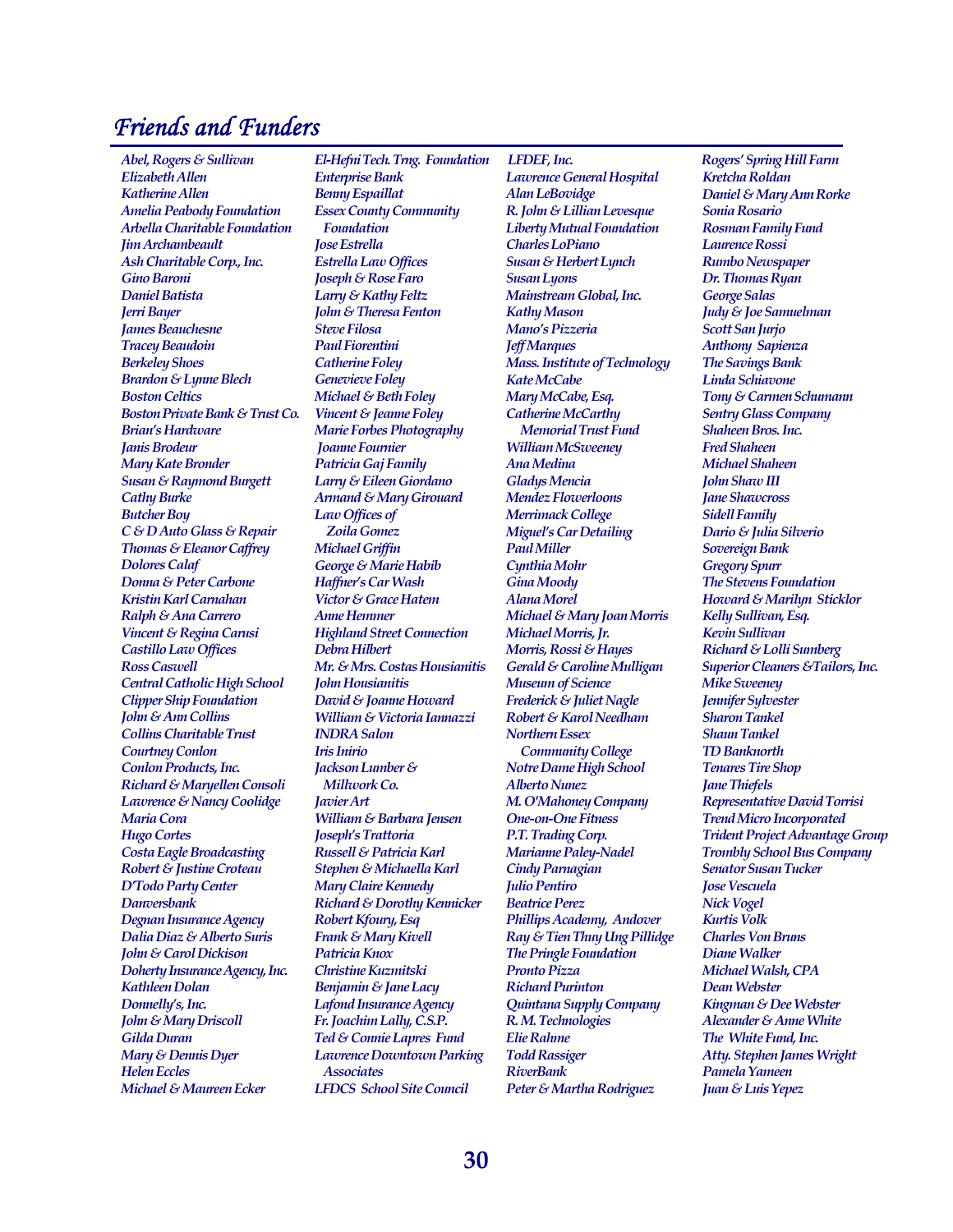#### *The 2010-2011 Annual Report was compiled by:*

Susan Burgett Patricia Karl Jamie Wu Ralph L. Carrero Susan Lyons Susan Lyons Zori Davidovich Delia Duran-Clark

Kate Allen **Peter Kamberelis** Roy Nelson

*Cover photo—"Opening Day" September 6, 2010 honoring Senator Susan Tucker courtesy of Peter Kamberelis Inside photo – Eighth Grade Graduation: June 17, 2011* 

*courtesy of Peter Kamberelis*